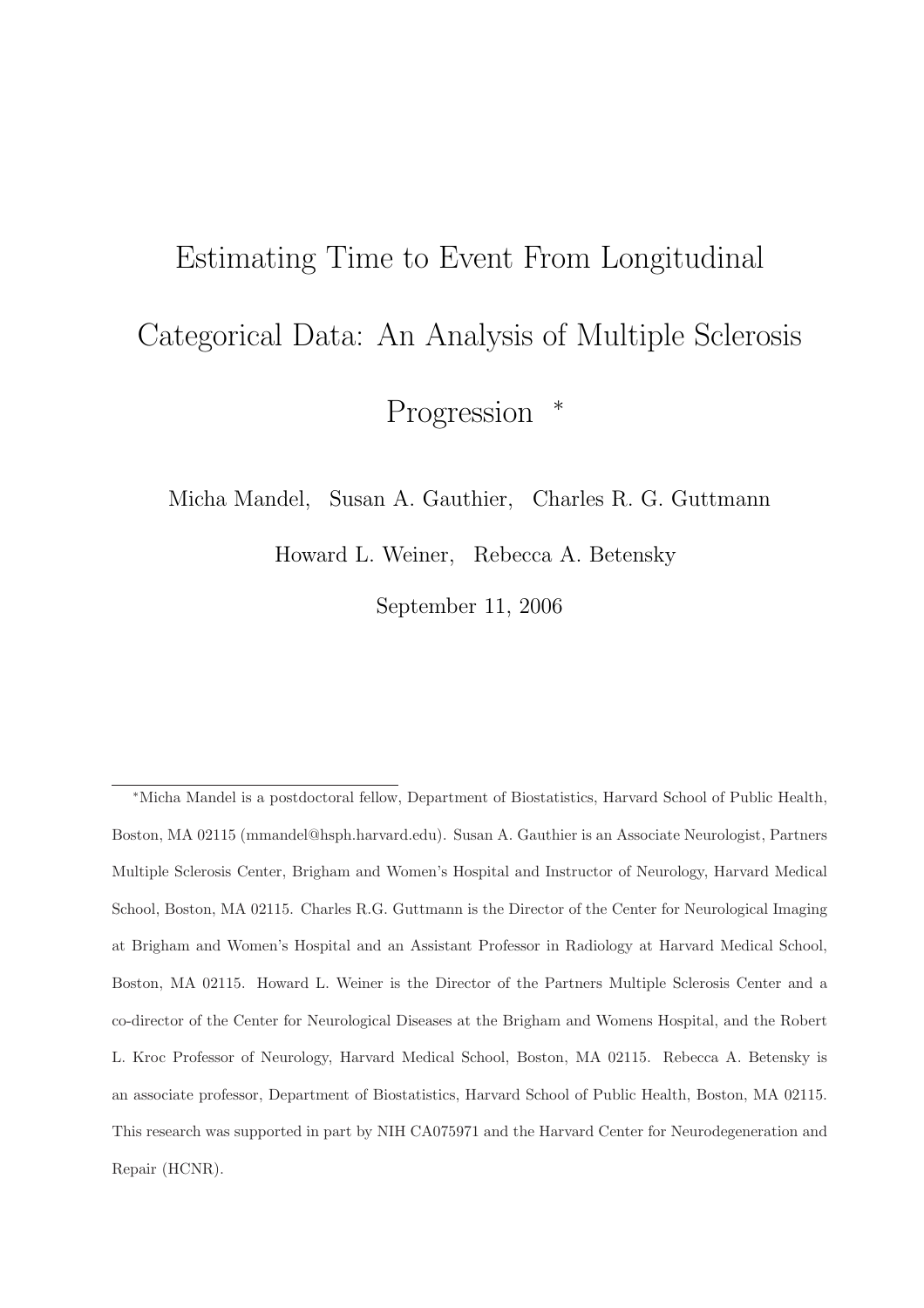#### ABSTRACT

The expanded disability status scale (EDSS) is an ordinal score that measures progression in multiple sclerosis (MS). Progression is defined as reaching EDSS of a certain level (absolute progression) or increasing of one point of EDSS (relative progression). Survival methods for time to progression are not adequate for such data since they do not exploit the EDSS level at the end of follow-up. Instead, we suggest a Markov transitional model applicable for repeated categorical or ordinal data. This approach enables derivation of covariate-specific survival curves, obtained after estimation of the regression coefficients and manipulations of the resulting transition matrix. Large sample theory and resampling methods are employed to derive pointwise confidence intervals, which perform well in simulation. Methods for generating survival curves for time to EDSS of a certain level, time to increase of EDSS of at least one point, and time to two consecutive visits with EDSS greater than three are described explicitly. The regression models described are easily implemented using standard software packages. Survival curves are obtained from the regression results using packages that support simple matrix calculation. We present and demonstrate our method on data collected at the Partners MS center in Boston, MA. We apply our approach to progression defined by time to two consecutive visits with EDSS greater than three, and calculate crude (without covariates) and covariate-specific curves.

KEYWORDS: survival curve, pointwise confidence interval, transition model, Markov model, ordinal response, multi-state model, time series.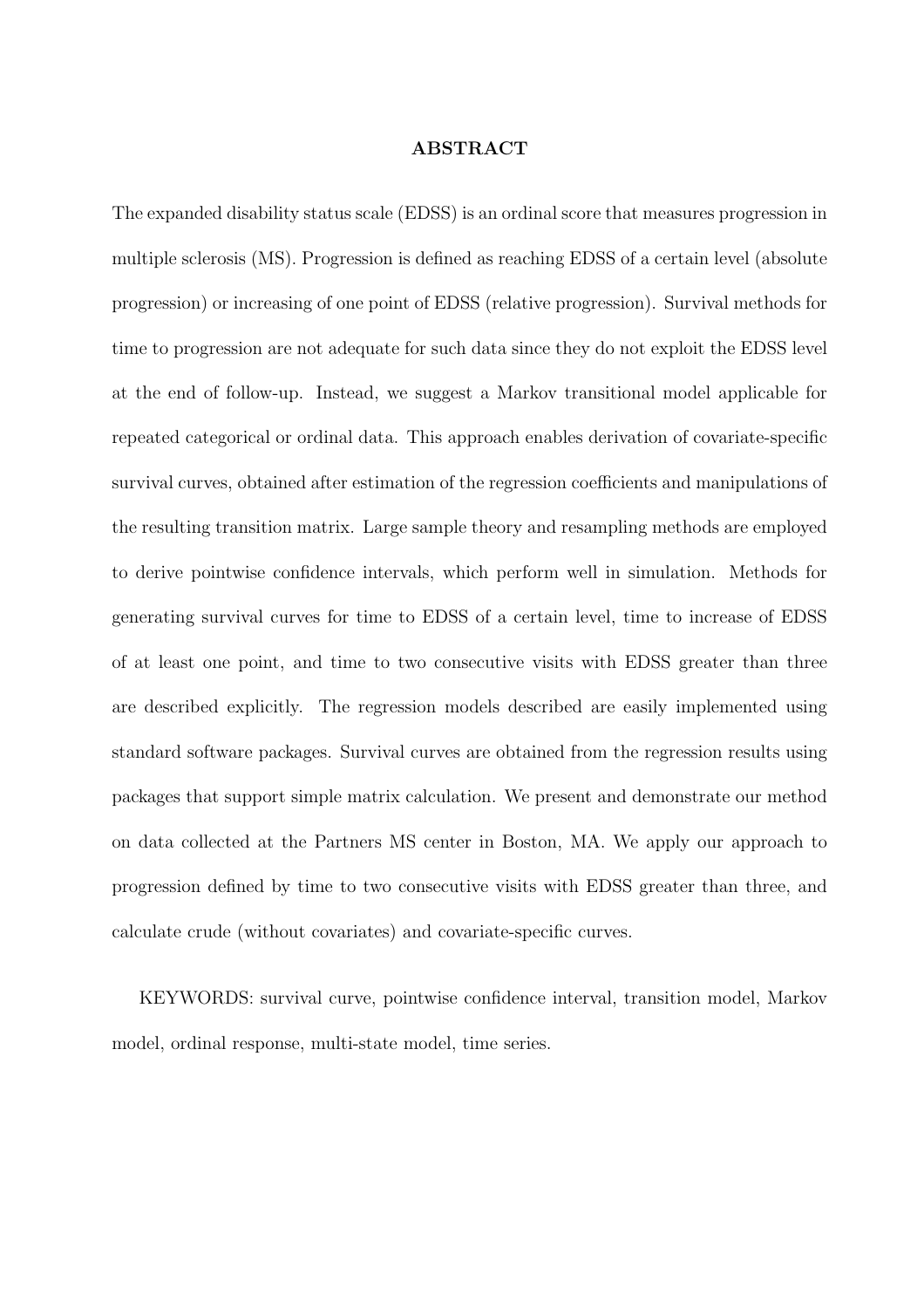# 1 INTRODUCTION

Multiple sclerosis (MS) is a chronic inflammatory disease of central nervous system myelin. Symptoms include weakness, sensory symptoms, gait disturbance, visual symptoms, bladder dysfunction, and sexual dysfunction. MS occurs in 0.1% of the US population, with onset usually in early adulthood. About 85% of MS patients have the Relapsing-Remitting (RR) form of MS at time of initial diagnosis. On average, RR MS patients have 1.5 attacks every two years in which symptoms grow more severe for a few days or weeks. Without treatment, about fifty percent of the RR MS patients will progress within 10 years to a steadily worsening disease course called Secondary Progressive (SP). The remaining 15% of MS patients experience a steadily worsening disease from the onset with (progressive-relapsing MS) or without (primary-progressive MS) attacks. A disability status scale (EDSS) measures the functioning ability of a patient and ranges from 0 (normal neurological exam) to 9 (bedridden). The EDSS fluctuates in the short term, but tends to increase over time. Both short and long term prediction of EDSS are of great importance to physicians and patients. In particular, estimates of the distribution of (1) time to increase of EDSS of one point, (2) time to EDSS of three, and (3) time to sustained EDSS of three, are of interest. Such outcomes have been widely used to study MS progression in observational studies and in Phase III clinical trials (e.g., Confavreux, Vukusic and Adeleine, 2003, Andersen, et.al., 2004). The EDSS trajectories are very different for the RR patients versus the remaining 15% and SP patients, and in this paper we consider the RR form of the disease only.

We consider data that were collected from February 2000 to April 2005 by the Partners Multiple Sclerosis Center in Boston, MA. These data are part of an ongoing study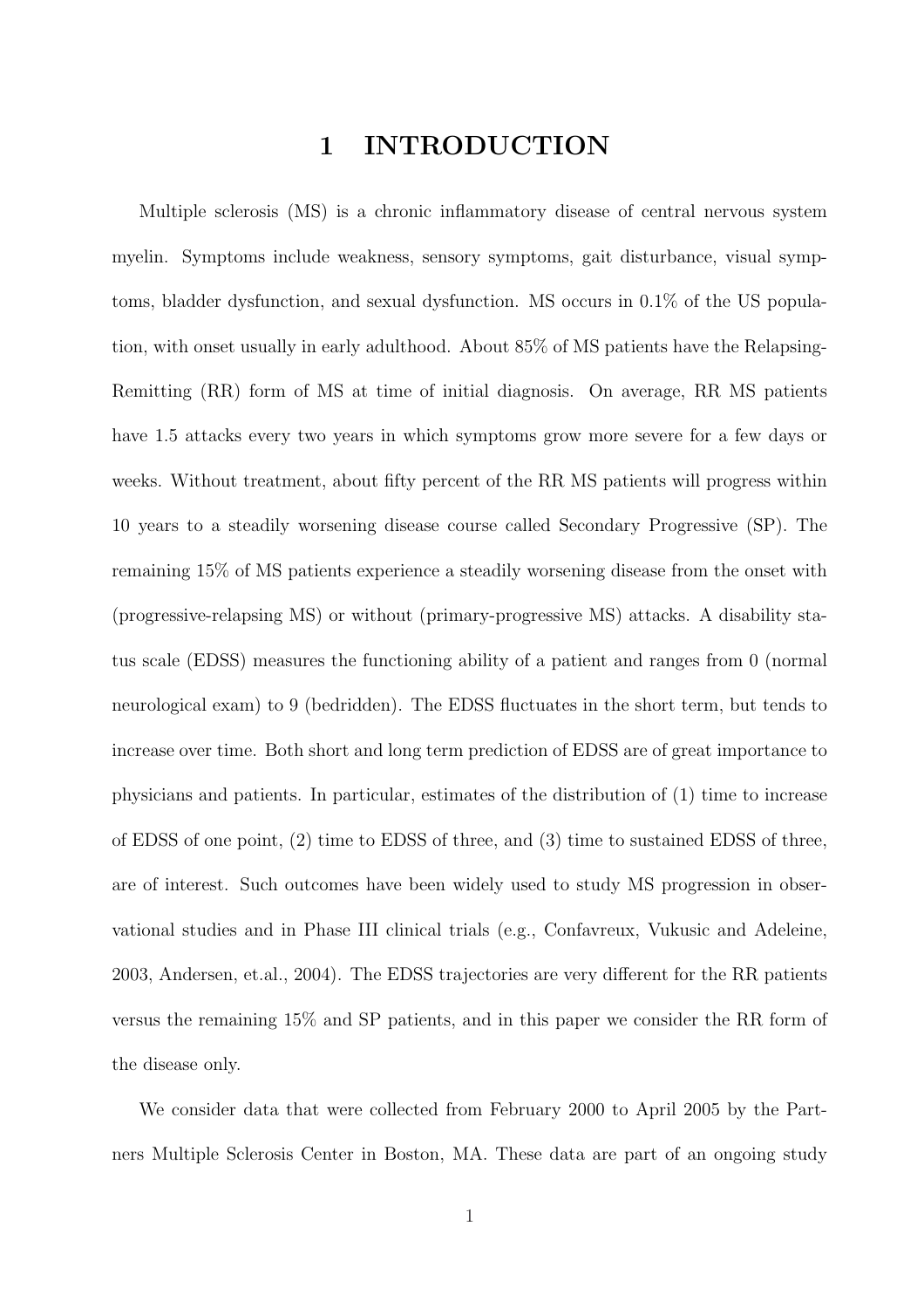that aims to understand the natural history of MS in the current era of FDA-approved disease modifying therapy (Gauthier, Glanz, Mandel, and Weiner, in press). Data contain semi-annual measures of EDSS for 267 patients with a clinically isolated syndrome or a diagnosis of RR MS at early stages of their disease, brain MRI metrics and other clinical and demographic covariates. Figure 1 displays the EDSS process of two subjects during 8 visits.

Previous studies used survival a[na](#page-40-0)lysis methods to estimate time to a certain level of EDSS and time to increase of one point of EDSS (Weinshenker et.al., 1989, Runmarker, Andersson, Oden, and Andersen, 1994, Kremenchutzky et.al. 1999, Confavreux et.al., 2003). This approach is problematic for several reasons. First, the EDSS is an ordinal measure for which an increase of one point has different meanings at different EDSS levels. An increase from EDSS of zero to EDSS of one, for example, is not as important of an indicator of progression as is an increase from EDSS of two to three. Stratification by baseline EDSS level results in small stratum sizes, hence is rarely employed. Second, not all patients reach the terminating event before the end of follow-up. The EDSS at the end of follow-up is informative with respect to the EDSS event of interest and by simply censoring such individuals, as is the current practice in MS studies, information is lost. In Figure 1, the patient on the left had an EDSS of zero when the study ended while the patient on the right had an EDSS of two. When trying to estimate the survival function of time to [E](#page-40-0)DSS of three, for example, one should not ignore this information. Interestingly, both patients began at the same EDSS level. Third, EDSS is a reversible process, meaning that it is not necessarily increasing over time (although it has a tendency to increase in the long run). This complicates the definition of the end point and the treatment of missing values. For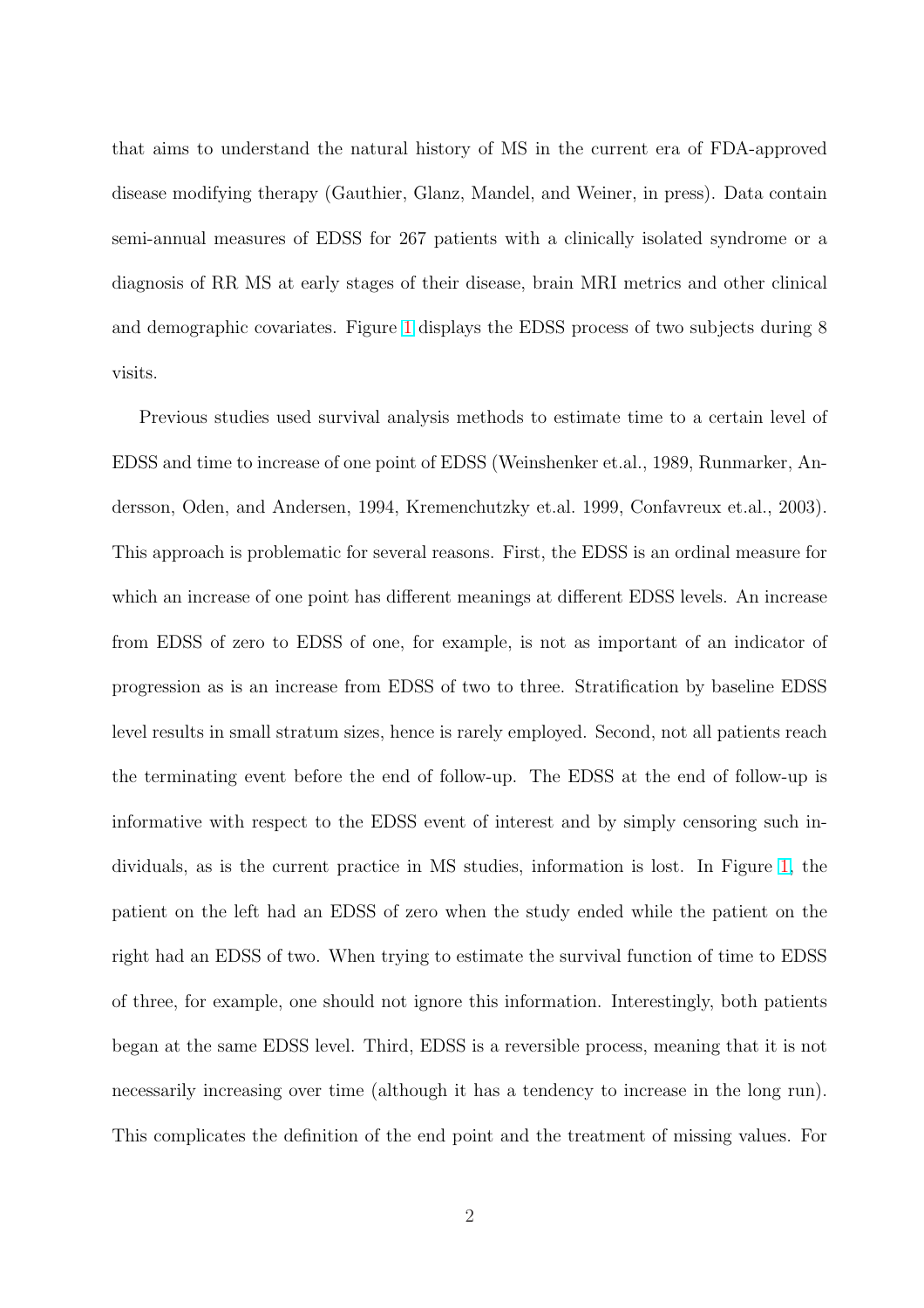example, it is not at all clear what to do with a missing EDSS value. If the EDSS process were progressive, then survival analysis methods tailored to interval censored data would apply. Such methods are not adequate for reversible processes.

In this paper, we suggest a method for estimating time to event that circumvents these difficulties in applying survival analysis methods through more natural modelling of the repeated categorical EDSS values. A transitional model (Diggle, Liang and Zeger, 1994) is fitted first to describe the influence of covariates on six months fluctuations of EDSS. Using its results and simple manipulations of the estimated transition probabilities, we provide covariate specific probability curves for time to progression. These are important descriptive statistics of the natural history of a disease, and are easily understood and interpreted by physicians and patients. We adopt the Markovian assumption because of its clinical plausibility and to simplify estimation and interpretation, but extensions are also considered. Although time to event is of primary interest in MS studies, in other situations, quantities such as mean occupation time or steady state probabilities may be of interest, and can be calculated from the transitional model results by using properties of Markov chains (see Albert, 1994).

Transitional models use the conditional distribution of the sequence of observations as their building blocks and are the natural model-of-choice when the primary focus is that of prediction. For repeated categorical data, such models have received little attention relative to marginal and random effect models (Agresti, 1999). Diggle et. al. (1994) describe transitional models mostly for normal and binary outcomes. Albert (1994) applies transitional models to ordinal outcomes using data from a study of experimental allergic encephalomyelitis, which is an animal model of MS. His focus is on methods to deal with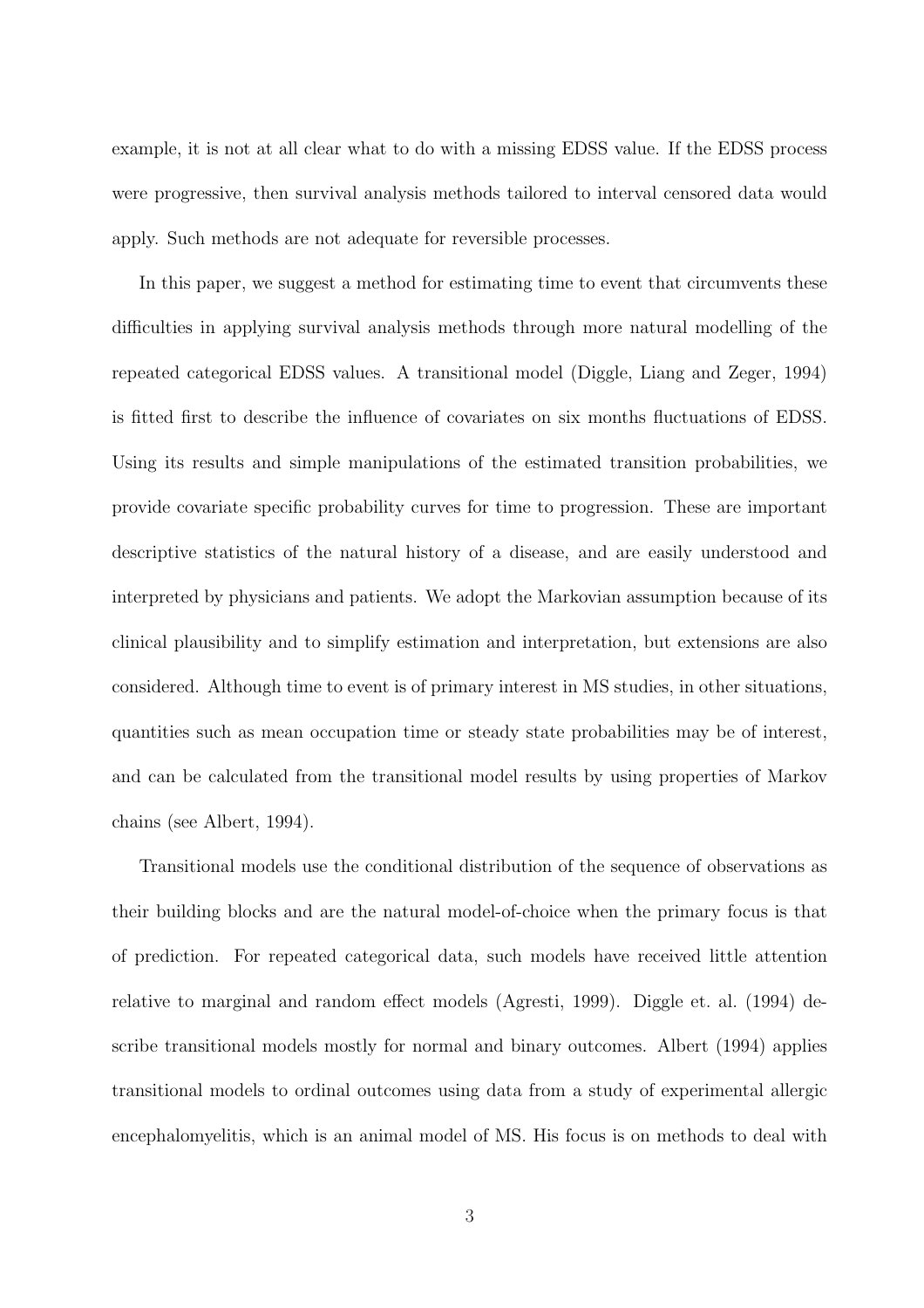the relapsing remitting nature of the disease. He also shows how to estimate interesting features of the disease such as the mean occupation time in a state. Zeghnoun, Czernichow and Declercq (2003) describe the transitional model in the context of ordinal responses and use it to check the influence of ozone on respiratory symptoms (a binary outcome). Yu, Morgenstern, Hurwitz and Berlin (2003) use a transitional model to analyze longitudinal low-back pain data, but the method they employ does not exploit the ordinal scale. Heagerty (2002) studies a marginalized transition model for serial categorical data and uses Markov dependency between consecutive values. His focus is on the marginal mean and the transition part is modelled in order to facilitate likelihood based inference. Transitional models can be regarded as discrete time multi-state models in survival analysis (Hougaard, 2000), where each level of the response (e.g., EDSS) corresponds to a state. Here the survival time to first visit to state j is the time (discrete) until the response changes to level j. Andersen, Borgan, Gill and Keiding (1993) give an extensive discussion of Markov models in the framework of survival analysis and supply many references. They also demonstrate their use on several real data sets. Their main focus is on studying estimates for continuous time data subject to censoring. Another related field in which similar models have been studied is time series. Fokianos and Kedem (2003) review models for categorical time series which are essentially transitional models with one long series rather than many short ones. Estimation methods presented by Kaufmann (1987) and Fokianos and Kedem (1998, 2003) in the framework of time series analysis can be directly applied to our model. The focus of time series analysis, however, is somewhat different than our focus on time to a terminating event.

Section 2 presents the notation, the model and the method of estimation. Although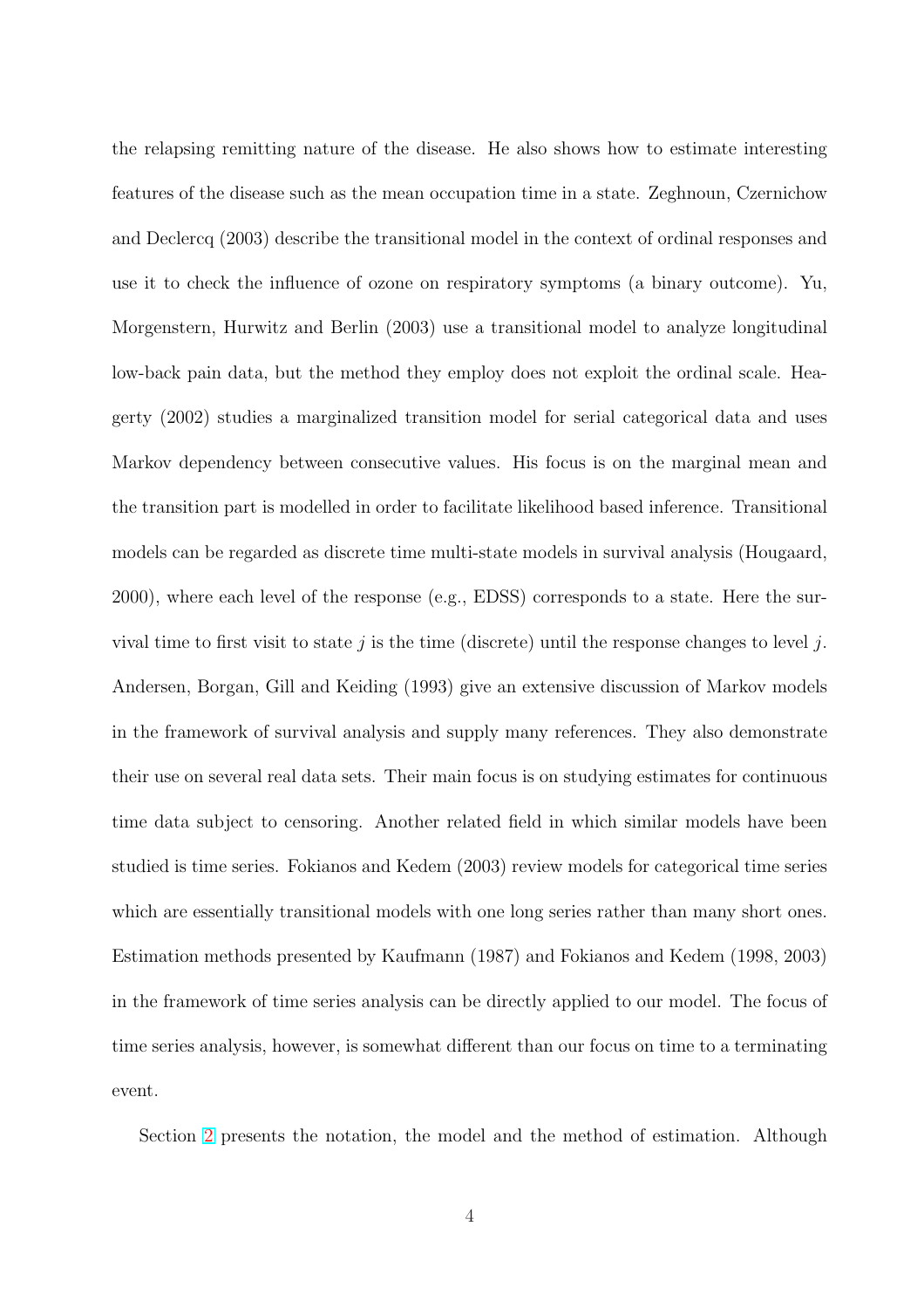it focuses on a proportional odds model for an ordinal response, extensions to nominal outcomes and to models other than proportional odds are straightforward and discussed briefly. Section 3 describes construction of survival curves based on Markov transition models given an estimate of the transition matrix and its corresponding variance-covariance matrix. Simple [ma](#page-12-0)nipulations of the transition matrix enable calculation of the survival of many clinically interesting end points. Pointwise confidence intervals are calculated based on the delta method under the assumption that transition matrix estimators have an asymptotic normal distribution. The proposed confidence intervals are easy to calculate and are accurate. This is discussed in Section 4, where we apply our method to the MS data. We conclude the paper with a discussion on topics for further research.

# 2 MODELLING AND ESTIMATION

In this section, we present parametric transitional models for categorical data, giving special treatment for ordinal responses. The notation and methods follow models studied in time series, and for more details the reader is referred to Kaufmann (1987), Diggle et.al. (1994) and Fokianos and Kedem (1998, 2003).

## 2.1 Transitional Models

Let  $t = 0, 1, 2, \ldots$  index visit times, e.g., semiannual visits, and let  $Y_t$  and  $\mathbf{x}_t$  denote the response variable and an  $m$  dimensional covariate vector measured at visit  $t$ , respectively. The variable of interest,  $Y_t$ , is categorical, and takes on one of the values  $1, 2, \ldots, J$ , which can be measured either on a nominal or an ordinal scale. At times, it will be convenient to replace  $Y_t$  with its indicator vector  $Y_t^{\bullet} = (Y_t^1, \ldots, Y_t^J)'$ , where  $Y_t^j = I\{Y_t = j\}$  and  $I\{\cdot\}$ is the indicator function. Denote by  $\mathcal{F}_t = \{(Y_0, \mathbf{x}_0), \ldots, (Y_t, \mathbf{x}_t)\}\)$  the history up to time t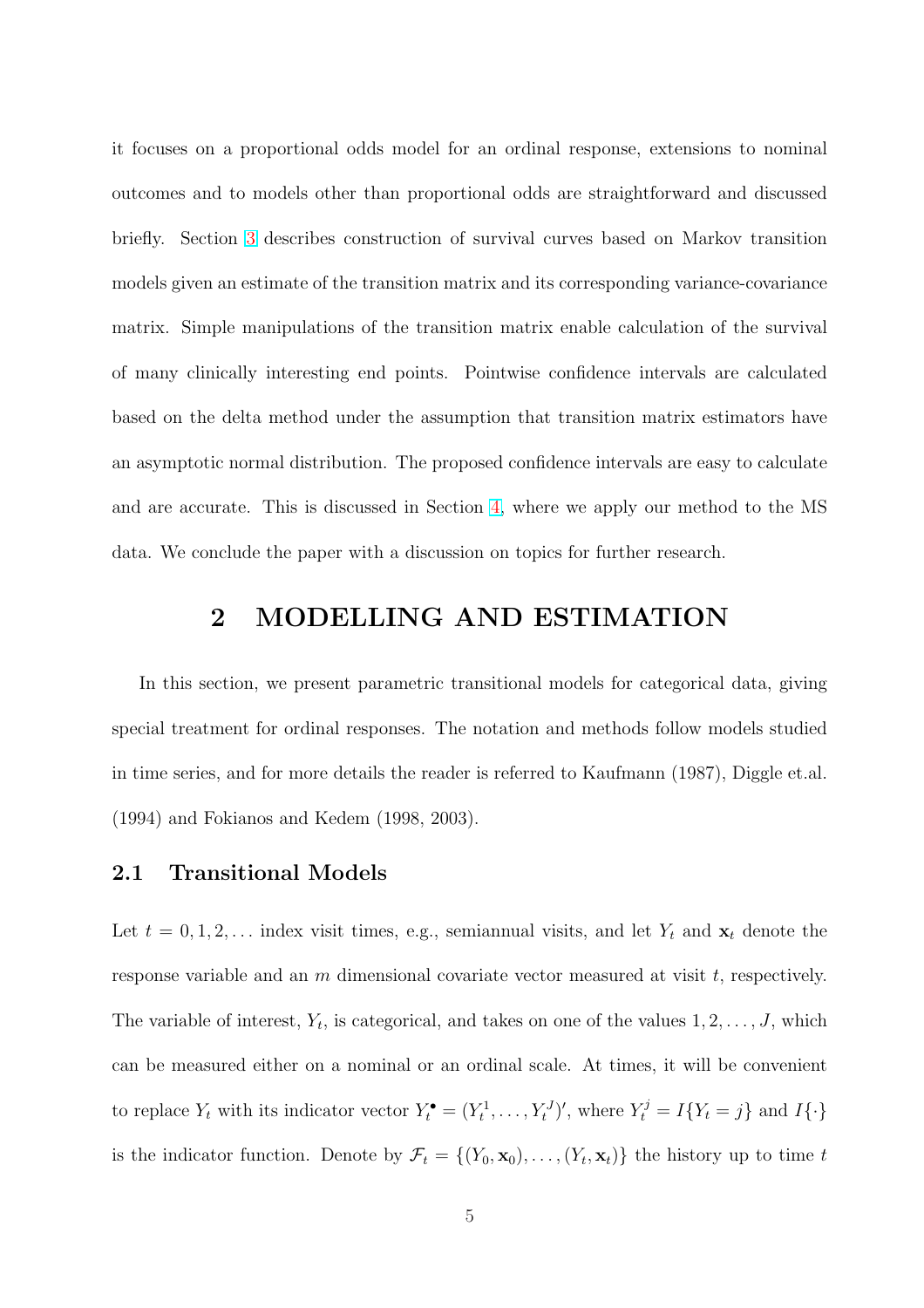<span id="page-7-0"></span>and let  $\pi_{tj} = P(Y_t = j | \mathcal{F}_{t-1}), \pi_t = (\pi_{t1}, \dots, \pi_{tJ-1})'$ . Transitional models are defined for the conditional probabilities  $\pi_t$ . This is most commonly done by first defining a covariate reduction  $\mathbf{Z}_t = D(\mathcal{F}_t)$ , where  $\mathbf{Z}_t$  is a design matrix having  $J - 1$  rows, and then specifying a parametric model of the form

$$
\pi_t(\theta) = \begin{pmatrix} \pi_{t1}(\theta) \\ \vdots \\ \pi_{tJ-1}(\theta) \end{pmatrix} = \begin{pmatrix} h_1(\mathbf{Z}_{t-1}'\theta) \\ \vdots \\ h_{J-1}(\mathbf{Z}_{t-1}'\theta) \end{pmatrix} = \mathbf{h}(\mathbf{Z}_{t-1}'\theta), \qquad (1)
$$

where h is a link function takes on values on the  $(J-1)$ -simplex, i.e., a probability function.

Fokianos and Kedem (2003) review models of the form of (1) in the framework of time series and give various examples of the data reduction  $D$  and of the link function  $\bf{h}$ . In contrast to one long time series, many longitudinal data sets, such as our MS example, comprise of many short time series of differing lengths, and there is much less flexibility in modelling. The most frequently used data reduction is through the Markov dependency model (e.g., Diggle, et.al., 1994); i.e.,  $\mathbf{Z}_t$  depends only on  $(Y_t, \mathbf{x_t})$ . The following section gives examples of models for ordinal responses under a Markov model of order one that will be applied later to the MS data. Section 2.3 discusses inference under these models using longitudinal data. Extensions to Markov model of a higher order and to non-Markovian models are discussed briefly in Section 2.[4](#page-10-0)

## 2.2 The Proportional-Odd[s M](#page-11-0)odel for Ordinal Response

In this section, we assume that  $P(Y_t = j | \mathcal{F}_{t-1}) = P_{\theta}(Y_t = j | Y_{t-1}, \mathbf{x_{t-1}})$  and discuss several models for an ordinal outcome. Our aim is to explore several simple alternatives of the popular proportional odds model, and to discuss their advantages and drawbacks in terms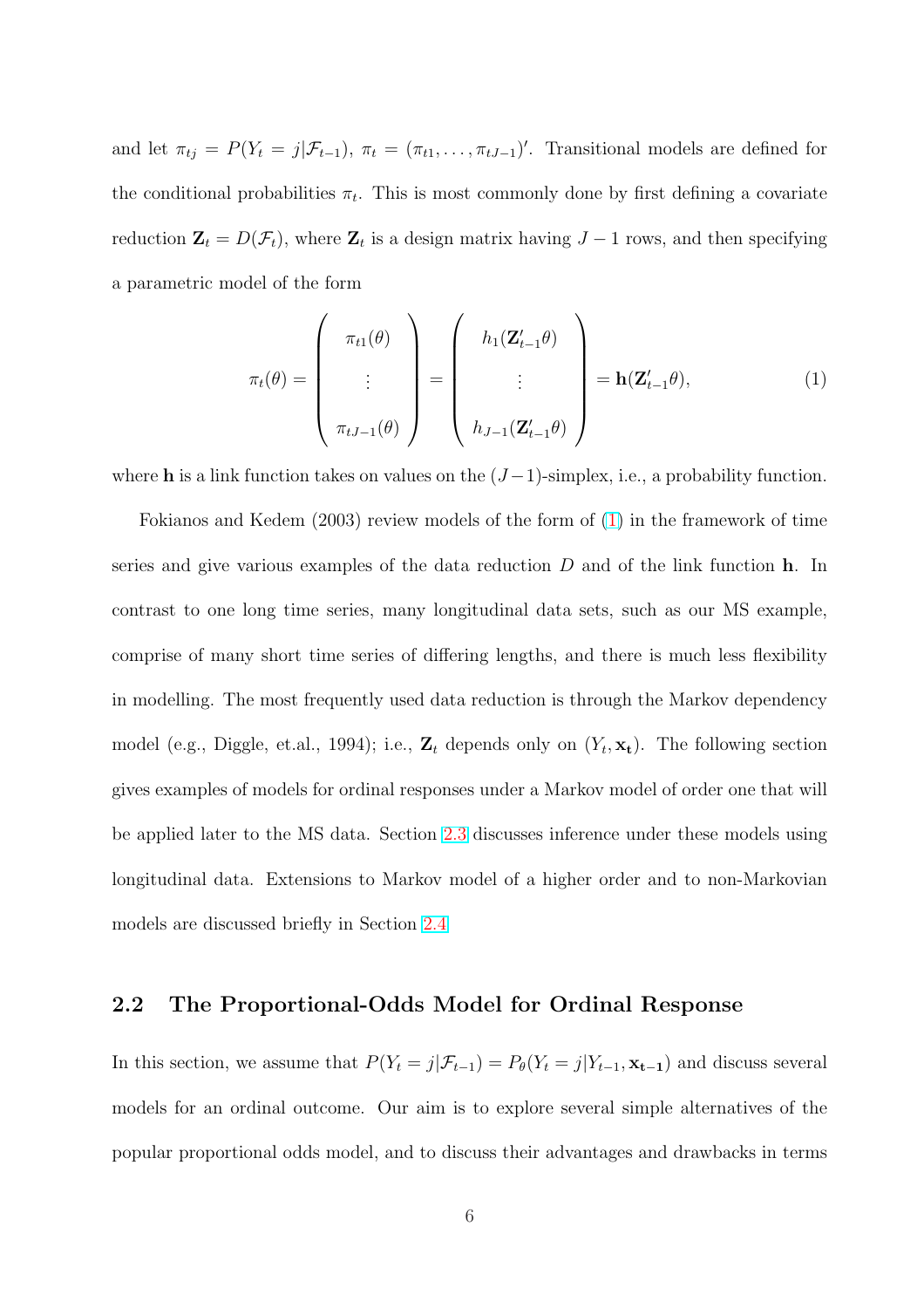<span id="page-8-0"></span>of parsimony and interpretation. Alternative models can be found in Agresti (1990) and Fokianos and Kedem (2003).

For ordinal responses, the cumulative distribution function is commonly used as the building block for modelling (Agresti, 1990). Using the logit link, a possible model is:

$$
\eta_{tj} \equiv \text{logit}\{P(Y_t \le j | Y_{t-1} = k, \mathbf{x}_{t-1})\} = \alpha_{kj} + \mathbf{x}'_{t-1} \beta_k \qquad (k = 1, ..., J; j = 1, ..., J-1),
$$
\n(2)

where the  $\alpha_{kj}$ 's are scalars and the  $\beta_k$ 's are m dimensional vectors. Letting

 $\theta = (\alpha_{11}, \alpha_{21}, \ldots, \alpha_{J1}, \alpha_{12}, \ldots, \alpha_{J2}, \cdots, \alpha_{1J-1}, \ldots, \alpha_{JJ-1}, \beta'_1, \ldots, \beta'_J)'$ ,  $F(\eta) = \exp(\eta)/[1 + \eta]$  $\exp(\eta)$  (the logistic distribution function),  $h_1(\eta_1, \ldots, \eta_{J-1}) = F(\eta_1)$  and  $h_j(\eta_1, \ldots, \eta_{J-1}) =$  $F(\eta_j) - F(\eta_{j-1})$  for  $j > 1$ , it is easy to verify that (2) is a special case of (1) with  $\mathbf{Z}_{t-1}' =$  $(\mathbf{I}_{J-1} \otimes Y^{\bullet'}_{t-1}, \mathbf{1}_{J-1} \otimes Y^{\bullet'}_{t-1} \otimes \mathbf{x}'_{t-1}),$  where  $\mathbf{I}_j$  is the identity matrix of order j,  $\mathbf{1}_j$  is a vector of ones of length j, and  $\otimes$  is the Kronecker product operator.

Equation  $(2)$  defines a separate model for each past response k; in each model (i.e., for each  $k$ ) proportional-odds are assumed to hold with respect to the covariates. This is the saturated proportional odds model where all interactions of  $Y_{t-1}^{\bullet}$  with  $\mathbf{x}_{t-1}$  are present and the total number of parameters is  $J(m + J - 1)$ , where m is the number of covariates.

Since (2) results in a large number of parameters, a more parsimonious model is desirable. A natural simplification is to assume that the effect of a covariate, after controlling for the baseline transition probabilities, is independent of the specific transition. This model takes the form

$$
\eta_{tj} = \alpha_{kj} + \mathbf{x}'_{t-1}\beta \qquad (k = 1, \dots, J; j = 1, \dots, J-1). \tag{3}
$$

The model is a partial proportional-odds model (Peterson and Harrell, 1990) in which several of the conditioned variables have proportional odds  $(\mathbf{x}_{t-1})$  and the other do not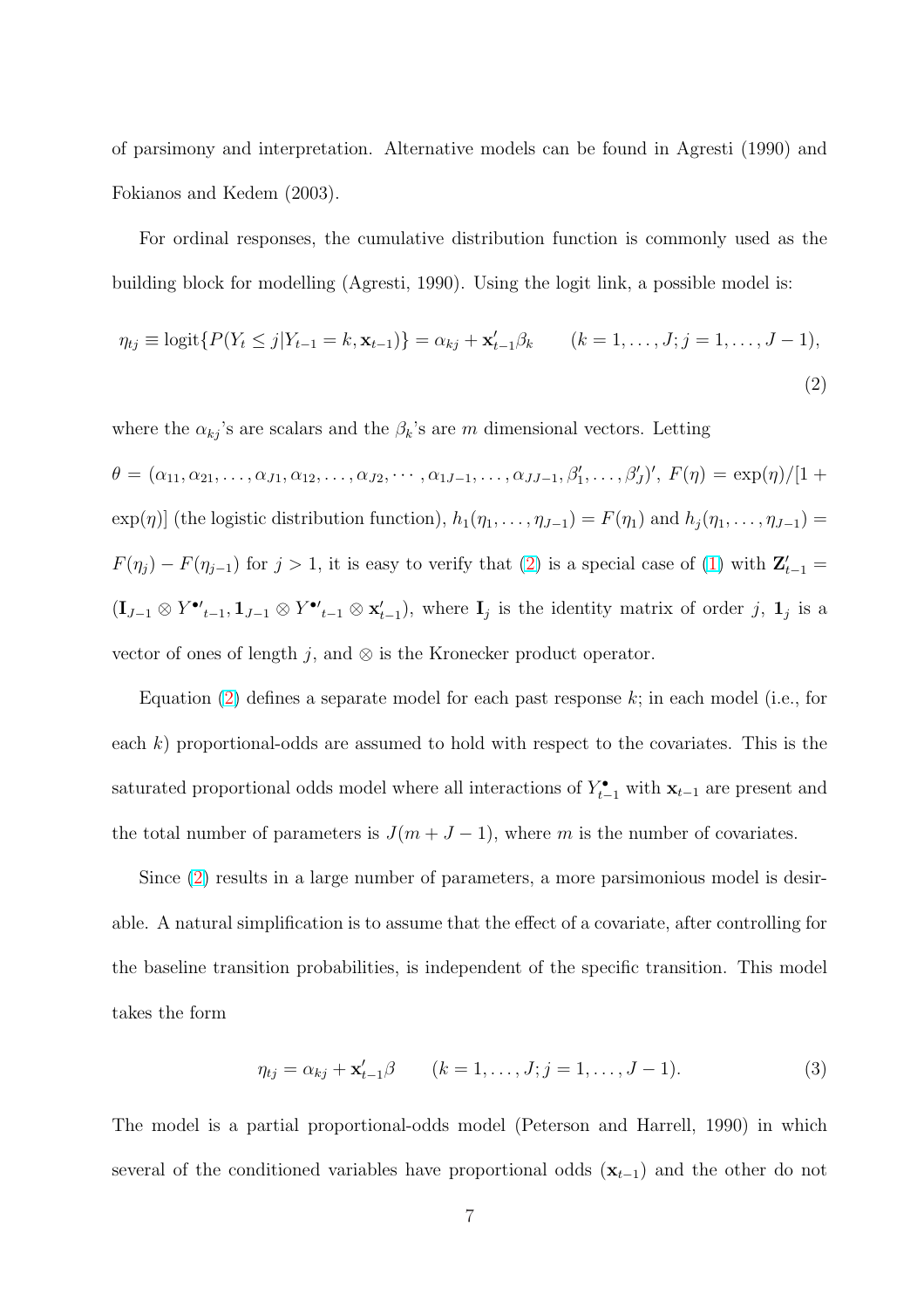<span id="page-9-0"></span> $(Y_{t-1}^{\bullet})$ . It has  $m + J(J-1)$  parameters and can be shown to be a special case of (1).

Viennet, Ménard and Thomas (1998) and Zeghnoun, Czernichow and Declercq (2003) assume the proportional odds property also for  $Y_{t-1}^{\bullet}$  by defining the model

$$
\eta_{tj} = \alpha_j + \mathbf{x}'_{t-1}\beta + \gamma_k \qquad (k = 1, \dots, J-1; j = 1, \dots, J-1). \tag{4}
$$

The total number of parameters reduces to  $m + 2(J - 1)$ .

A referee pointed out that a further parsimony can be achieved by utilizing the ordinal scale of the last state. Specifically, let  $s_k$  be a score corresponding to state k, then the model

$$
\eta_{tj} = \alpha_j + \mathbf{x}'_{t-1}\beta + \gamma s_k \qquad (j = 1, \dots, J-1)
$$
\n
$$
(5)
$$

further reduces the number of parameters to only  $m + J$ . The scores  $s_k$  should be chosen to linearize the ordinal categories and are ideally based on prior physical knowledge (see Agresti, 1990 chapter 8).

Both models (4) and (5) restrict the parameters by assuming a constant odds ratio at each row and at each column of the transition matrix. In particular, they assume that

$$
\eta_{tj} - \eta_{tj'} = \alpha_j - \alpha_{j'}
$$

is independent of the value of the past response  $Y_{t-1}$  and the covariate vector  $\mathbf{x}_{t-1}$ . While the assumption of proportional-odds for the covariates  $x_{t-1}$  may be reasonable in several applications, the assumption that the difference in log-odds for different groups of the current response is independent of the past response (demonstrated by the equation above) seems unrealistic in the MS example and in many other cases. Thus, although models (4) and (5) are the most parsimonious and the easiest to interpret, in practice, models (2) and (3) need to be considered. For the case of a homogeneous population (no covariates), the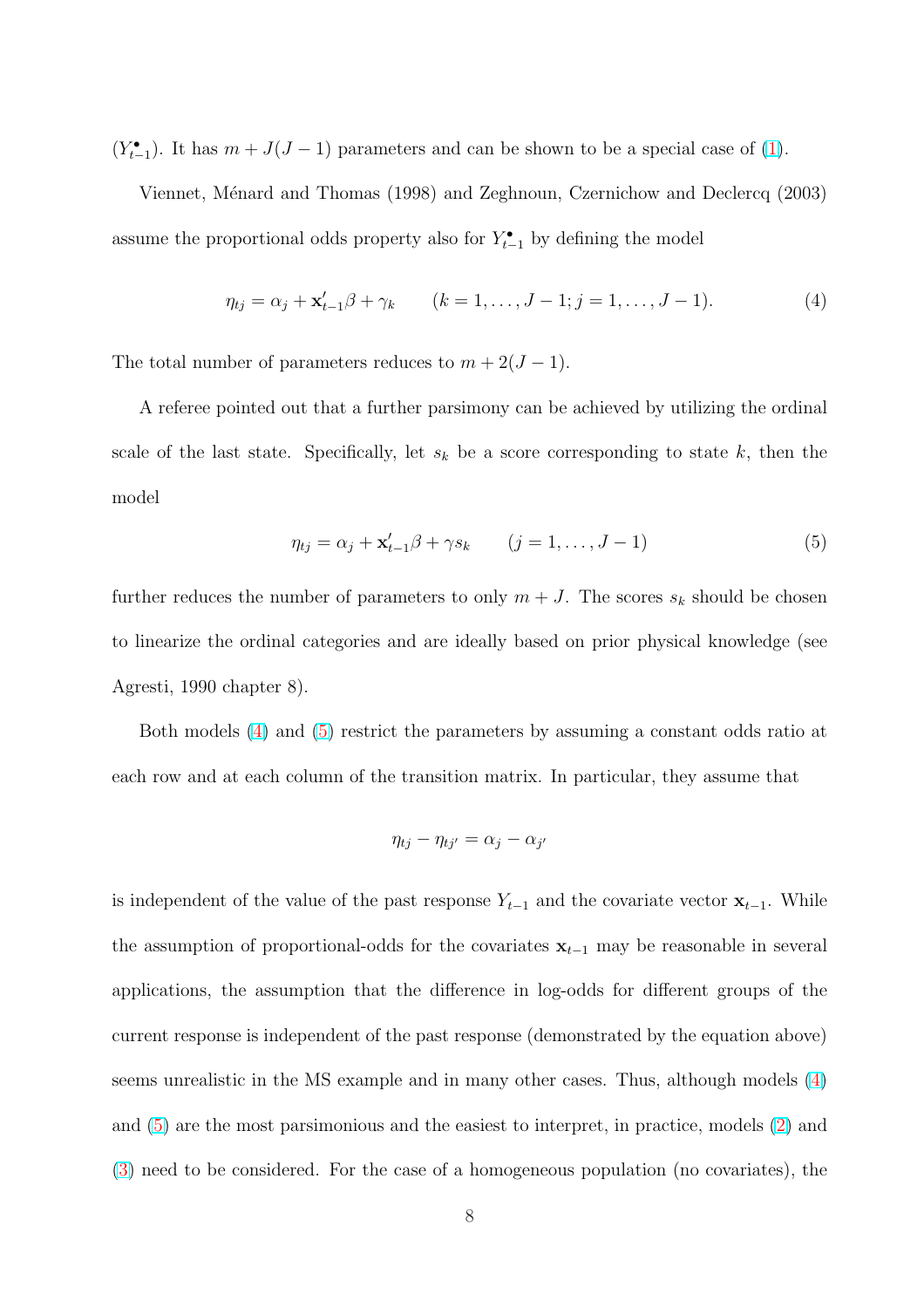<span id="page-10-0"></span>latter models are the most general ones, while the models (4) and (5) impose constraints on the transition probabilities as discussed above.

# 2.3 Estimation

Let  $i = 1, \ldots, N$  index subjects, and let  $n_i$  denote the number of visits made by subject i. The likelihood under the Markov model of order one is

$$
\prod_{i=1}^{N} \prod_{t=1}^{n_i} P_{\theta}(Y_{it} = y_{it} | y_{it-1}, \mathbf{x}_{it-1}) \times \prod_{i=1}^{N} P(Y_{i0} = y_{i0} | \mathbf{x}_{i0}), \tag{6}
$$

where  $y_{it}$  is the observed value of subject i at visit t. If the parameters of  $P(y_{i0}|\mathbf{x}_{i0})$  in (6) are independent of  $\theta$ , inference can be carried out using the first term only without loss of efficiency (Kaufmann, 1987):

$$
PL = \prod_{i=1}^{N} \prod_{t=1}^{n_i} P_{\theta}(Y_{it} = y_{it} | \mathbf{x}_{it-1}, y_{it-1}).
$$
\n(7)

Fokianos and Kedem (1998) justify maximization of (7) using partial likelihood arguments. In practice, one should treat past responses as covariates and implement regression models tailored for categorical data treating the terms in the product of (7) as independent. Under mild regularity conditions, (7) has the usual asymptotic properties of a likelihood and standard inference methods apply (Kaufmann, 1987, Fokianos and Kedem, 1998).

Models (2), (4) and (5) are proportional-odds models and estimation can be easily carried out using statistical software packages such as SAS and R (e.g., proc logistic in SAS and th[e f](#page-8-0)un[ct](#page-9-0)ion *pol[r](#page-9-0)* in the MASS package of R). For model  $(2)$ , J different models should be fitted independently, with the k'th model using only transitions from state k. For models (4) and (5), one overall proportional-odds model should be fi[tte](#page-8-0)d. Model (3) can be estimated using PROC NLMIXED in SAS. Alternatively, partial proportional-odds models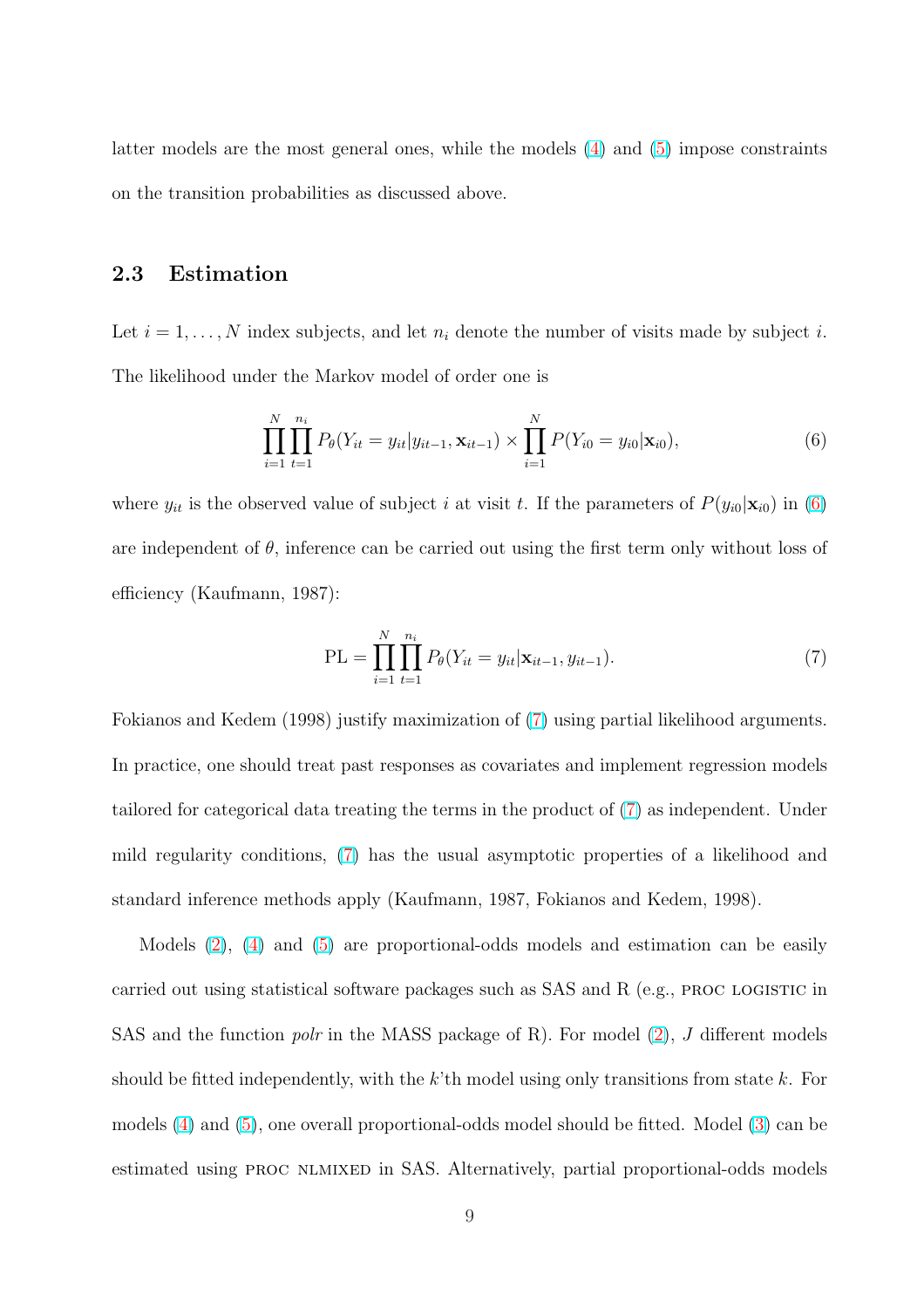<span id="page-11-0"></span>can be estimated using SAS proc genmod in conjunction with Generalized Estimating Equations (GEE), after manipulating the data as discussed by Stokes, Davis and Koch  $(2000).$ 

# 2.4 Beyond Markov Models of Order One

The family of models (1) is much richer than the models considered in Section 2.2. Estimation and inference are implemented as described in Section 2.3, with  $\mathbf{Z'}_{it-1}$  replacing  $\mathbf{x}_{it-1}, Y_{it-1}$  on the right [si](#page-7-0)de of the conditioning sign of (7). We discuss two exam[ples](#page-7-0) that are relevant to MS. For simplicity, we present the models witho[ut co](#page-10-0)variates.

An important extension is to Markov models of a hi[gh](#page-10-0)er order q:

$$
P(Y_t = j | Y_0 = y_0, \dots, Y_{t-1} = y_{t-1}) = P(Y_t = j | Y_{t-q} = y_{t-q}, \dots, Y_{t-1} = y_{t-1}).
$$

Diggle et.al. (1994) discuss such models for the special important case  $J = 2$  and the extension for  $J \geq 3$  is straightforward. In practice, the difficulty in such modelling is in the step from  $(6)$  to  $(7)$ . The term omitted in that step involves the marginal distribution of the first q observations  $(Y_0, \ldots, Y_{q-1})$  and it usually contains a large portion of the data (note that this i[s l](#page-10-0)ess [pro](#page-10-0)blematic for time series data). Furthermore, the number of parameters usually increases with  $q$ . Thus, a large data set is needed in order to well estimate such models.

As a second extension consider the non-Markovian model:

$$
P(Y_t = j | Y_0 = y_0, \dots, Y_{t-1} = y_{t-1}) = P(Y_t = j | Y_{t-1} = y_{t-1}, \max(Y_0, \dots, Y_{t-1}) = y_{\max}).
$$
\n(8)

If the probability depends on  $y_{\text{max}}$  only through  $I\{y_{\text{max}} \ge c\}$ , for some c, then the model is similar to a capture-recapture model studied by Yang and Chao (2005). It can be used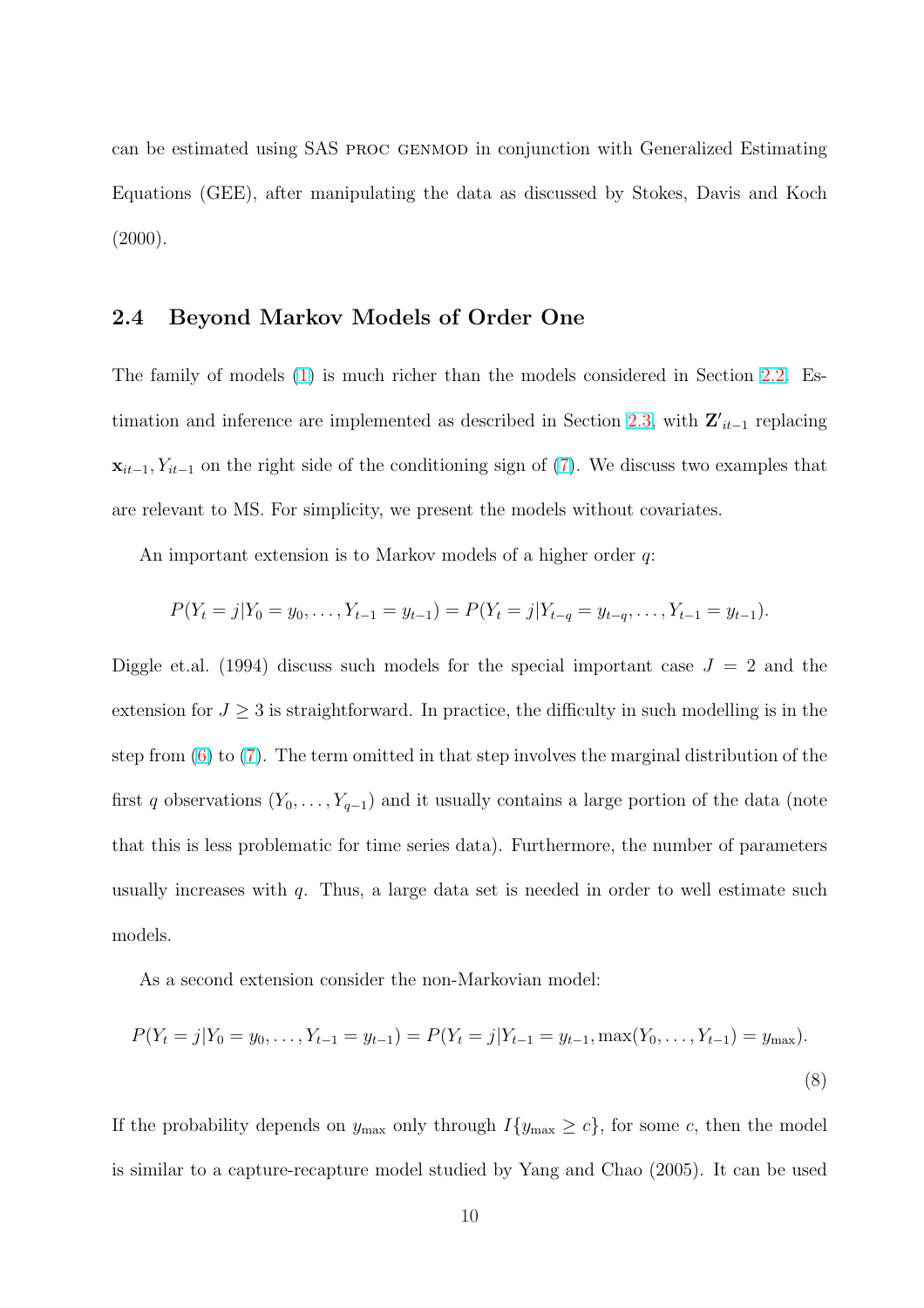<span id="page-12-0"></span>to describe the behavior of benign MS patients who spend a long time in state 1 before their disease becomes active. This model recognizes the importance of the greatest degree of progression in the patients history for prediction of future progression. We note that the model is Markovian on the extended state space  $\{(j, m)|j = 1, \ldots, J, j \leq m \leq J\}$  of the process  $(Y_t, \max(Y_0, \ldots, Y_t)).$ 

# 3 ESTIMATING TIME TO PROGRESSION

In the previous section we modelled the transition probabilities as a function of the process's history and covariates. In this section we show how the regression results can be used to estimate time to progression for groups of patients.

After choosing a model and estimating its parameters, one can calculate the timedependent transition matrix for a subject given his/her covariates. For example, under model (3), the  $(k, j)$  entry of the transition matrix at time t is given by

$$
P(Y_t = j | Y_{t-1} = k, \mathbf{x}_{t-1}) = \frac{\exp(\alpha_{kj} + \mathbf{x}'_{t-1}\beta)}{1 + \exp(\alpha_{kj} + \mathbf{x}'_{t-1}\beta)} - \frac{\exp(\alpha_{kj-1} + \mathbf{x}'_{t-1}\beta)}{1 + \exp(\alpha_{kj-1} + \mathbf{x}'_{t-1}\beta)},
$$
(9)

where  $\alpha_{k0} = -\infty$  and  $\alpha_{kJ} = \infty$ . In this section, we explore ways to use this matrix for survival estimation. Our discussion starts from a given estimated transition matrix  $\hat{\mathbf{P}}$  that depends on a covariate matrix **z** and a parameter vector  $\theta$ . We assume a Markov model and defer the discussion of time dependent covariates to Section 3.3.

## 3.1 Estimating t-Step Probabilities

Let vec denote the vectorize operator that stacks the rows of a matrix one on the other and let  $\hat{\mathbf{P}} = (\hat{p}_{kj})$  be the estimated transition matrix. Typically,  $\hat{\mathbf{P}} = \mathbf{P}(\mathbf{z}'\hat{\theta})$  is a covariatespecific matrix defined by a model such as  $(2)-(5)$ . Most estimation methods yield an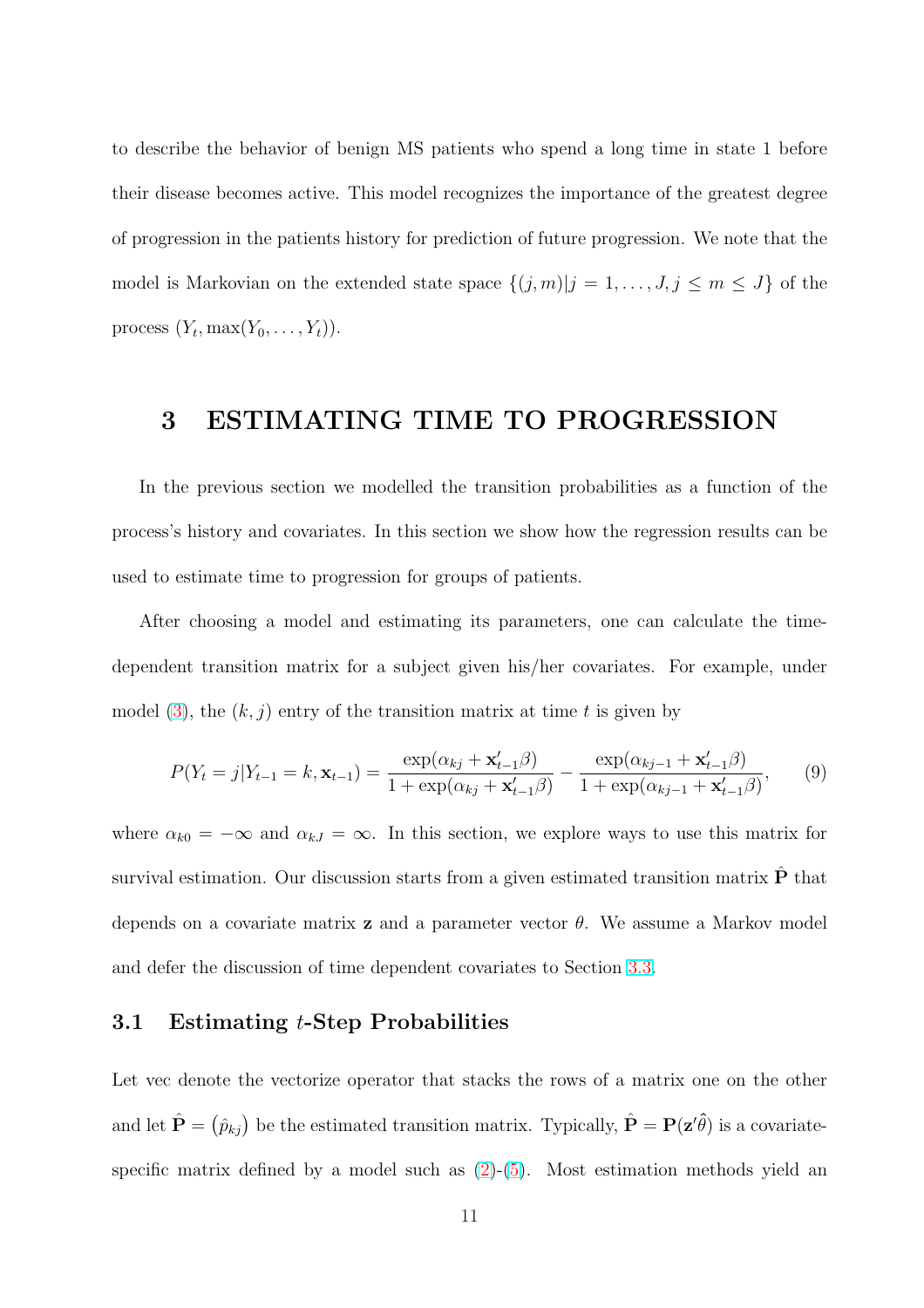<span id="page-13-0"></span>asymptotic normal distribution for  $\hat{\theta}$ ; i.e., with a covariance matrix  $\Sigma_{\theta}$ ,  $\sqrt$  $\overline{N}(\hat{\theta} - \theta) \rightarrow$  $N(0, \Sigma_{\theta})$ . Applying the delta method and using the transformation  $P(z|\theta)$  defined by the model, we arrive at

$$
\sqrt{N}[\text{vec}(\hat{\mathbf{P}}) - \text{vec}(\mathbf{P})] \to \text{N}(0, \Sigma)
$$
\n(10)

where  $\Sigma$  is a  $J^2 \times J^2$  matrix containing the covariance of  $\hat{p}_{kj}$  and  $\hat{p}_{k'j'}$  in its  $(k-1) \times J + j$ row and  $(k'-1) \times J + j'$  column. Technical details for the calculation of  $\Sigma$  for model (3) are given in the appendix. The survival estimators discussed in this section make use of  $\hat{\mathbf{P}}$  and  $\Sigma$  and (10), i.e., t[he](#page-8-0)y are subject-specific but exploit the asymptotic results of the whole sample.

The estimated probability of a subject occupying state  $j$  at time  $t$  given occupation of state k at time 0 is simply  $\hat{p}_{kj}^t$ , the  $(k, j)$  cell of the estimated t-step transition matrix  $\hat{P}^t$ . Viewing  $\mathbf{P}^t$  as a continuous mapping from  $\mathbb{R}^{J \times J}$  to  $\mathbb{R}^{J \times J}$ , it follows from the delta method that

$$
\sqrt{N}[\text{vec}(\hat{\mathbf{P}}^t) - \text{vec}(\mathbf{P}^t)] \rightarrow \text{N}(0, \mathbf{D}_t \Sigma \mathbf{D}_t^T),
$$

where  $D_t$  is the matrix of the partial derivatives of vec( $P^t$ ) with respect to vec( $P$ ). For example, for  $J = 3$  there are  $J^2 = 9$  transition probabilities and for each t,  $J^2 = 9$  functions of these probabilities. The functions for  $t = 1, 2$  are:

vec(**P**) = 
$$
\begin{pmatrix} p_{11} \\ p_{12} \\ p_{13} \\ \vdots \end{pmatrix} \text{ and } \text{vec}(\mathbf{P}^2) = \begin{pmatrix} p_{11}^2 + p_{12}p_{21} + p_{13}p_{31} \\ p_{11}p_{12} + p_{12}p_{22} + p_{13}p_{32} \\ p_{11}p_{13} + p_{12}p_{23} + p_{13}p_{33} \\ \vdots \end{pmatrix},
$$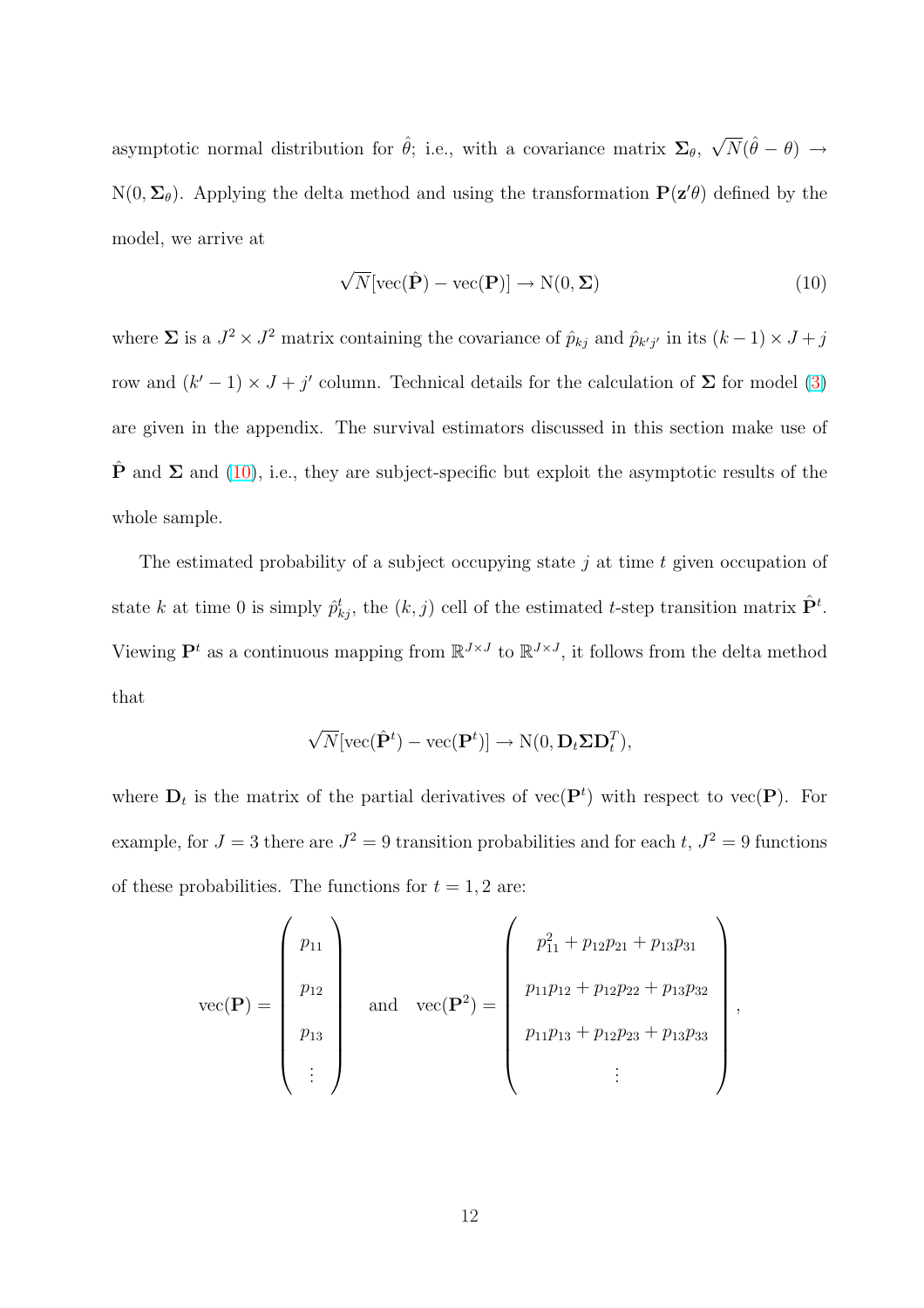<span id="page-14-0"></span>and the corresponding matrices of derivatives are  $D_1 = I_9$ , the identity matrix, and

$$
\mathbf{D}_2 = \begin{pmatrix} 2p_{11} & p_{21} & p_{31} & p_{12} & 0 & 0 & p_{13} & 0 & 0 \\ p_{12} & p_{11} + p_{22} & p_{32} & 0 & p_{12} & 0 & 0 & p_{13} & 0 \\ p_{13} & p_{23} & p_{11} + p_{33} & 0 & 0 & p_{12} & 0 & 0 & p_{13} \\ \vdots & \vdots & \vdots & \vdots & \vdots & \vdots & \vdots & \vdots & \vdots \end{pmatrix}
$$

.

Calculation of  $D_t$  is very simple. Let  $\Delta_{kj}$  be a  $J \times J$  matrix whose elements are all zeros except the  $(k, j)$  cell which is one, it follows that

$$
\frac{\partial \text{vec}(\mathbf{P}^t)}{\partial p_{kj}} = \text{vec}\Big(\lim_{h \to 0} h^{-1} \left[ (\mathbf{P} + h\mathbf{\Delta}_{kj})^t - \mathbf{P}^t \right] \Big) = \text{vec}\Big(\sum_{\ell=0}^{t-1} \mathbf{P}^{\ell} \mathbf{\Delta}_{kj} \mathbf{P}^{t-\ell-1} \Big), \qquad (11)
$$

where  $\mathbf{P}^0$  is the identity matrix with the same dimension as  $\mathbf{P}$ . This corresponds to the  $(k-1)J + j$ 'th column of  $D_t$ . A typical matrix in the sum at the right-hand side of  $(11)$ is the Kronecker product of the k'th row of  $\mathbf{P}^{\ell}$  with the j'th column of  $\mathbf{P}^{t-\ell-1}$ .

Equation (11) provides a simple algorithm for estimation of  $\mathbf{D}_t$  using  $\hat{\mathbf{P}}, \hat{\mathbf{P}}^2, \ldots, \hat{\mathbf{P}}^{t-1}$ , and (10) and the discussion below it suggests simple normal-based pointwise confidence intervals for the t-step transition probabilities. In the following sections we show how this [resu](#page-13-0)lt, together with simple manipulations of  $\hat{P}$ , produces estimates and pointwise confidence intervals for different survival curves of interest. In Section 4.4 we show that the confidence intervals have good coverage. An alternative approach for estimating the variance of  $\hat{P}^t$  and constructing confidence intervals via resampling me[thod](#page-25-0)s is discussed in Section 3.3.

## 3.2 Ti[me](#page-17-0) to a State

Simple manipulations of the transition matrix and its covariance estimate yield estimators of survival curves and their variances. The following three examples illustrate the utility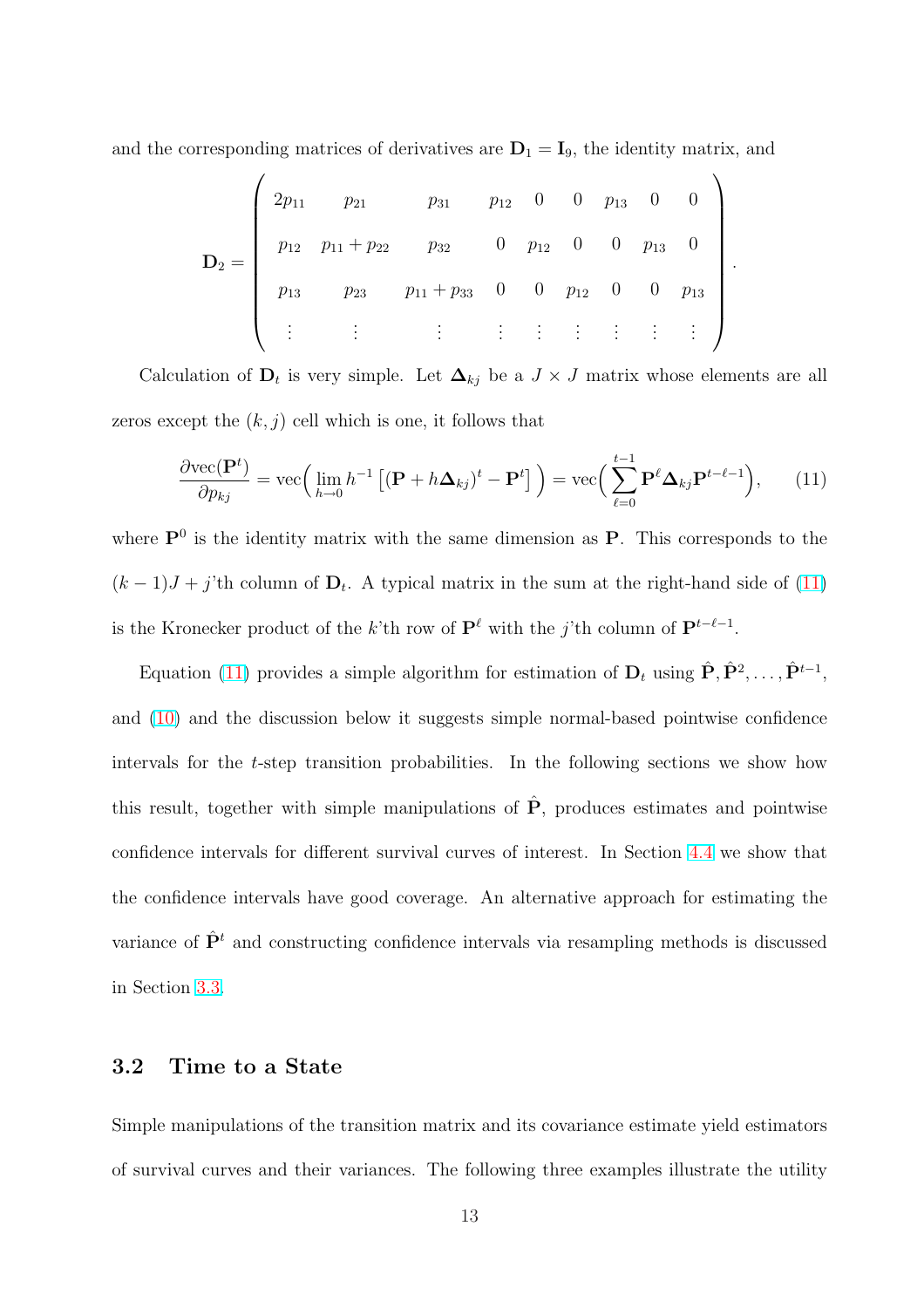<span id="page-15-0"></span>and simplicity of the method.

#### 3.2.1 Time to State J

An important clinical parameter is the distribution of time until the first visit to some state. In MS, particular interest lies in time to reaching EDSS of three since it may indicate the initiation of moderate disability.

Without lost of generality, we consider the distribution of time to first reaching state J. To do this, we replace the J'th row of  $\hat{\mathbf{P}}$  with a vector with zeros everywhere except the  $J$ 'th element which we set to one, i.e., we make  $J$  an absorbing state. If we denote this matrix by  $\hat{\mathbf{Q}}$  and the distribution of time to first visit to J given initial state k by  $F_J(\cdot|k)$ , then we have

$$
\hat{F}_J(t|k) = \hat{q}_{k,J}^t,
$$

where  $\hat{q}_{k,J}^{t}$  is the  $(k,J)$ 'th element of the t'th power of  $\hat{Q}$ . The variance-covariance matrix of vec( $\hat{\mathbf{Q}}$ ) is required for estimation of pointwise confidence intervals for  $\hat{F}_J(t|k)$ . This is obtained by replacing the entries of  $\Sigma$  corresponding to the J'th row of  $\hat{P}$  with zeros.

#### 3.2.2 Time to Two Consecutive Visits at J

EDSS of three may indicate sustained progression, or it may represent a transient event caused by an attack. It thus may be of greater interest to estimate the time to an EDSS of three at two consecutive visits. Here we show how to adjust  $\hat{P}$  in order to generate survival curves for time to two consecutive visits at J.

Define  $\mathbf{P}^*$  to be  $\hat{\mathbf{P}}$  with the  $(J, J)$  element set to zero and let **a** be a column vector with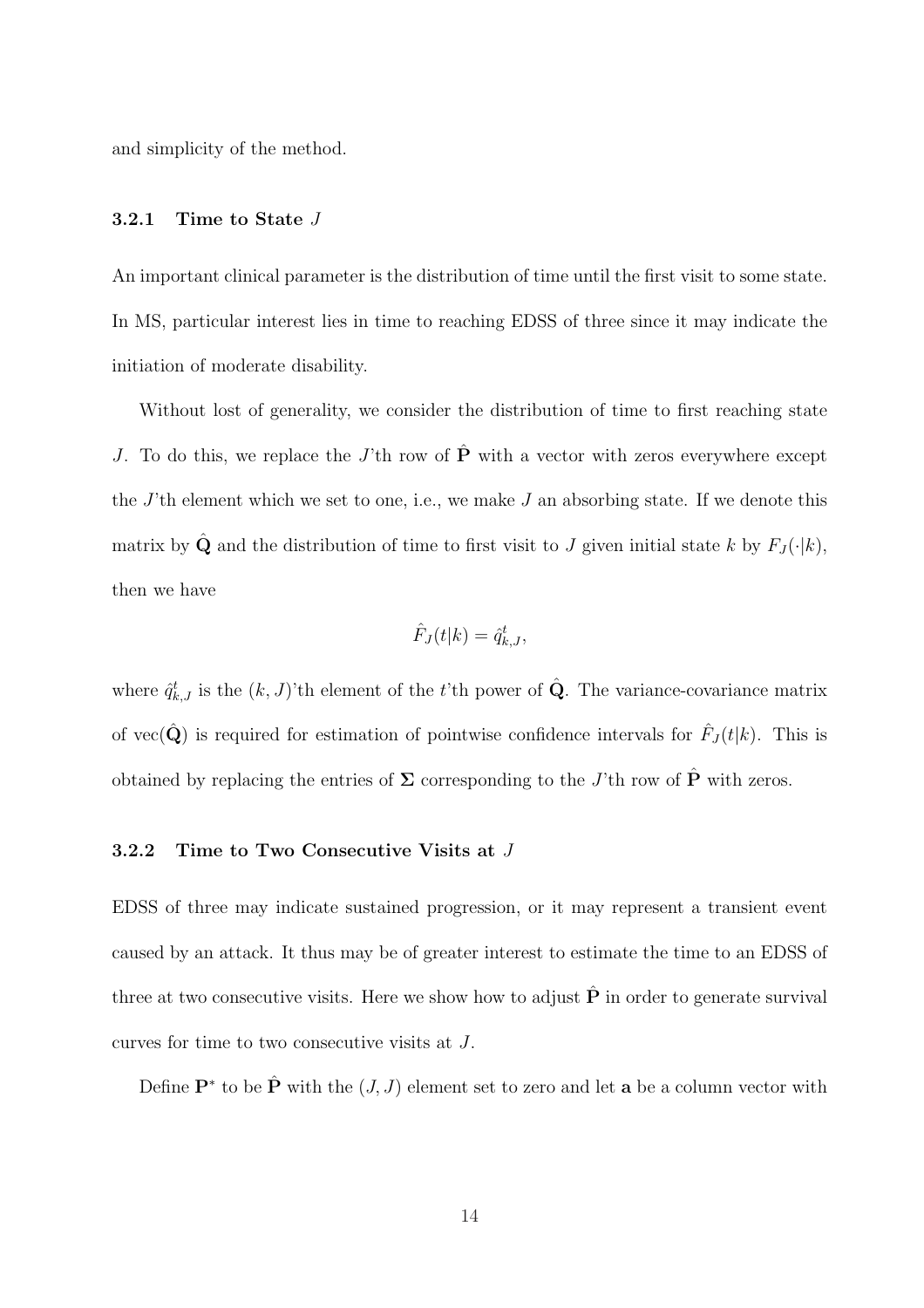$\hat{\mathbf{P}}_{JJ}$  as its J'th element and all its other elements 0. Defining

$$
\hat{\mathbf{Q}} = \left( \begin{array}{cc} \mathbf{P}^* & \mathbf{a} \\ \mathbf{0}_{1,J} & 1 \end{array} \right),
$$

where  $\mathbf{0}_{(r,c)}$  is a matrix of zeros with r rows and c columns, we have as before

$$
\hat{F}_{JJ}(t|k) = \hat{q}_{k,J+1}^t,\tag{12}
$$

where  $F_{JJ}(\cdot|k)$  is the distribution of time to the first two consecutive visits to J starting at k. Note that  $\hat{F}_{JJ}(1|j)$  equals 0 for  $j < J$ . Calculation of the covariance matrix of vec $(\hat{\mathbf{Q}})$ based on  $\Sigma$  is similar to the previous example. The covariance matrix should be expanded to a  $(J+1)^2 \times (J+1)^2$  matrix with zero rows and columns corresponding to the structured 0's and 1's elements.

#### 3.2.3 Time to a Higher State

While an EDSS of three measures absolute progression, there is also interest in relative progression. This corresponds to calculating the first time to an increase of EDSS of at least one point. Thus, for a subject starting at state  $k$ , the first time to one of the states  $k+1, k+2, \ldots, J$ , is of interest.

Define a vector  $a_k$  to be the sum of the rows of  $\hat{P}$  from the  $k + 1$ 'th column onward, i.e.,  $\mathbf{a}_k(i) = \sum_{k'=k+1}^J \hat{p}_{ik'}$  for  $i = 1, \ldots, k$ . Define  $\mathbf{P}_k^*$  to be the  $k \times k$  upper left block of  $\hat{\mathbf{P}}$ , that is, the transition probabilities among the first  $k$  states, and let

$$
\hat{\mathbf{Q}} = \left( \begin{array}{cc} \mathbf{P}_k^* & \mathbf{a}_k \\ \mathbf{0}_{1,k} & 1 \end{array} \right)
$$

(we omit the subscript k from  $\hat{Q}$  for simplicity), so that we have

$$
\hat{F}_{k+}(t) = \hat{q}_{k,k+1}^t,
$$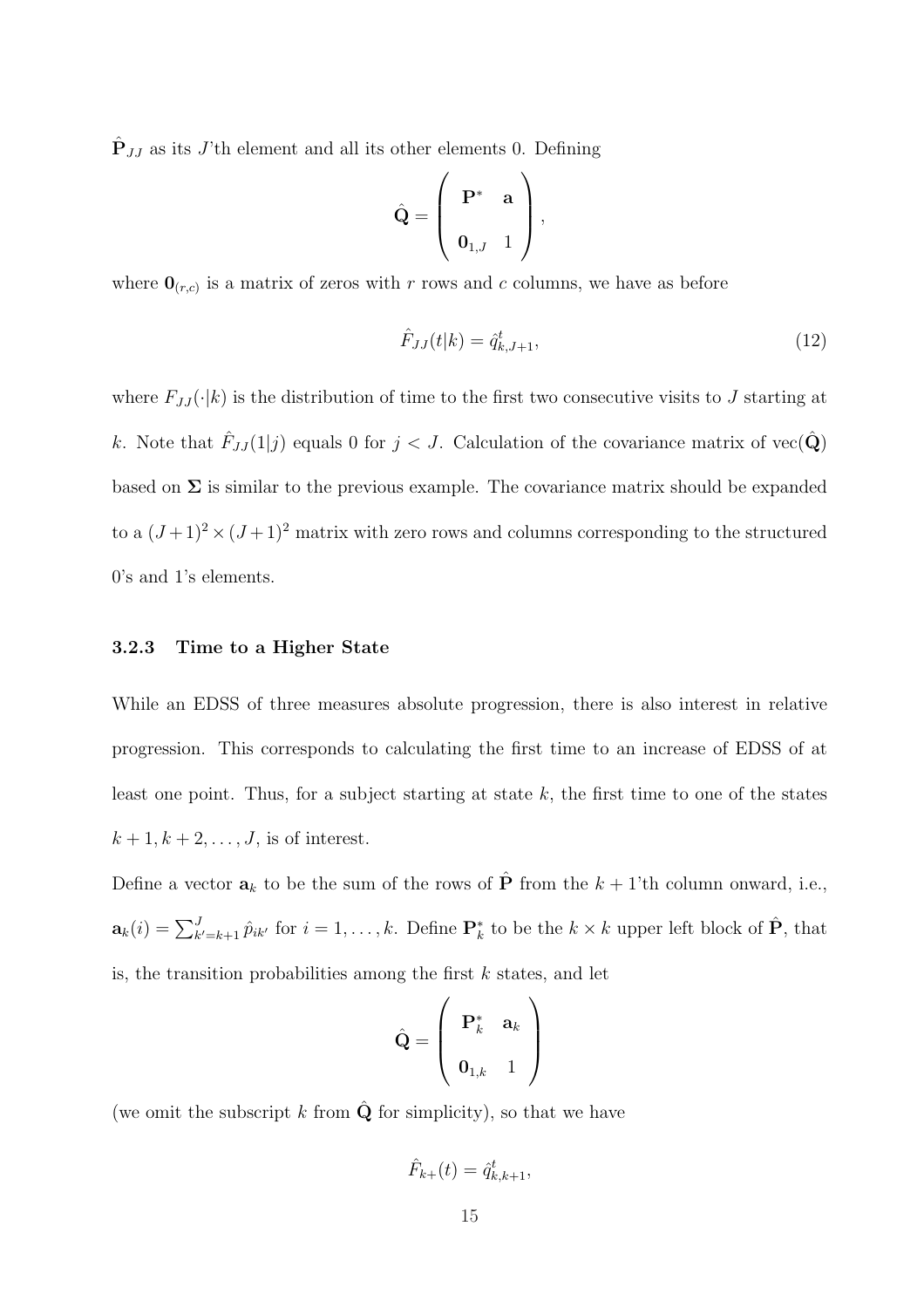<span id="page-17-0"></span>where  $F_{k+}$  is the distribution of time to a higher state given the initial state is k. Note that here we need a different matrix  $\hat{\mathbf{Q}}$  for each initial state, and that  $F_{J+}$  is undefined. In order to calculate the covariance matrix of vec( $\hat{Q}$ ), we first define the  $(k+1)^2 \times J^2$ matrix  $\overline{1}$  $\mathbf{r}$ 

$$
\mathbf{B} = \left(\begin{array}{cccccc} \mathbf{I}_k & \mathbf{0}_{(k,J-k)} & \mathbf{0}_{(k,k)} & \mathbf{0}_{(k,J-k)} & \cdots \\ \mathbf{0}_{(1,k)} & \mathbf{1}_{J-k}' & \mathbf{0}_{(1,k)} & \mathbf{0}_{(1,J-k)} & \cdots \\ \mathbf{0}_{(k,k)} & \mathbf{0}_{(k,J-k)} & \mathbf{I}_k & \mathbf{0}_{(k,J-k)} & \cdots \\ \mathbf{0}_{(1,k)} & \mathbf{0}_{1,J-k} & \mathbf{0}_{(1,k)} & \mathbf{1}_{J-k}' & \cdots \\ \vdots & \vdots & \vdots & \vdots & \vdots \end{array}\right)
$$

where the entries of the last  $k + 1$ 'th rows are all zeros. **B** is constructed such that  $\mathbf{B} \times \text{vec}(\hat{\mathbf{P}}) + (0, 0, \cdots, 0, 1)^T = \text{vec}(\hat{\mathbf{Q}})$ , and hence the covariance matrix of  $\text{vec}(\hat{\mathbf{Q}})$  is  $\mathbf{B} \mathbf{\Sigma} \mathbf{B}^T$ .

Calculation of the marginal distribution of reaching a higher state (unconditional on the initial state) requires estimation of the initial state distribution. The empirical distribution based on the second term of  $(6)$  can be used or it can be obtained through modelling (for example, assuming stationarity). Although easily estimable, this marginal distribution seems less interesting than the [co](#page-10-0)nditional distributions described above.

# 3.3 Time Dependent Covariates

Our discussion on survival estimation has started from a transition matrix  $\hat{\mathbf{P}} = \mathbf{P}(\mathbf{z}'\hat{\theta})$ , and we have described estimation of survival curves that are suitable for fixed (baseline) covariates. However, it is usually of interest to incorporate into the model covariates that change over time. Classic examples are age and disease duration. In this section, we extend our method by allowing time-dependent covariates. This enables more flexibility in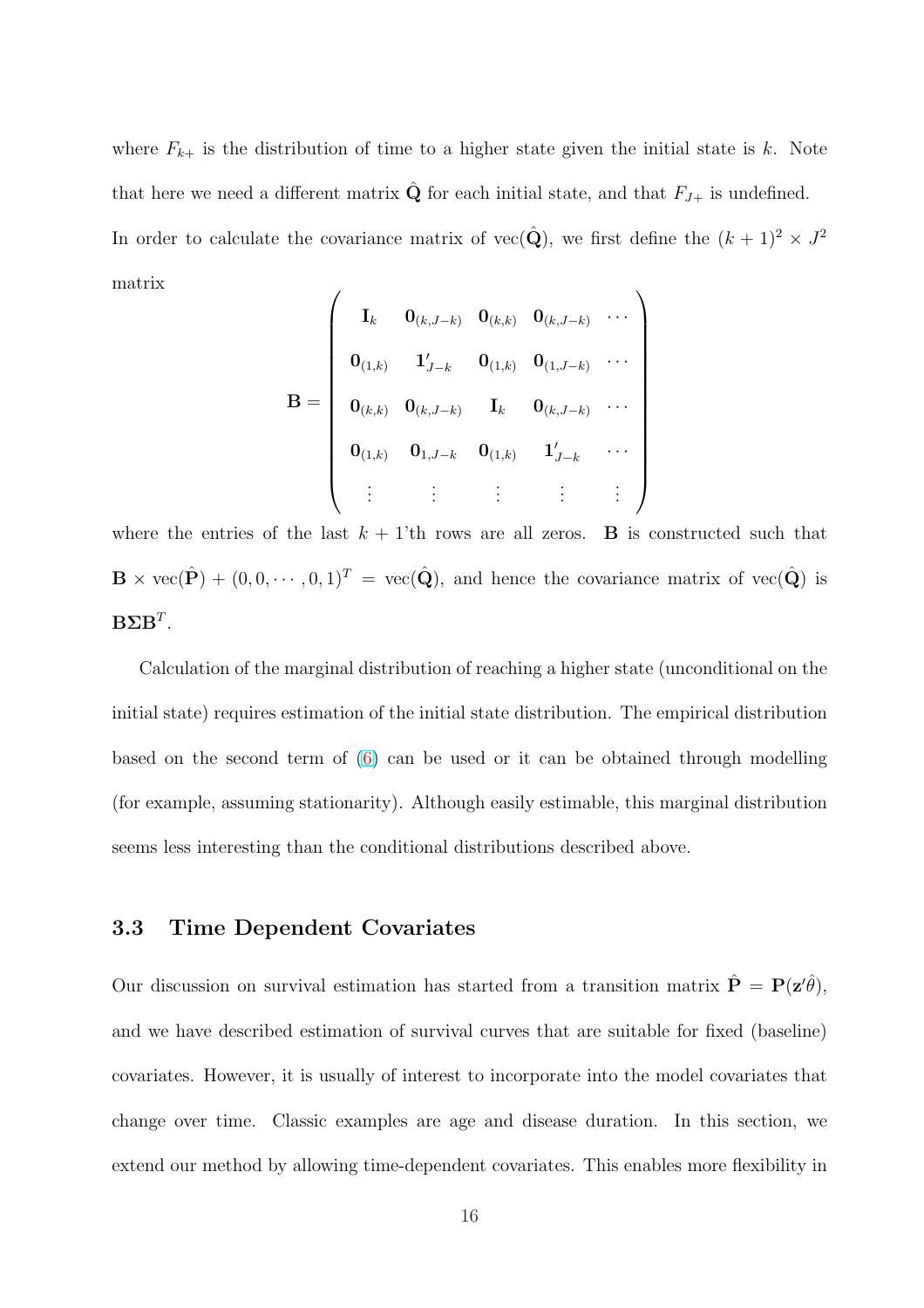modelling but requires more effort in estimation and confidence interval calculation.

Denote by  $z'_{t}$  the matrix of covariates at time t and assume that  $z_{t}$  includes only external covariates, that is, covariates that can be determined independently of the outcome process (EDSS). Estimates should be interpreted in conjunction with this covariate process, where a different survival curve is generated for each such process. For internal covariates, such as MRI metrics which cannot be determined independently of progression, one can still estimate the one-step transition matrix, but in order to generate survival curves, a joint model for covariates and outcome is required. This is beyond the scope of the current paper. A formal distinction between internal and external covariates is given by Kalbfleisch and Prentice (2002).

Given the covariate process  $(\mathbf{z}_0, \mathbf{z}_1, \dots, \mathbf{z}_{t-1})$  and the parameter estimate  $\hat{\theta}$ , the estimated probability of occupying a given state at time t is calculated from  $\mathbf{P}(\mathbf{z}'_0\hat{\theta})\times\mathbf{P}(\mathbf{z}'_1\hat{\theta})\times$  $\cdots \times P(z_{t-1}'\hat{\theta})$ . If quantities such as those discussed in Section 3.2 are of interest,  $\hat{P}$  is replaced with the appropriate  $\hat{Q}$  in the product. The derivation of pointwise confidence intervals for the survival curves are comprised of two steps (see [the](#page-14-0) discussion at the beginning of Section 3). The first step concerns estimation of the parameters  $\theta$ , for which time-dependent covariates pose no difficulty. In the second step, the delta method is used to estimate the var[ian](#page-12-0)ce of the t'th transition probabilities. This second step is complicated in examples with time-dependent covariates. Thus, instead of analytically calculating the linear approximation of  $\theta \mapsto \mathbf{P}(\mathbf{z}'_0\theta) \times \mathbf{P}(\mathbf{z}'_1\theta) \times \cdots \times \mathbf{P}(\mathbf{z}'_{t-1}\theta)$ , a sampling based approximation is suggested. This simulation procedure takes the following steps:

- 1. Fit the model and calculate  $\hat{\theta}$  and  $\hat{\Sigma}_{\theta}$ .
- 2. Generate  $B \theta^*$ 's from  $N(\hat{\theta}, \hat{\Sigma}_{\theta})$ , and denote them by  $\theta_1^*, \ldots, \theta_B^*$ .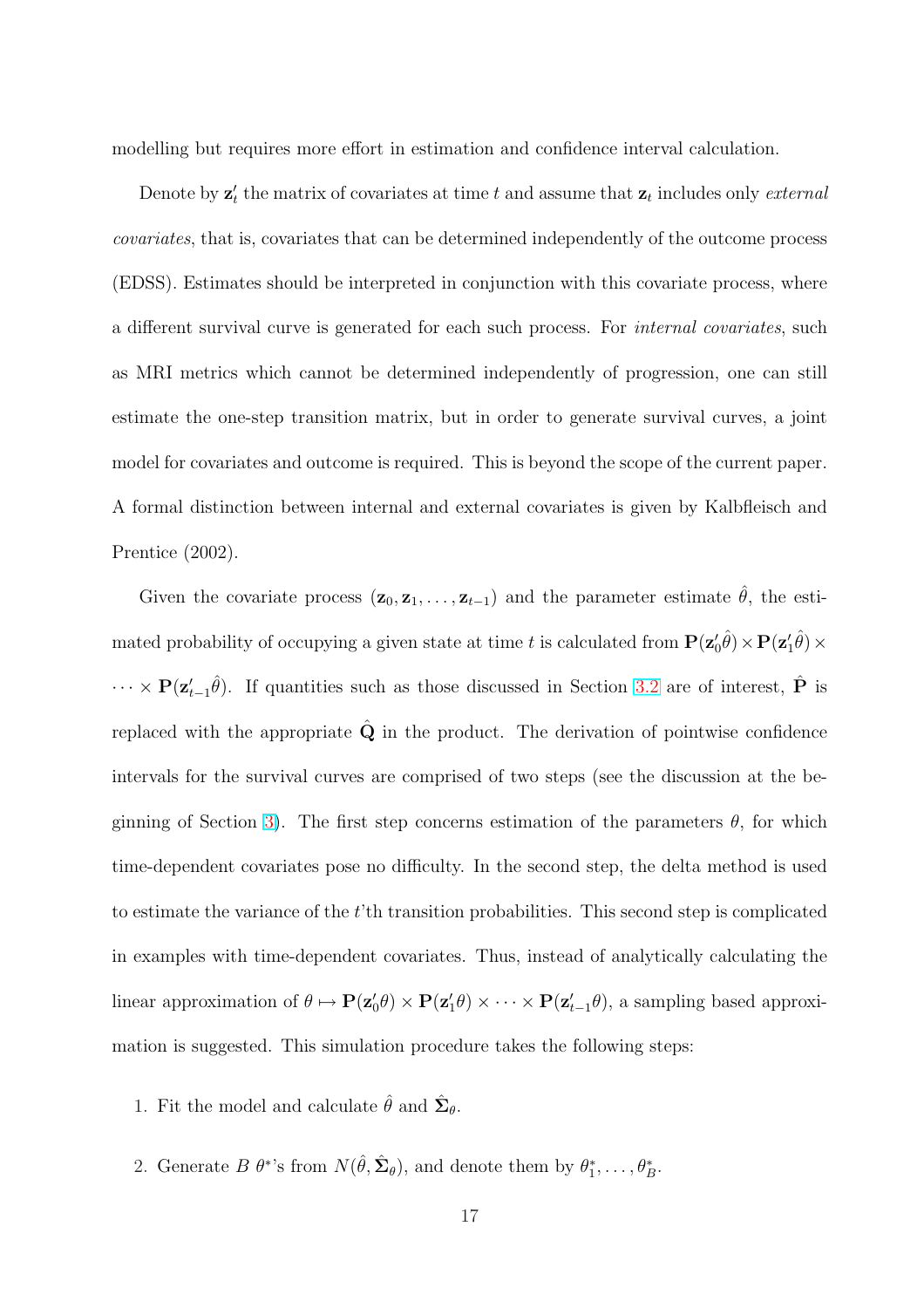- 3. For each  $\theta_b^*$ , calculate the target parameter from  $\mathbf{P}(\mathbf{z}'_0 \theta_b^*) \times \mathbf{P}(\mathbf{z}'_1 \theta_b^*) \times \cdots \times \mathbf{P}(\mathbf{z}'_{t-1} \theta_b^*)$ or from  $\mathbf{Q}(\mathbf{z}'_0\theta^*_b)\times\mathbf{Q}(\mathbf{z}'_1\theta^*_b)\times\cdots\times\mathbf{Q}(\mathbf{z}'_{t-1}\theta^*_b)$  and denote it by  $p^*_b$ . For example, if the target parameter is the transition probability from k to J in t steps,  $p_b^*$  is the  $(k, J)$ entry of  $\mathbf{P}(\mathbf{z}'_0 \theta^*_b) \times \mathbf{P}(\mathbf{z}'_1 \theta^*_b) \times \cdots \times \mathbf{P}(\mathbf{z}'_{t-1} \theta^*_b).$
- 4. Calculate the confidence interval using the variance of  $p_1^*, \ldots, p_B^*$ .

Step 4 can be replaced by calculating the confidence interval using the percentiles of  $p_1^*, \ldots, p_B^*$ . This approach does not rely on the linear approximation of the delta method and in practice often gives better results. It, however, still relies on the asymptotic normality of  $\hat{\theta}$ . An alternative that does not rely on the normal assumption is to calculate bootstrap percentile confidence intervals. The simulation method for estimating confidence intervals is faster and easier to implement than bootstrap methods. The idea is due to Yosef Rinott who has used it in a complex simulation study (personal communication).

# 4 ILLUSTRATION - THE MS DATA

In this section, we apply the methods described in the previous sections to the MS data. The data consist of semi-annual measures of EDSS on 267 subjects aged≥18 years with a clinically isolated syndrome or the diagnosis of relapsing-remitting MS who were enrolled within the CLIMB study currently ongoing at the Partners Multiple Sclerosis Center in Boston, MA. All patients have data at baseline visit, but due to staggered entry to the study, the numbers of follow-up visits for each subject range from one to ten. Here we consider 1107 follow-up visits (or transitions) with frequencies per subject (from 1 to 10, respectively) of 37, 42, 39, 45, 19, 32, 29, 18, 5, 1. Among them, there are 53 missing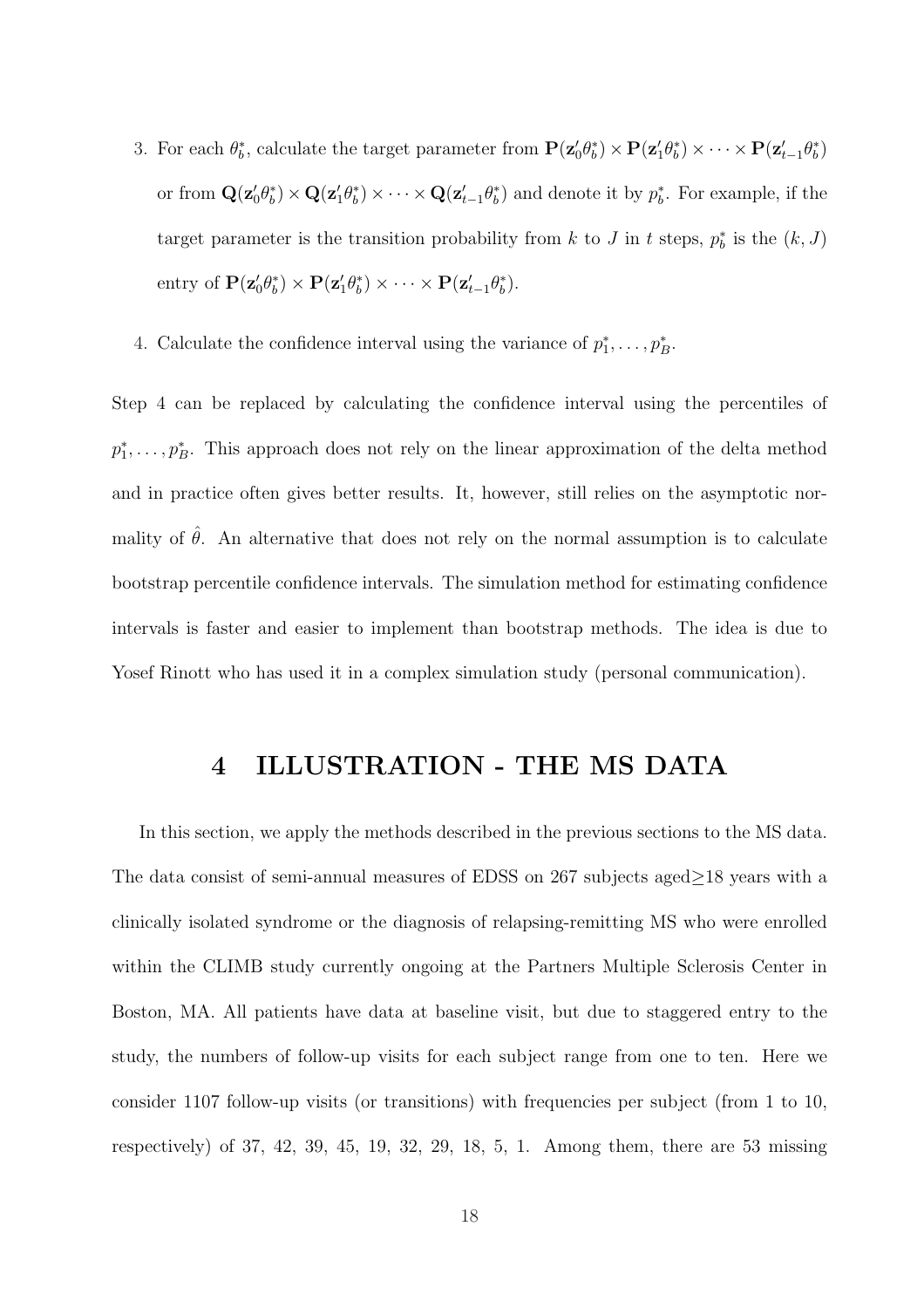visits for which information on EDSS before and after the missed visit is available. We excluded from the raw data two observations with two and three consecutive visits missing. Thus, the analysis is based on 1001 one-step transitions and 53 two-step transitions (Table 1). Since the subjects were selected to be at the beginning of their disease, only a few patients had high levels of EDSS. Therefore, we treat EDSS levels of three and higher as [on](#page-39-0)e category. We also combine EDSS levels of zero and one since the distinction between them is ambiguous.

Available covariates are brain parenchymal fraction (BPF) and T2 lesion volume (T2LV) which measure tissue loss and lesion accrual in the brain, respectively, and age, sex and disease duration (from first symptoms). The brain MRI metrics have acquired a central role in the understanding of MS disease evolution, pathogenesis of symptoms, and prediction of clinical outcomes. They were measured at enrollment and yearly thereafter.

We demonstrate our method using the time to two consecutive visits with EDSS level of three or higher as the outcome (Section 3.2.2). At first, we treat the population as homogeneous (i.e., without covariates) and produce crude survival curves and pointwise confidence intervals. These are similar to th[e Kap](#page-15-0)lan-Meier curve and its pointwise confidence intervals that are commonly used as descriptive statistics for survival data. We then calculate curves for different subgroups defined by baseline BPF, as a graphical tool for a simple comparison. Finally, we estimate a regression model based on (3) using age and disease duration as time-dependent covariates, and demonstrate calculation of the survival curve and pointwise confidence intervals for specific sets of covariates. F[or](#page-8-0) illustration, we calculate and depict the survival curves up to ten years. This relies heavily on the parametric assumptions of our model and the utility of such long term prediction needs more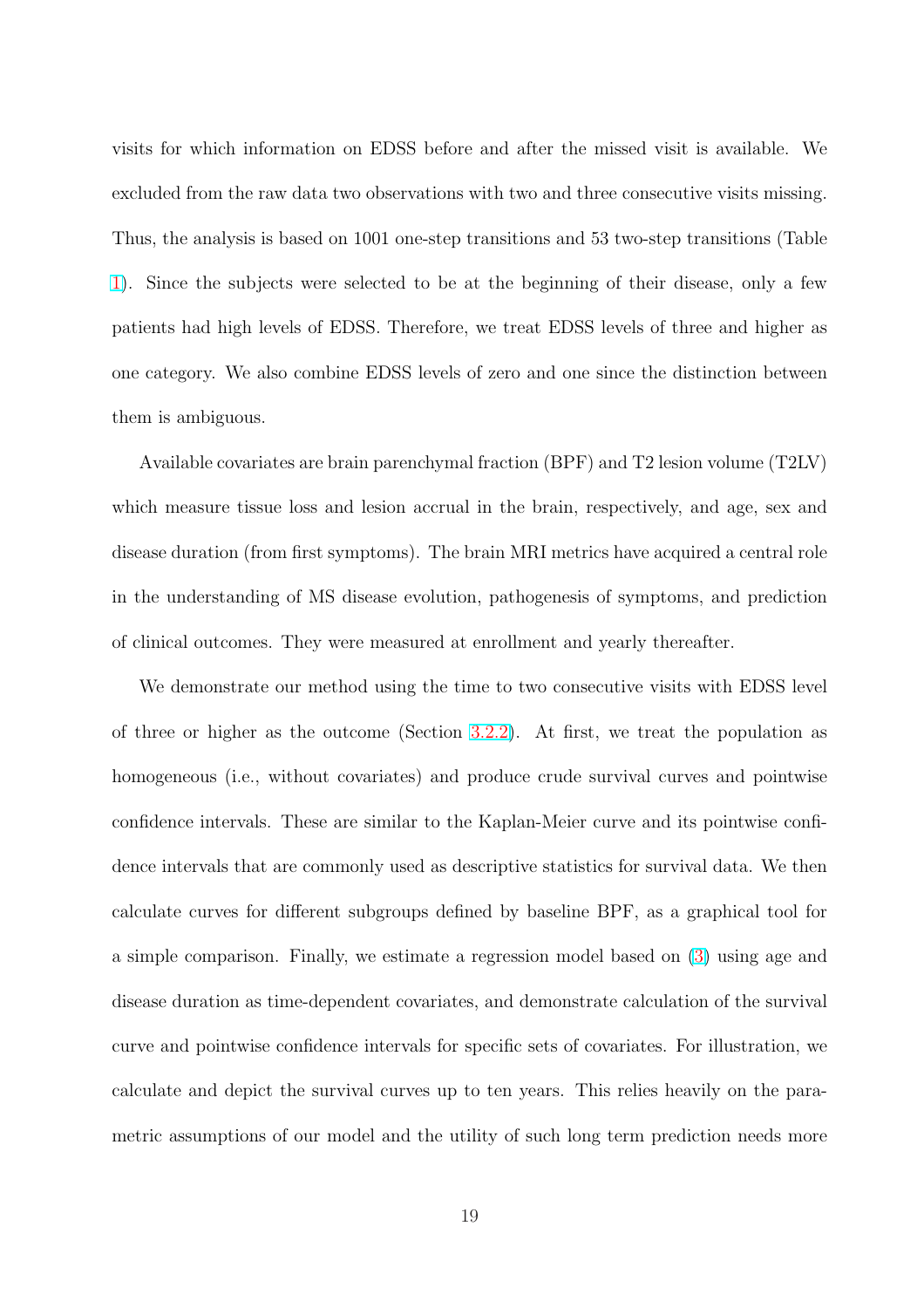<span id="page-21-0"></span>investigation.

The analysis is based on the missing at random (MAR) assumption, and estimation was conducted by direct maximization of the likelihood. Thus, the contribution to the likelihood of an observation with a missing visit is based on the two-step transition matrix  $P(z'_{t-2}\theta)P(z'_{t-1}\theta)$ . Discussion on missing values and other aspects of the analysis is given in Section 5

# 4.1 Crude Estimation of Transition Probabilities

We first calculated the survival curve and its pointwise confidence intervals using model (3) with no covariates. The estimated parameters are

$$
\hat{\alpha} = (\hat{\alpha}_{11}, \hat{\alpha}_{12}, \hat{\alpha}_{21}, \hat{\alpha}_{22}, \hat{\alpha}_{31}, \hat{\alpha}_{32}) = (1.99, 4.15, -0.68, 2.05, -2.76, -0.83), \tag{13}
$$

and by using  $(9)$  we obtain our working transition matrix to time to two consecutive visits in state 3 (see Section 3.2.2)

$$
\hat{Q} = \begin{pmatrix}\n.880 & .104 & .016 & .000 \\
.336 & .550 & .114 & .000 \\
.059 & .245 & .000 & .696 \\
.000 & .000 & .000 & 1.00\n\end{pmatrix}.
$$
\n(14)

If no missing data were present, the (asymptotic) variance-covariance matrices of  $\hat{\alpha}$  and  $\text{vec}(\hat{\mathbf{Q}})$  would be block diagonal with the  $k$ 'th block of Cov[vec( $\hat{\mathbf{Q}}$ )] given by  $N_k^{-1}$  $\hat{k}^{-1}[\text{diag}(\hat{Q}_{(k\cdot)}) \hat{Q}_{(k)}\hat{Q}'_{(k)}$ , where  $N_k$  is the number of transitions from state k and  $\hat{Q}_{(k)}$  is the k'th row of  $\hat{Q}$ . Due to the missing visits, however, the components of  $\hat{\alpha}$  are all correlated and the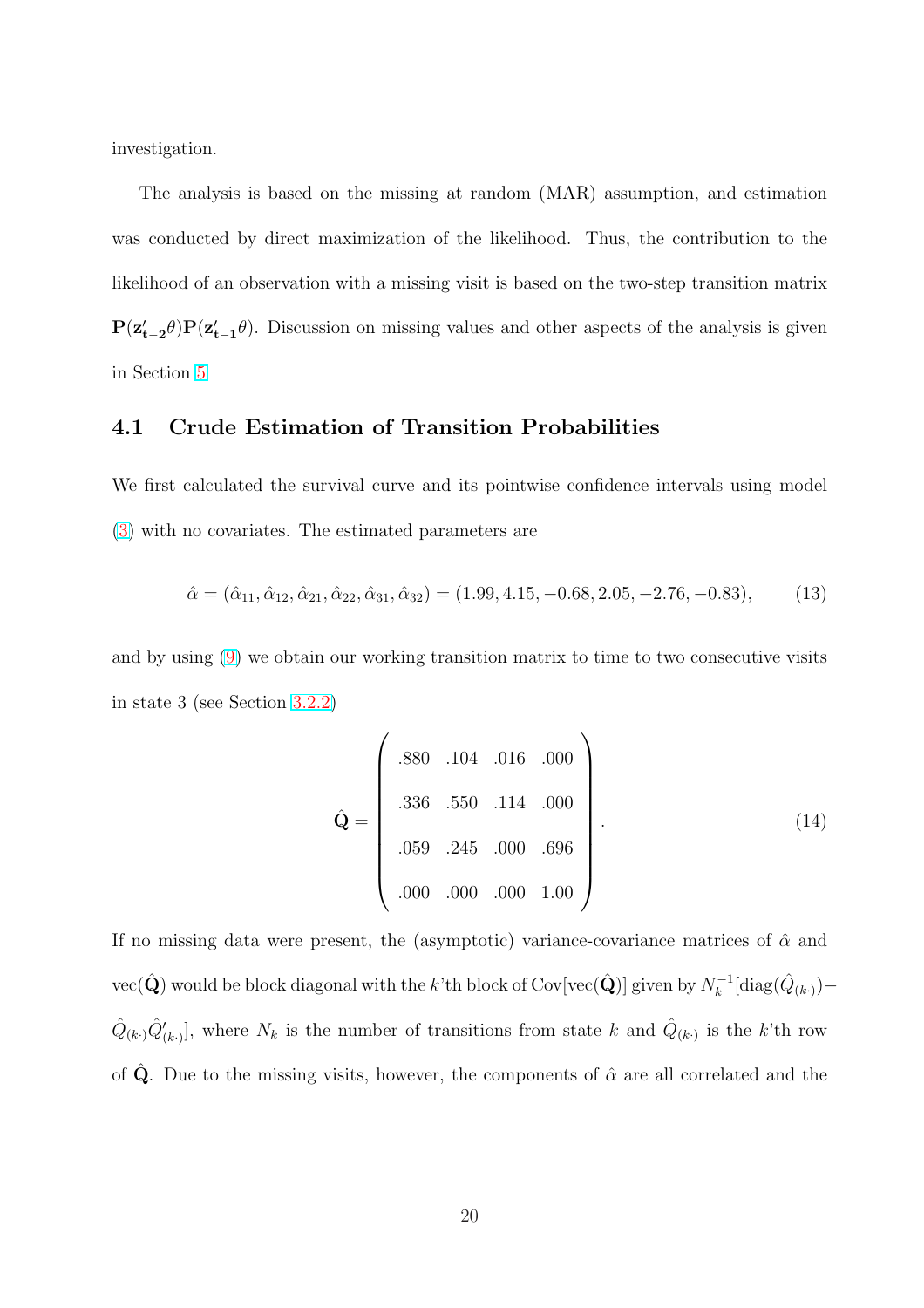<span id="page-22-0"></span>estimated covariance matrix is

 $\overline{a}$ 

$$
\hat{\Sigma}_{\alpha} = \text{Cov}(\hat{\alpha}) = 100^{-1}
$$
\n
$$
\begin{pmatrix}\n1.346 & 1.189 & -0.022 & -0.012 & -0.012 & -0.002 \\
1.189 & 9.237 & -0.009 & -0.011 & -0.044 & -0.047 \\
-0.022 & -0.009 & 1.863 & 0.694 & -0.017 & -0.012 \\
-0.012 & -0.011 & 0.694 & 4.060 & -0.034 & -0.070 \\
-0.012 & -0.044 & -0.017 & -0.034 & 13.29 & 2.591 \\
-0.002 & -0.047 & -0.012 & -0.070 & 2.591 & 3.531\n\end{pmatrix}
$$
\n(15)

To approximate the variance of vec( $\hat{Q}$ ), first the variance of vec( $\hat{P}$ ) is estimated as described by (21) in the appendix, and then the matrix is expanded and rearranged as described in Section 3.2.2. Based on the estimate of Q and its variance, the  $(1 - \alpha)$ level confiden[ce in](#page-34-0)terval for the probability of having EDSS level of three or higher in two consecutive visits bef[ore tim](#page-15-0)e  $t$ , for a subject who had EDSS level of one at baseline is

$$
\hat{q}_{14}^t \pm z_{\alpha/2} \sqrt{\left(\mathbf{D}_t[\hat{\text{Var}}\{\text{vec}(\hat{\mathbf{Q}})\}]\mathbf{D}_t^T\right)_{(4,4)}},\tag{16}
$$

 $\mathbf{r}$ 

where  $z_{\alpha}$  is the  $\alpha$  quantile of the standard normal distribution and the term under the square-root is the fourth entry in the diagonal of the matrix in parenthesis, and corresponds to the variance of  $\hat{q}_{14}^t$  (in general, to calculate the variance corresponding to EDSS of j at baseline, the  $j(J+1)$  element of the diagonal of the matrix in the square-root of (16) should be used).

We found that the confidence interval

$$
\exp\left[\exp\left\{\pm z_{\alpha/2} \frac{\sqrt{\hat{\text{Var}}(\hat{q}_{14}^t)}}{\hat{q}_{14}^t \log(\hat{q}_{14}^t)}\right\} \log(\hat{q}_{14}^t)\right]
$$
(17)

usually performs better than  $(16)$ . This confidence interval uses the  $log(-log)$  transform and it is commonly employed in survival analysis (e.g., Kalbfleisch and Prentice, 2002).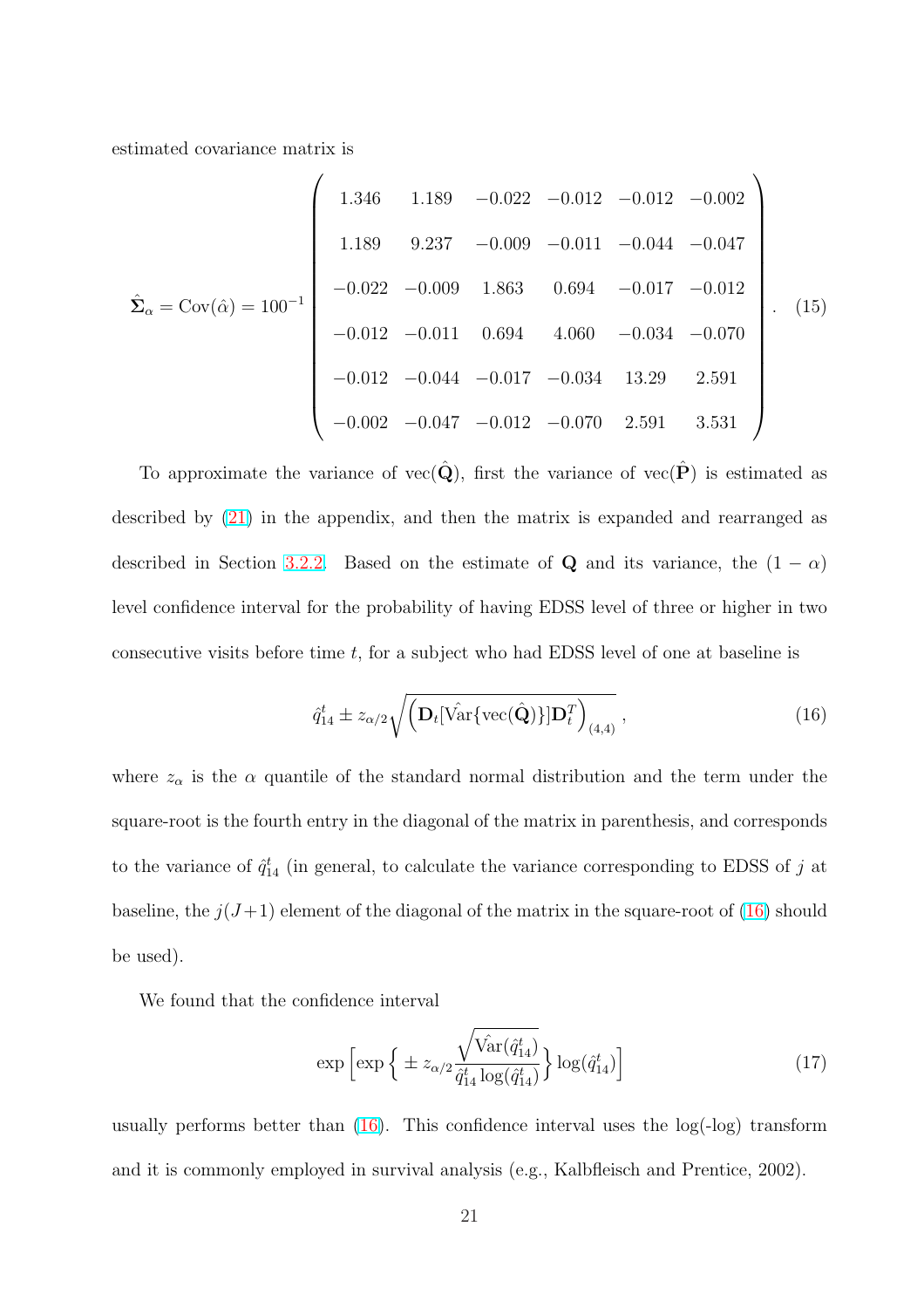For comparison, we calculated bootstrap confidence intervals and simulation based confidence intervals as described in Section (3.3). The bootstrap confidence intervals were calculated by resampling transitions from the estimated transition matrix, preserving the data structure, i.e., the number of transit[ions](#page-17-0) for each person, his/her baseline state and the missing visits. Thus, a person who had baseline EDSS of 1, had four visits, and missed visit 2 in the data set, also had this structure in the bootstrap samples. We generated 5000 bootstrap samples  $b = 1, \ldots, 5000$  where for each b, we estimated the transition matrix  $\hat{\mathbf{Q}}_b$ and calculated the survival curve using the appropriate entry of  $\hat{\mathbf{Q}}_b^t$ . The variance of the bootstrap estimates was used to construct the confidence intervals. The confidence intervals of the simulation method were also based on 5000 simulations, where in each simulation we generated  $\alpha_b$  from the normal distribution  $N(\hat{\alpha}, \hat{\Sigma}_{\alpha})$  (see (13) and (15)).

The results of the analysis are shown in Figure 2. The similarity between the different confidence intervals is remarkable. The estimated probabilit[ies](#page-21-0) of exp[erie](#page-22-0)ncing sustained EDSS of three or higher before 5 years (10 visits) [ar](#page-40-0)e 0.18 and 0.29 given baseline EDSS levels of one and two, respectively. These relatively low probabilities reflect the low progression rate of MS. The estimated probabilities of EDSS of three or higher before 5 years (not shown, see Section 3.2.1) are larger (0.28 and 0.41). This reflects the nature of MS as a relapsing remitting disease and the possibility of a recovery after a relapse.

## 4.2 Comparing Groups of Patients

Formal comparison of patient groups is done by testing equality of group-specific transition matrices. As an example, we defined sub-groups according to BPF at first visit. Previous studies and preliminary analysis showed that BPF is highly associated with the EDSS level.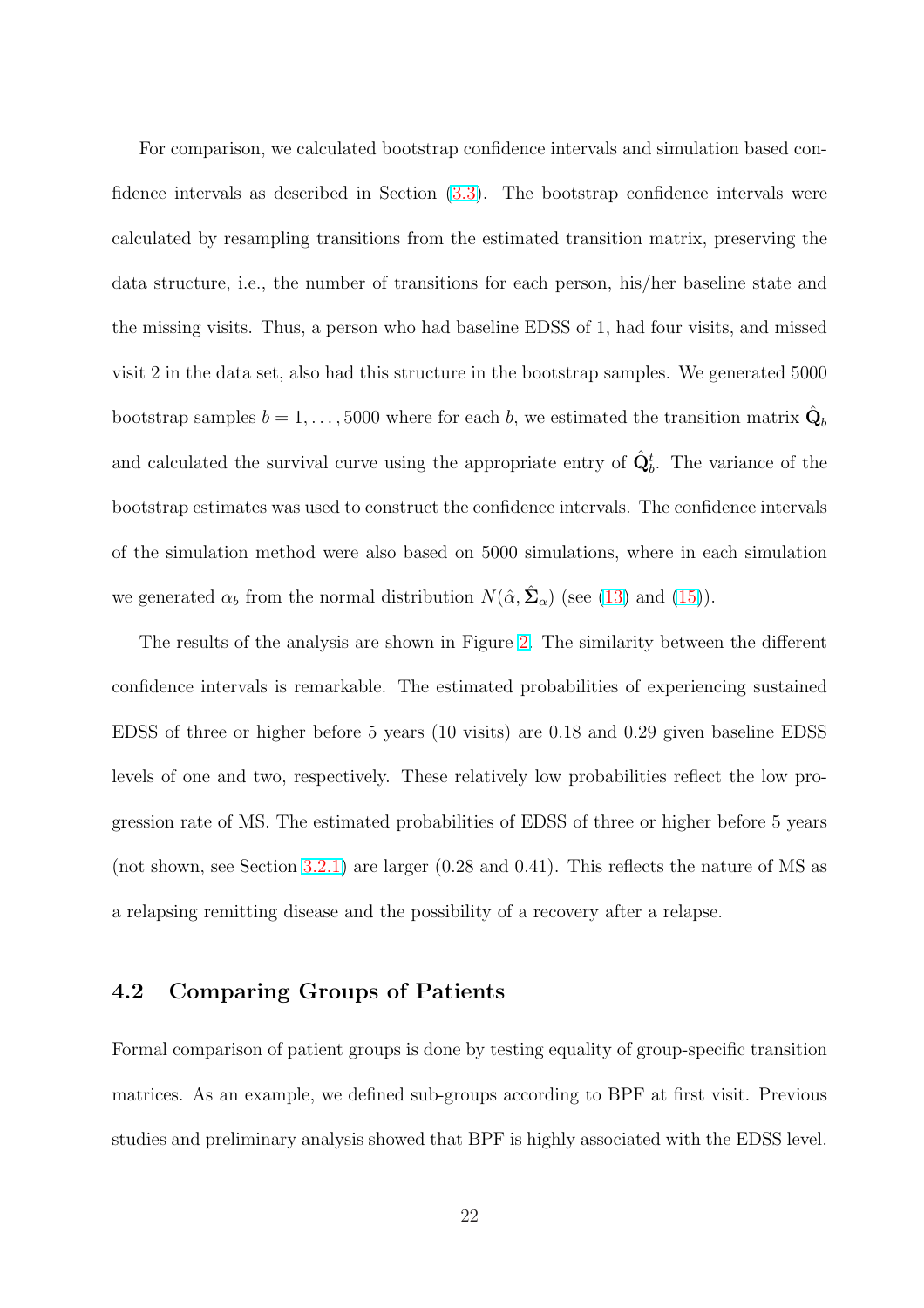<span id="page-24-0"></span>We divided the transitions according to quartiles of baseline BPF and for each quartile we calculated the transition matrix. Using the likelihood-ratio test, we found a significant difference between the transition matrices (P-value<0.001). Specifically, the lower quartile group appears different from the other groups, suggesting a possible classification based on small BPF (smaller BPF indicate more tissue loss in the brain). The result of such a test is not as easily interpreted as visual tools. Computing and drawing the survival curves of different groups on the same axis system is a useful graphical analysis, similar to stratified Kaplan-Meier plots.

Figure 3 depicts the estimated distribution functions of time to first sustained EDSS of three or higher accompanied by 95% pointwise confidence intervals calculated by the delta method. [Sin](#page-41-0)ce the group sizes are relatively small, particulary in the low BPF stratum, the confidence intervals are wide. However, it is still apparent that patients with low BPF are approximately 1.5 times as likely to have deteriorated as compared to others at each time point.

## 4.3 Regression Models

Next we fit the regression model (3) to the MS data using BPF, T2LV, sex, age and disease duration as covariates. All covariates except sex are time dependent. While age and disease duration are external covariates, [BP](#page-8-0)F and T2LV are undoubtedly internal ones. However, these variables change slowly in time and are highly correlated across different time points. The Pearson correlations of BPF at baseline with BPF after one, two, and three years are 0.98, 0.96 and 0.9, respectively. These correlations for T2LV are 0.91, 0.94, and 0.97. We thus, treated these variables as fixed biological markers of disease severity, at least for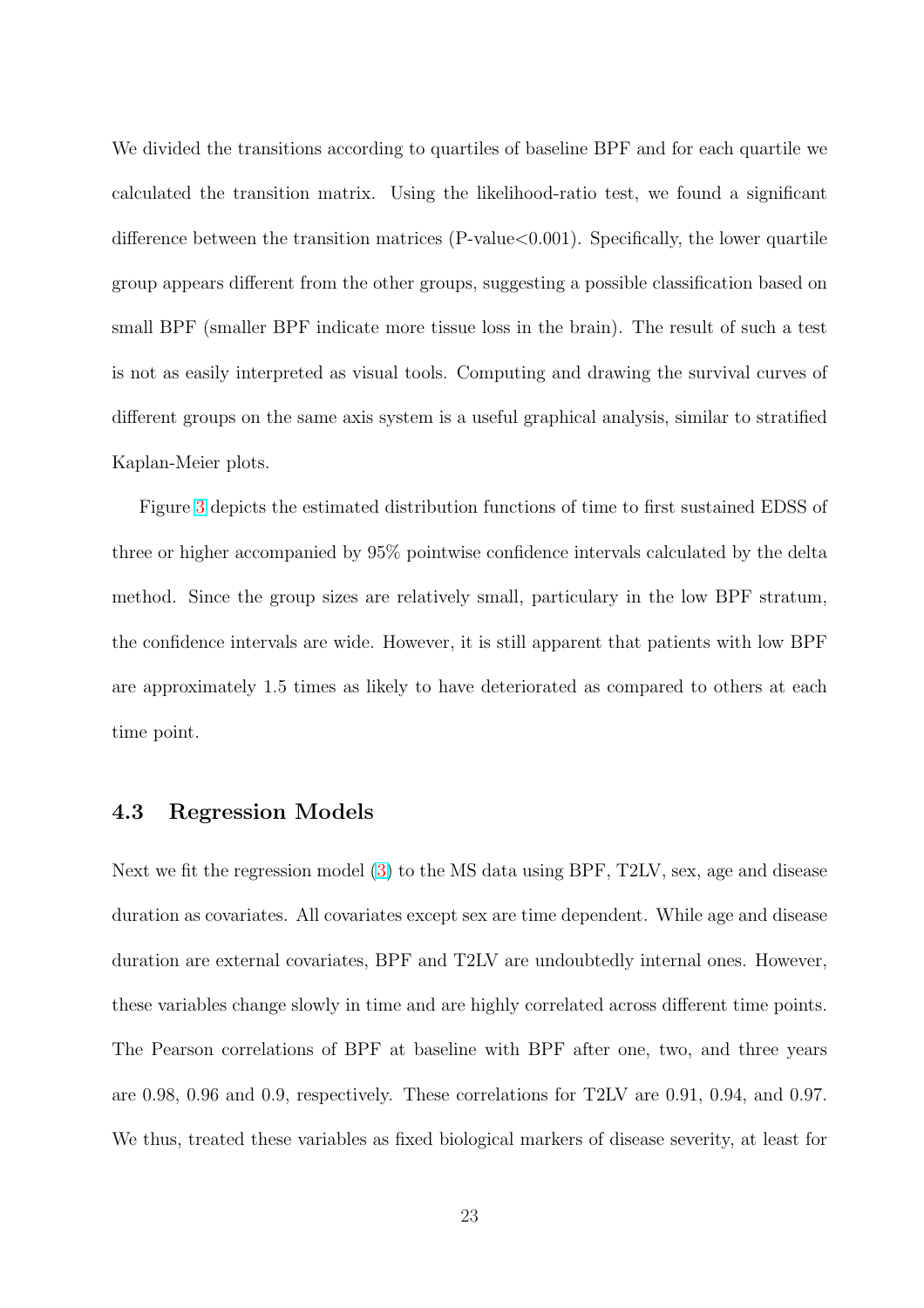<span id="page-25-0"></span>purposes of estimating short term survival, and used only the baseline values in the model. Only 250 of the 267 individuals (1025 transitions) could be used due to missing covariate values. Table 2 contains the estimated transition matrix of the average person and the odds ratios (ORs) of the covariates (the estimated parameters are roughly ORs minus one). Covariates we[re](#page-39-0) grouped according to quartiles, with the quartile of high risk serving as reference. According to  $(3)$ , an odds ratio smaller than one (a negative coefficient) indicates a tendency to increase the EDSS and the corresponding covariate should be interpreted as a risk factor. Using two [sta](#page-8-0)ndard errors as our threshold (i.e., significant level of 5%), none of the covariates' coefficients is significant. However, the coefficient of the lowest quartile of BPF, and the coefficients corresponding to lesion volume are almost significant, reinforcing the known relation between tissue loss and lesions in the brain and disability.

Figure 4 compares the survival curve of a subject with BPF in the highest quartile to that of a subject with BPF in the lowest one. The values of the other covariates at enrollment [t](#page-41-0)aken to be female, age 35, MS duration of one year, and T2LV in the second quartile. The confidence intervals were calculated by the simulation method described in Section 3.3 with  $B = 5000$  and by using percentiles instead of the variance in step 4. The conclusions are quit similar to that obtained from Figure 3, where tissue loss in the brain predict[s fas](#page-17-0)ter progression.

# 4.4 Accuracy of the Confidence Intervals

We conducted a simulation study to assess the correctness of the declared coverage probability of the suggested confidence intervals in our data. We simulated data sets with the same structure as our original data according to the first order model with parameters equal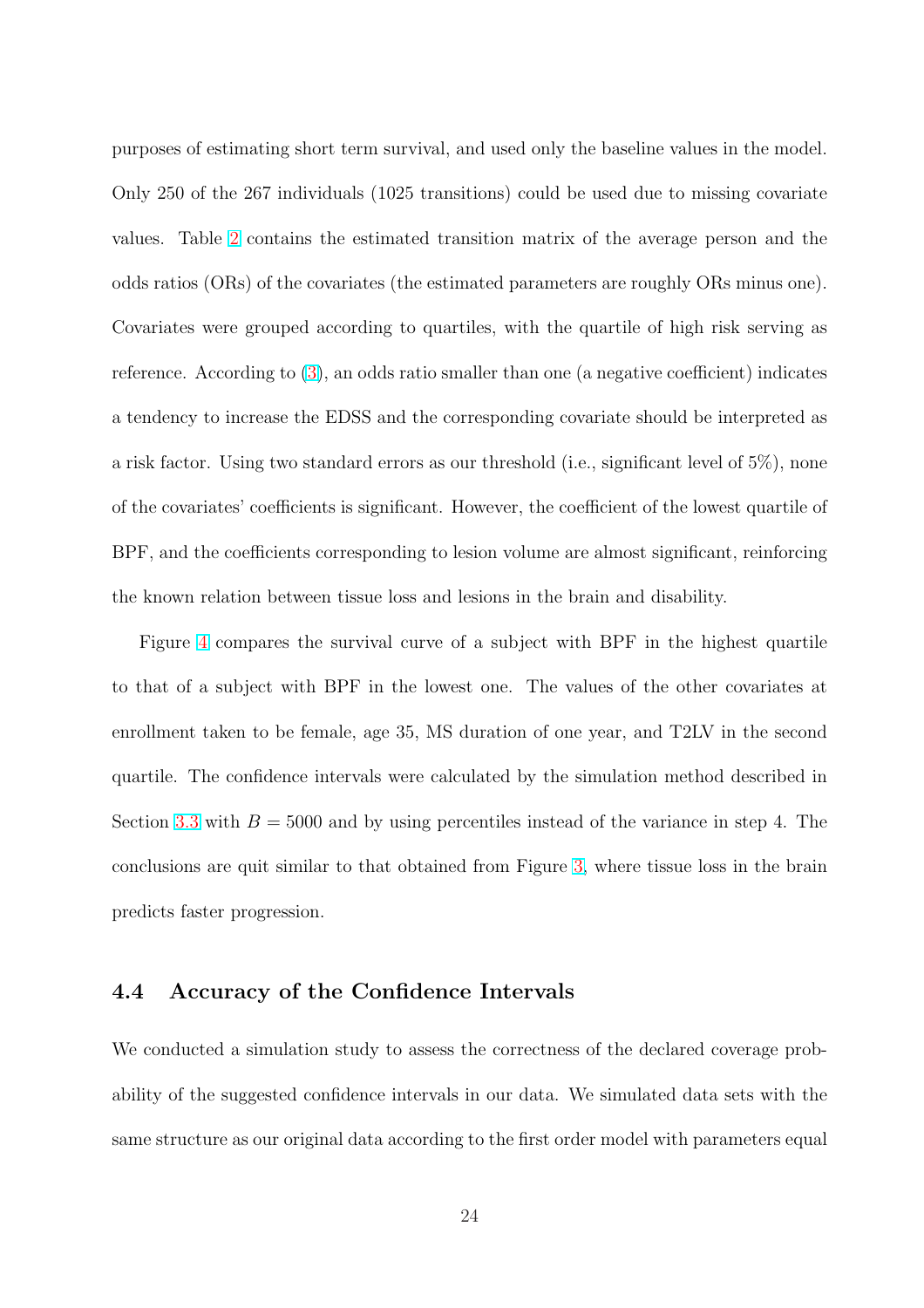to those obtained in Section 4.1. In particular, we simply used the first 1000 bootstrap data sets that we simulated for the parametric bootstrap of section 4.1. For each sample we fitted the first order mode[l, de](#page-21-0)rived the pointwise confidence intervals of the probability of time to two consecutive visits to state 3, and counted for  $t = 1, \ldots, 20$  the number of confidence intervals that covered the true parameter (i.e., probability at step  $t$ ).

Figure 5 presents the proportion of confidence intervals that covered the true parameter starting at states one and two. The figure compares the performance of the confidence interval ([17\)](#page-42-0) with  $\text{Var}(\hat{q}_{14}^t)$  estimated by the delta method and by the simulation method described in Section 3. Also drawn are the target coverage probability of 0.95 (solid line) and a ba[nd t](#page-22-0)hat represents two standard deviations of a binomial experiment with  $n = 1000$ and  $p = 0.95$  (dotted [li](#page-12-0)nes). The declared coverage seems very accurate. Similar calculation for the confidence interval  $(16)$  reveals a certain anti-conservative coverage at the first two time points. The simulation based method is slightly more conservative than the analytical delta method.

Calculation of confidence intervals by reproducing the parameters from their approximate normal distribution, as described in Section 3.3, affords substantial computational efficiency. The use of 5000 simulated samples in the analysis of Section 4.3 took less than 100 seconds using R 1.9.1 on a PC with 12[00 M](#page-17-0)Hz Pentium processor. This was considerably faster than the bootstrap calculation. As this method relies o[n th](#page-24-0)e normal approximation to the distribution of the parameters' estimator, its performance in small samples is of interest. In a small simulation study, we compared this method to a parametric bootstrap and found that the confidence intervals were very similar (results are not shown). We also checked the performance when several entries of the transition matrix were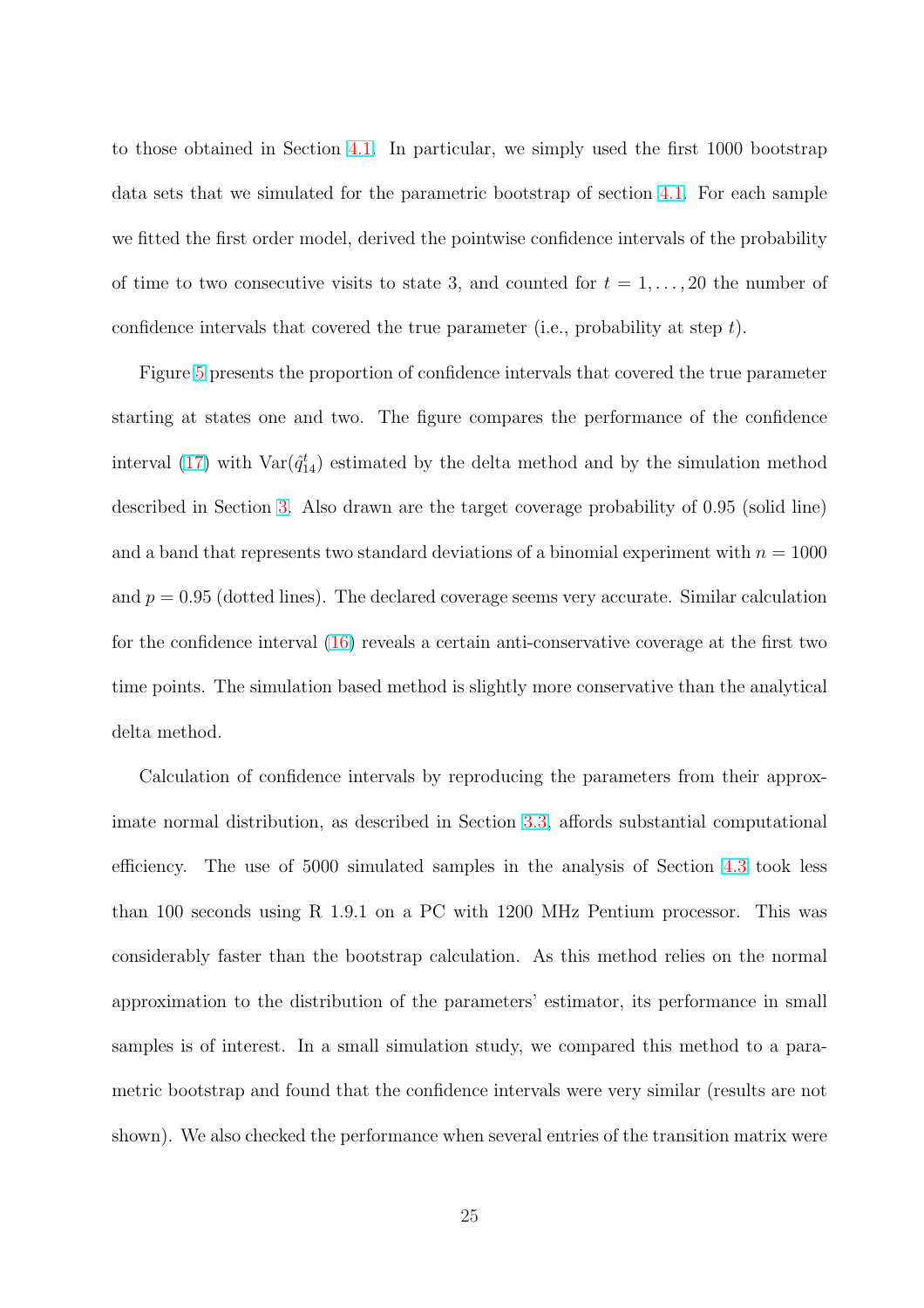small and found anti-conservative coverage at the early time points. Further investigation of the performance of different normal based and bootstrap based confidence intervals for  $\hat{\theta}$  under different scenarios is needed and planned.

## 4.5 Model Selection and Goodness-of-Fit

A priori, model (3) was chosen as a compromise between parsimony and biological interpretability. In consideration of goodness-of-fit, first note that Model (5) ⊂ Model (4) ⊂ Mo[del](#page-8-0) (3)  $\subset$  Model (2), and these models have 16, 17, 19 and 45 parameters, respectively. We did not consider model (5) in our analysis, because it is not clear [w](#page-9-0)hat sc[o](#page-9-0)re to use for the [or](#page-8-0)dinal resp[ons](#page-8-0)e. It is obvious that progression from EDSS of 2 to EDSS of 3 is a larger step than progression [fro](#page-9-0)m EDSS of 1 to EDSS of 2, but this is difficult to quantify and does not seem worth the reduction of one parameter that this additional assumption affords. We obtained a P-value of 0.03 when comparing model (3) and (4) and a P-value of 0.12 when comparing models (3) and (2) (all the P-values in this section correspond to likelihood ratio tests). Thus, our choice of model (3) seems reas[on](#page-8-0)able.

The more interesting questio[n c](#page-8-0)oncer[ns](#page-8-0) the Markov assumption about the dependency among transitions within each subject (conditiona[l o](#page-8-0)n the covariates). The common alternatives for the one-step Markov assumption are a Markov model of higher order and an inhomogeneous Markov process. These can be tested by embedding the model in a larger model and using likelihood ratio or chi-square tests (i.e., Anderson and Goodman, 1957, Fokianos and Kedem, 2003).

We tested our Markov model of order one by comparing it to a second order model. We used a straightforward modification of model (3) by defining each state as the EDSS at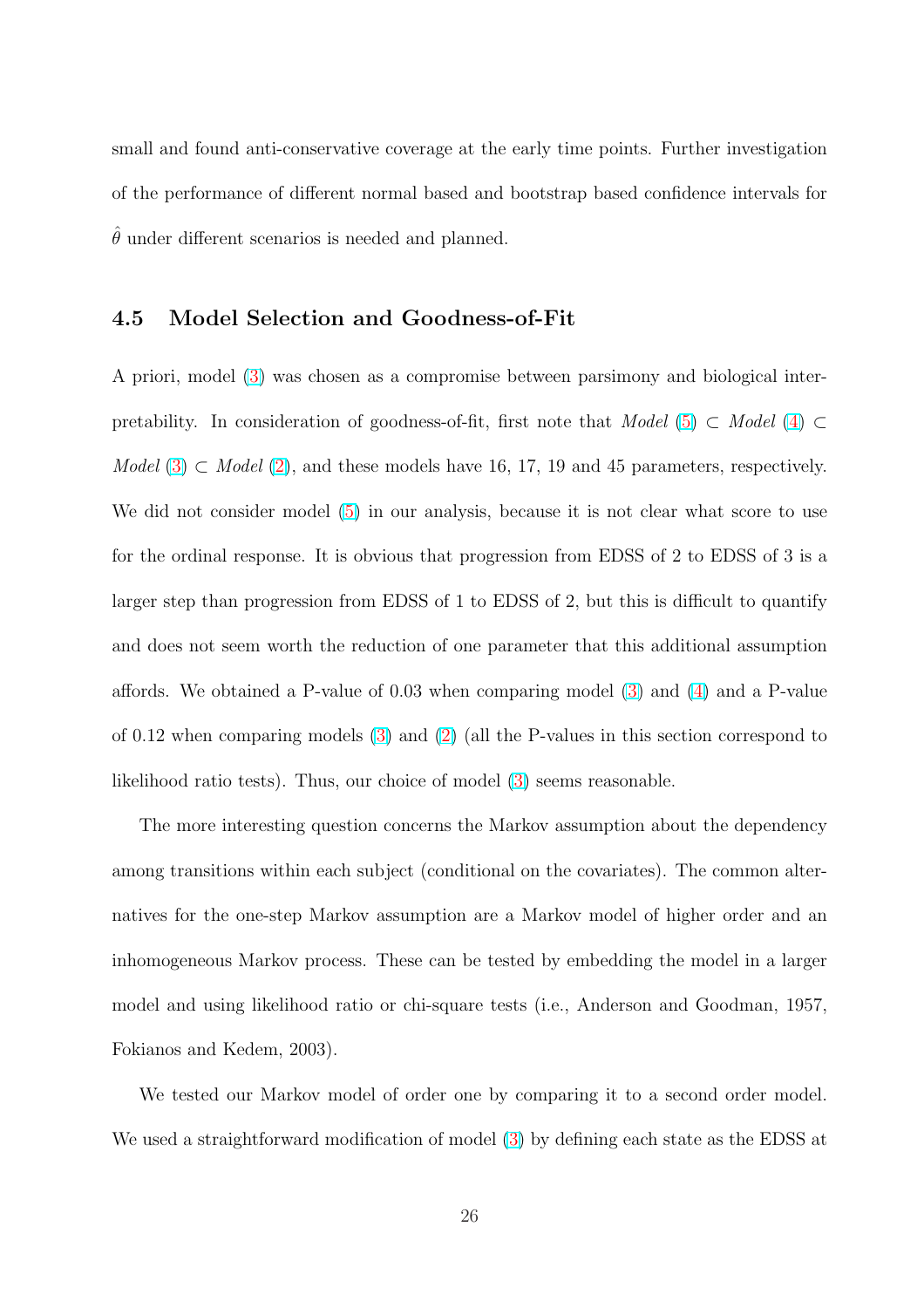two consecutive visits. Several complications arose that are typical to such an extension. First, the number of parameters increased from  $m + J(J-1)$  to  $m + J^2(J-1)$ . In our case  $(m = 13, J = 3)$  and the number of parameters increased from 19 to 31. Second, the number of available transitions decreased because the initial state comprises now the first two EDSS values. Thus, we had one less transition for each subject which corresponded to approximately a 25% reduction in transition data. Third, while all of our subjects had information on the EDSS at baseline, several had missing data on their six month visit. Thus, the likelihood (7) cannot be used since the factorization shown in (6) does not hold, and in order to maximize the likelihood the distribution of the initial state, which is a nuisance parameter, [mu](#page-10-0)st be estimated.

Because of the reduction in the number of transitions and the increase in the number of parameters described above, the transition probabilities from state  $(1,3)$  were assumed equal to those from state  $(2,3)$ , and similarly the transition probabilities from state  $(2,1)$ and (3,1) were assumed equal. We estimated jointly the transition probabilities and the distribution of the initial state (first two EDSS values); the latter was estimated without reference to covariates. The likelihood ratio test yielded a P-value of  $< 0.001$  favoring the second order model.

Although the sample size is too small for valid inference based on the second order model, it is still of interest to look at its crude results. Figure 6 presents the crude progression curves for the different initial states. Here time to hitting state (3,3) is the parameter of interest and calculations are performed as described in Se[ct](#page-42-0)ion 3.2.1. As expected, the curves are ordered by the current EDSS and then by the previous EDSS.

To test time homogeneity, one can replace  $\alpha_{kj}$  in (3) with  $\alpha_{tkj}$ , [i.e., c](#page-15-0)onsider a baseline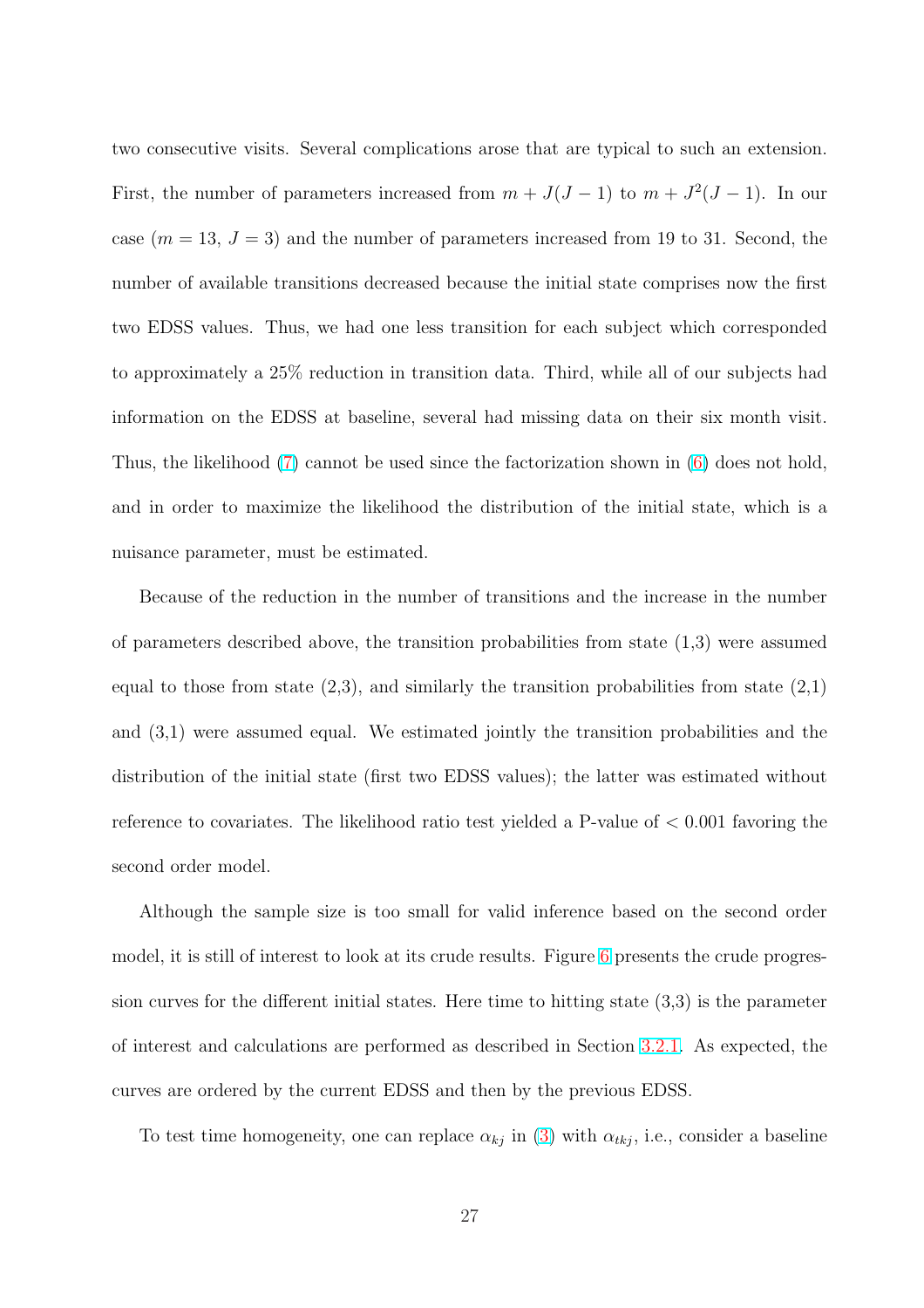transition matrix that is time dependent, and test  $\alpha_{tkj} = \alpha_{0kj}$  for all t. This approach substantially increases the number of parameters and hence is problematic. An alternative that is often used to test the proportional hazards assumption in survival analysis, is to introduce a time related covariate to the model, say  $u(t)$ , and to test its influence. Thus, one replaces (3) by

$$
\eta_{tj} = \alpha_{kj} + \mathbf{x}'_{t-1}\beta + u(t)\gamma,
$$
\n(18)

and tests  $H_0: \gamma = 0$ . Of course, combinations of the two approaches or interaction of time and covariates can also be used. For example, one can define different baseline transition matrices in the beginning and end of the process and test for their equity, i.e.,

$$
\eta_{tj} = \alpha_{0kj} I\{t \le t_0\} + \alpha_{1kj} I\{t > t_0\} + \mathbf{x}'_{t-1}\beta,
$$
\n(19)

where  $t_0$  is a user defined cutoff point, and  $H_0$  :  $\alpha_{0kj} = \alpha_{1kj}$ .

We tested time homogeneity of our model using (18) with  $u(t) = t$  and  $u(t) = \log(t)$ , and (19) with  $t_0 = 2$  and obtained P-values of 0.24, 0.22 and 0.28, respectively. Since our model contains age and disease duration as time dependent variables, our interpretation of the test is that there is no evidence of time inhomogeneity of the process that is not captured by age and disease duration.

Finally, we fit a non-Markov model of the form of (8) by including dichotomous time dependent covariates indicating whether the patient ever reached EDSS greater than or equal to two and three:

$$
\eta_{tj}^* = \alpha_{kj} + \mathbf{x}'_{t-1}\beta + I\{\max(y_0, \dots, y_{t-1}) \ge 2\}\gamma_1 + I\{\max(y_0, \dots, y_{t-1}) \ge 3\}\gamma_2,
$$

where  $\eta_{tj}^* = P(Y_t = j | \mathbf{x}_{t-1}, Y_{t-1} = k, \mathcal{F}_{t-2})$ . The likelihood ratio test revealed a significant effect of these variables (P-value<0.001) with estimated coefficients  $\hat{\gamma}_1 = -0.50$  and  $\hat{\gamma}_2 =$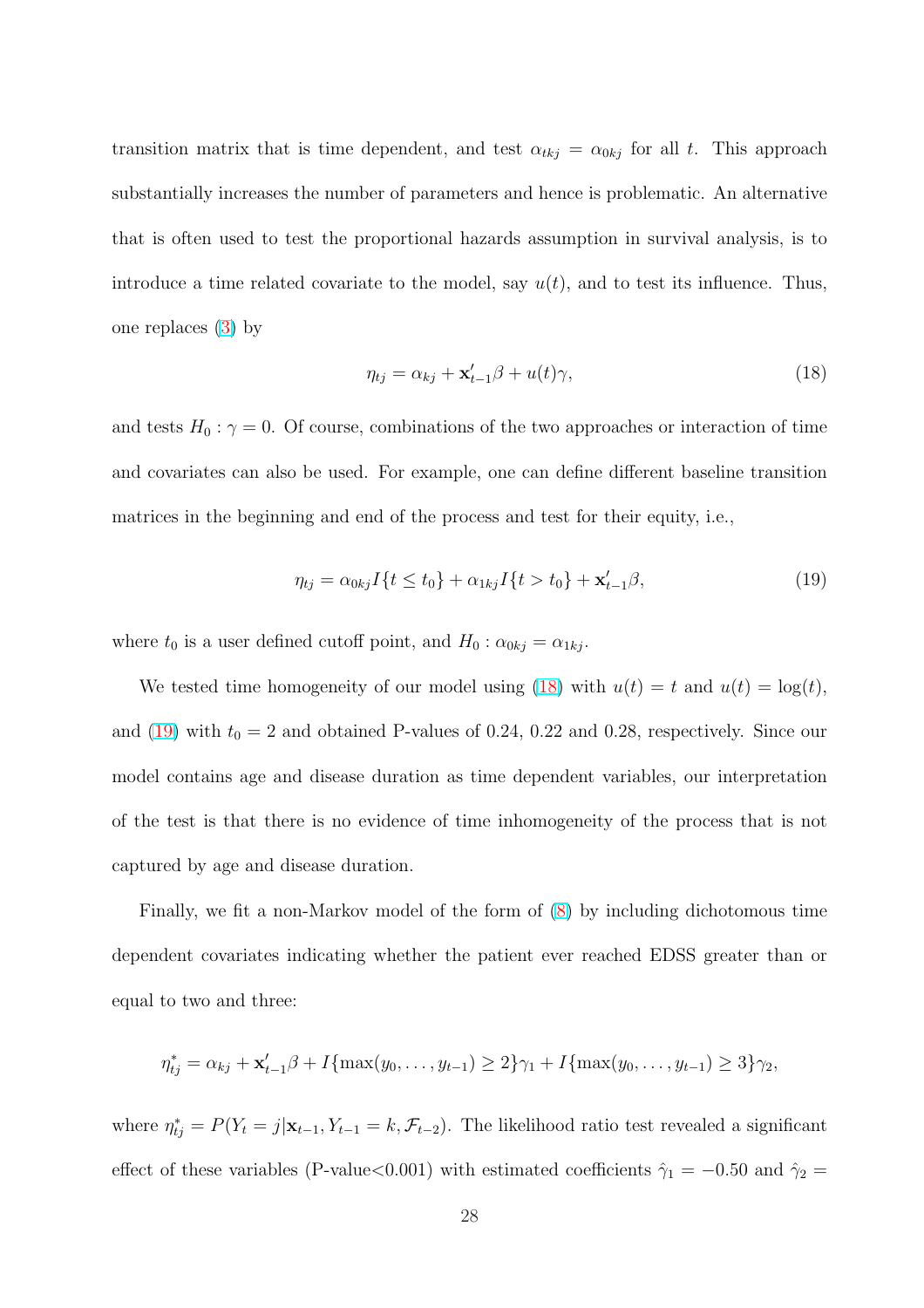−1.37. The coefficients of the other covariates were similar to those of Table 2, but the baseline probabilities differed. The motivation of this model is to allow for a different pattern of progression for a benign subpopulation of MS patients as compared [t](#page-39-0)o typical RR MS patients. It also shows that among RR MS patients disability tends to accumulate, since patients who have experienced progression in EDSS (earlier in the disease) and then recovered have a higher risk of progression as compared to those who have not.

# 5 DISCUSSION

MS is a heterogeneous chronic disease whose nature is not completely understood. One of the difficulties in MS research is the necessity for long-term studies due to the slow progression rate of the disease. FDA approved treatments are now in a wide use and the CLIMB study, ongoing at the Partners MS Center in Boston, is one of the first large scale studies that aims to understand the natural history of treated MS. The current paper suggests a new method of combining MRI metrics and clinical covariates for estimation of six months progression probabilities. The approach is applied to data from a short term follow-up of a moderate number of early stage patients. The limited amount of data necessitates the use of models that are likely only rough approximations of nature. Evidently, a second-order process, which possibly relaxes the proportional-odds assumption of several covariates, and includes covariates which indicate a benign disease subtype describes the data better than model (3). However, for interpretation of covariate effects, we found that both first and second order Markov models give the same results. More complicated models can utilize our method [as](#page-8-0) their starting point with only slight modifications. When more data are available, such models can be fitted and evaluated with greater accuracy. It will be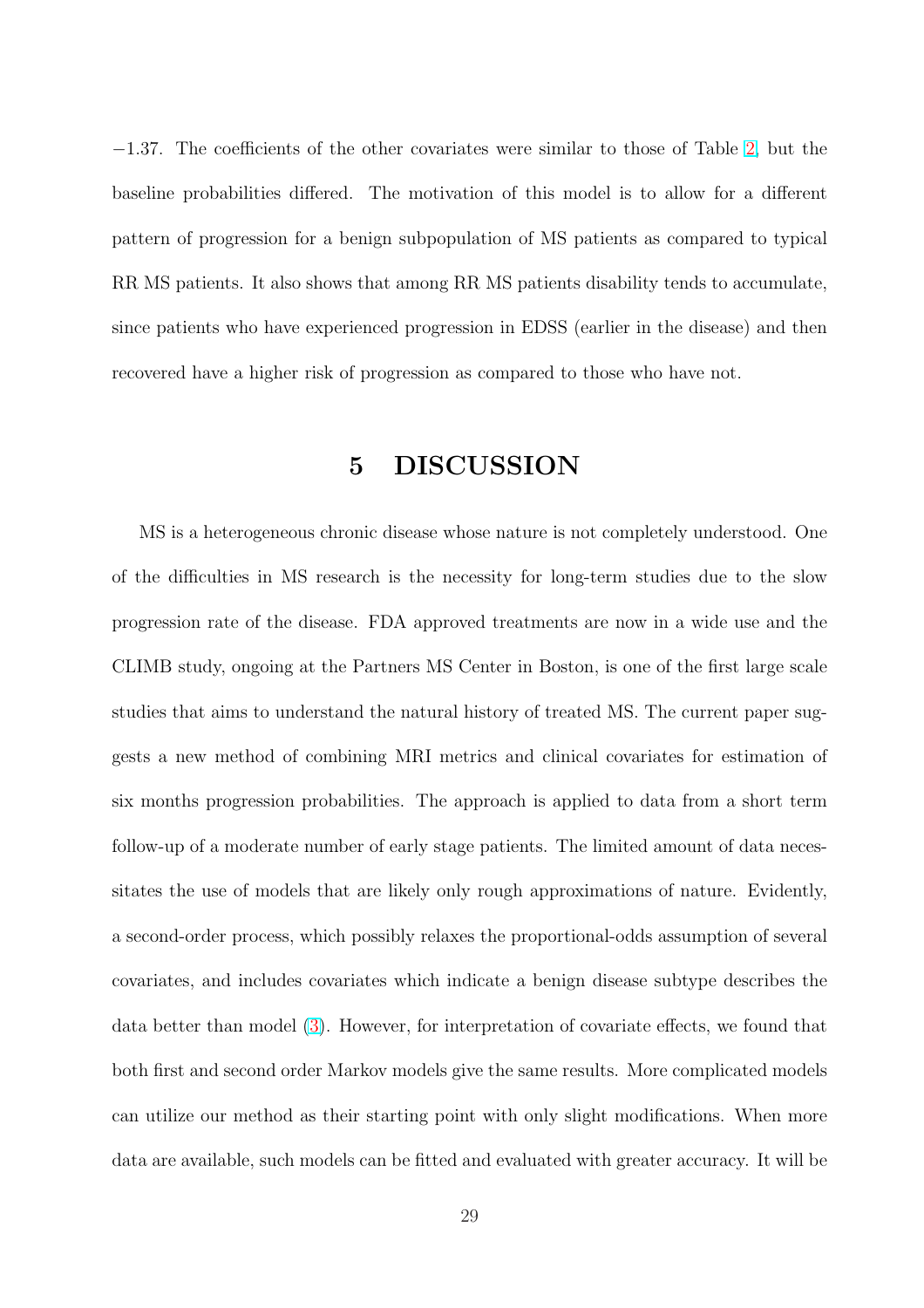of interest to check whether inclusion of age and disease duration truly captures the time inhomogeneity of the EDSS process, or this finding is a consequence of the short follow-up period. It is also not clear whether a similar model provides a good approximation to the EDSS process at the higher end of the scale and in more progressive stages of MS. Confavreux, Vukusic, Moreau and Adeleine (2000) show that most MS patients appear to progress at the same rate beyond EDSS of 4 and the disease becomes more of a degenerative process less influenced by any of the previous covariates. We plan to assess these questions using the additional transitions that will be available in the near future.

Eighty percent of our patients were treated at enrollment with one of the therapies for MS. As the decision to start or change treatment is based on the progression of the disease, it is problematic to include treatment as a covariate in a model for progression. A simple comparison of untreated and treated patients revealed that the former are older (42.6 vs. 38.5 mean age) with a longer disease duration (7.3 vs. 4.9 mean disease duration) and have a lower EDSS level at baseline. The CLIMB study and our analysis aim to describe the natural history of MS in the current era of available treatments. It is conducted under the assumption that every patient's disease is treated (or not treated) optimally (Pittock et.al., 2006). Currently, the database does not contain information on variables that determine treatment assignment. However, such variables will be collected in the future and a matching on a propensity score developed from such additional data will enable us to incorporate treatment into the model (D'Agostino, 1998).

At enrollment, patients were asked to come to the MS center once every six months, but the original data contain missing visits and dropouts. Thirty one patients dropped out from the study. The most common reason for dropping out is leaving the MS center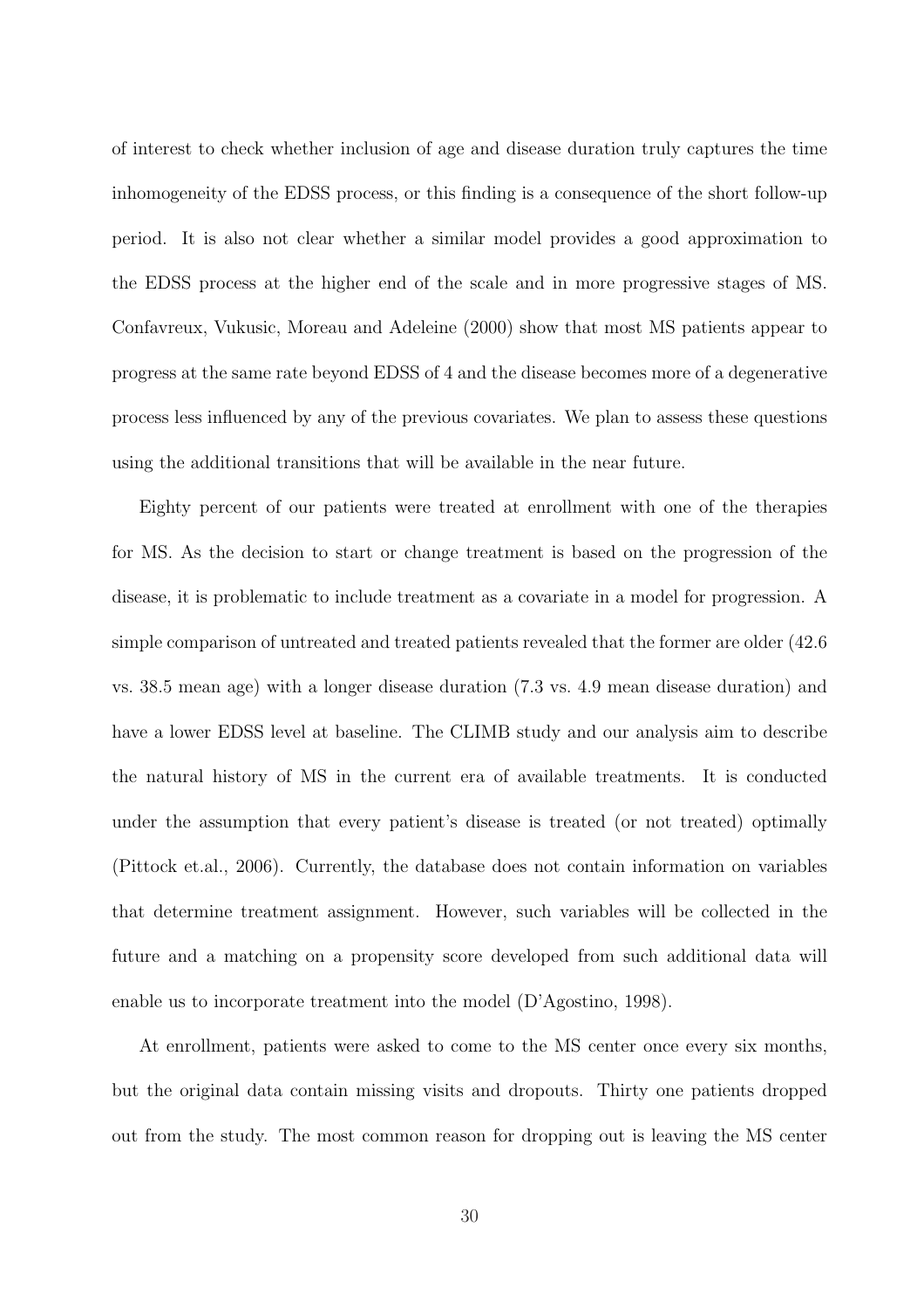(11 patients) because of either moving out of state or switching provider. Other reasons are time commitment (4 patients), unwillingness to give blood (2 patients), death during the study (1 patient, unrelated to MS) and feeling healthy (1 patient). Other patients did not specify a reason or did not respond to phone calls. Since the data were limited to RR MS and the patients are in the beginning of their disease and have moderate disability, it is reasonable to assume that missing occurred at random. The majority of MS patients having EDSS in the range 1-3 maintain their normal lifestyle and the reasons for dropping out reflect that. However, we expect that missing values for patients having EDSS in the range 6-9 will not be at random. Such patients have difficulties with travel that may cause them to miss a visit or to drop out from the study. Understanding the reasons for intermittent missing and dropouts and incorporating them into the model will be needed when fitting models for the MS population in later, progressive stages.

Even if the EDSS of each patient follows a Markov process, the model assumptions are not satisfied when subject-specific unmeasured variables determine the transition matrix. In such cases, it is natural to fit a random effects model (Diggle et.al. ,1994), in which a random latent variable is related to each subject. Random effects models for two state Markov models have been considered by several authors (see Albert and Follmann 2003, Aitkin and Alfó, 2003 and references therein). Albert and Waclawiw (1998) estimate the first passage time of a Markov process with random effects, but this parameter is estimated without reference to subject specific history. A method for estimating probability curves similar to that presented here, but based on a random effects model is currently under study. Under this approach, a subject specific curve may be fitted using his history, i.e., the observed transitions help to predict the value of the latent random variable which in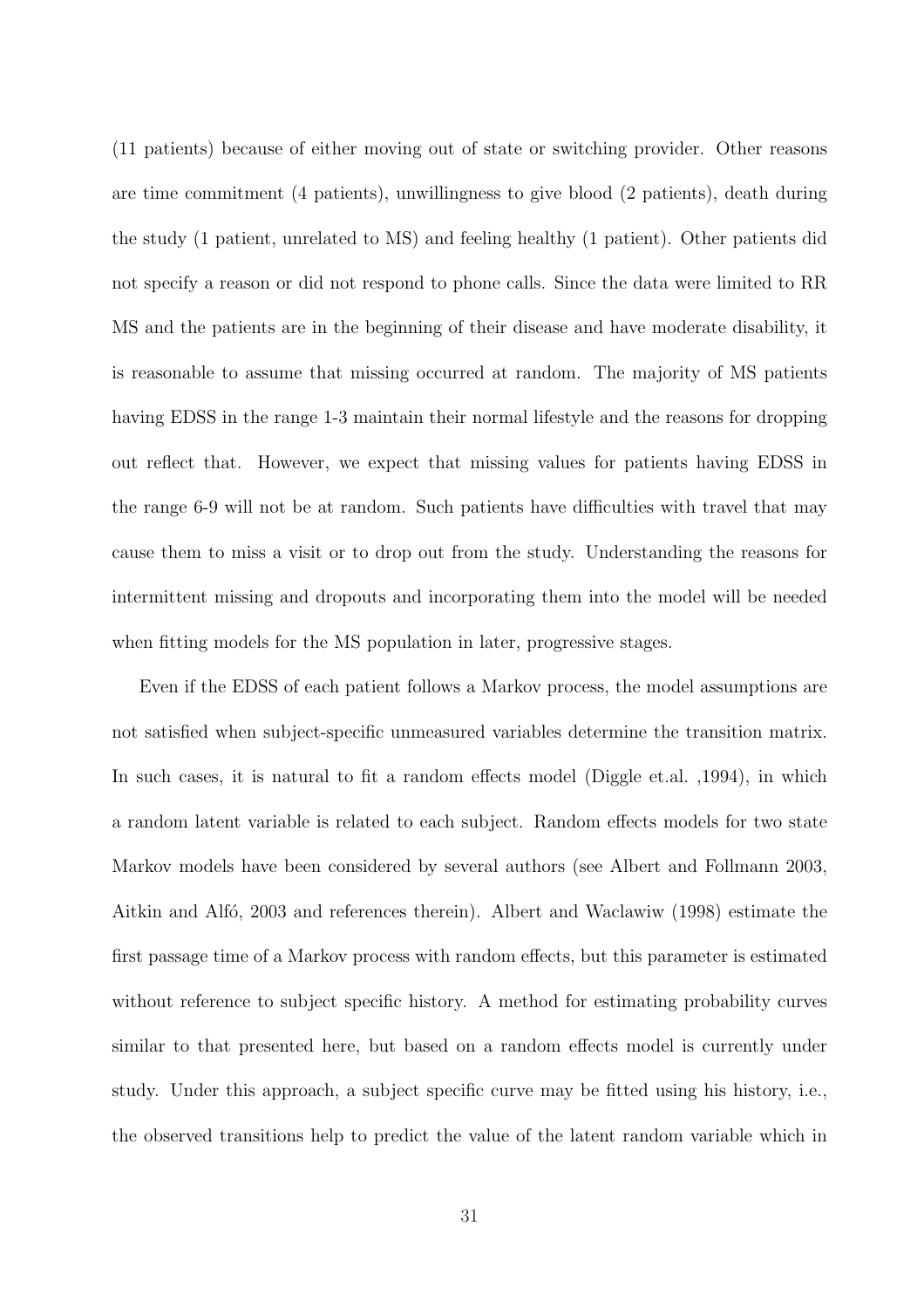turn is used to predict future responses. Such models are much more computationally demanding and are naturally studied and estimated using the Bayesian paradigm.

The EDSS process is not a discrete time process but rather a continuous one that is observed at approximately equally spaced time points. Kalbfleisch and Lawless (1985) studied such data and derived the maximum likelihood estimator of the intensity matrix. They illustrated the difficulties in obtaining the intensity matrix given an estimate of the discrete time probability matrix, and recommended to estimate directly the intensity matrix. It is of interest to define events similar to those presented in Section 3.2 in a continuous time space and to develop methods for inference.

In our analysis, the state space has three values, but the EDS[S sca](#page-14-0)le ranges from 0 to 9. When the ordinal variables takes one of many values, the method presented here becomes more complicated with respect to both computation and interpretation. An attractive alternative is to assign scores for the ordinal variable and to fit to that score a model for continuous outcomes (same reasoning motivated model (5)). Transitional models for continuous outcomes are well studied (e.g., Diggle, et.al., 1994). However, we are not aware of any attempt to use such models to estimate time-t[o-e](#page-9-0)vents of the type discussed in Section 3.2.

Finally, we remark that although we present survival estimates and pointwise confidence intervals f[or p](#page-14-0)roportional-odds models fit to ordinal data, our method is more general and can be easily applied to many other types of longitudinal categorical data under a wide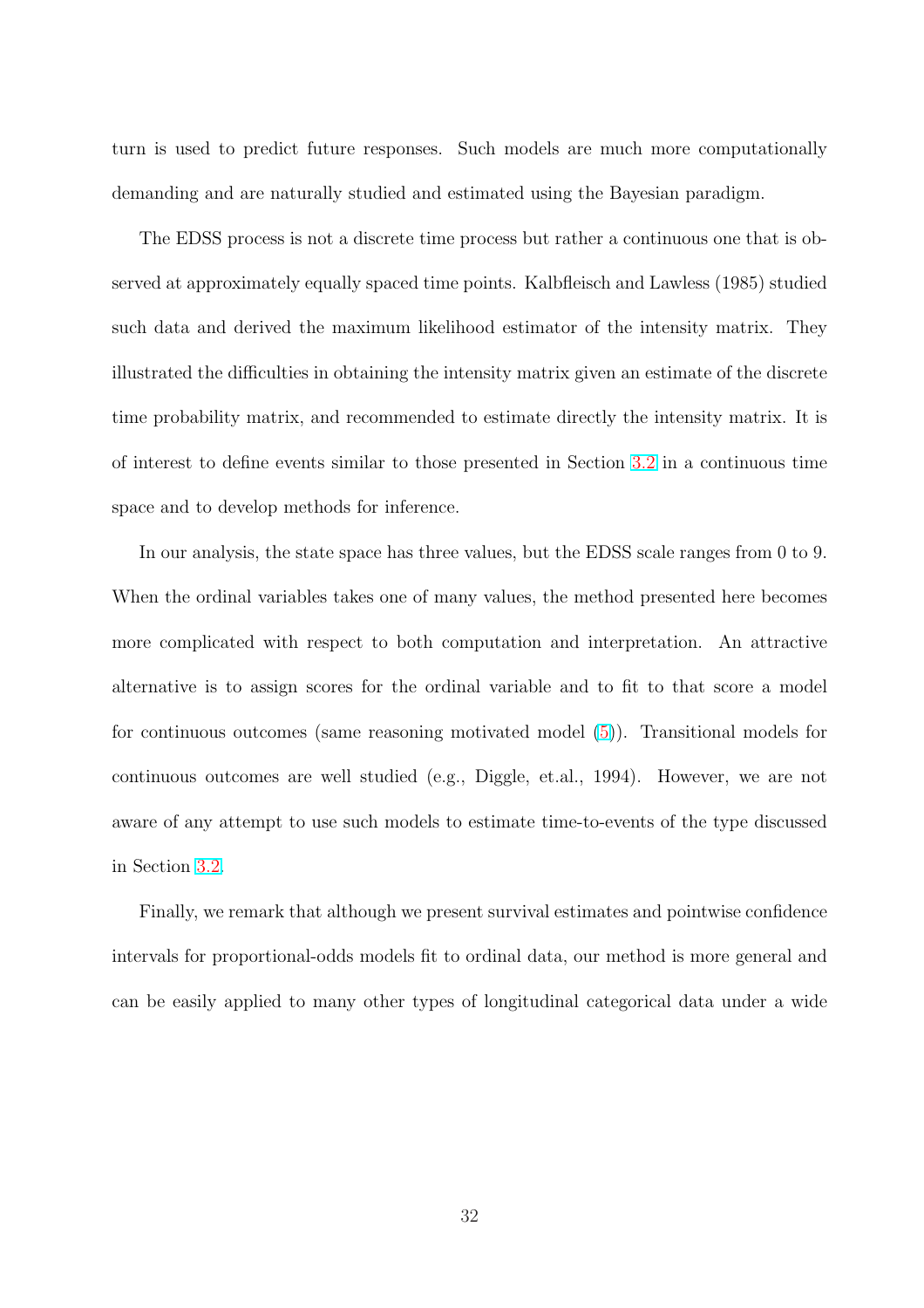<span id="page-34-0"></span>variety of models.

# A Appendix

This appendix provides technical details for calculation of the variance of  $vec(\mathbf{P}(\mathbf{z}'\hat{\theta}))$  under the model (9). First consider calculation of the derivative of the map  $\theta \mapsto \text{vec}[\mathbf{P}(\mathbf{z}'\theta)]$ defined by (9). Let  $\alpha = (\alpha_{kj})$   $(k = 1, \ldots, J; j = 1, \ldots, J - 1)$ ,  $\theta = (\alpha, \beta)$  and let  $F(j, k, \mathbf{x}; \theta) = \exp(\alpha_{jk} + \mathbf{x}\beta)/[1 + \exp(\alpha_{jk} + \mathbf{x}\beta)]$  for  $j = 1, \ldots, J - 1$ ,  $k = 1, \ldots, J$ . Let  $V(\theta) = \text{diag}(F(j, k, \mathbf{x}; \theta) [1 - F(j, k, \mathbf{x}; \theta)])$  be a  $J(J-1) \times J(J-1)$  matrix containing the binomial variances in its diagonal (in the alphabetical order of  $jk$ ). Let A be a  $J \times (J-1)$  matrix with  $(i, i)$  elements equal to 1,  $(i, i-1)$  elements equal -1 and all other entries 0. For example, for  $J = 3$ 

$$
A = \begin{pmatrix} 1 & 0 \\ -1 & 1 \\ 0 & -1 \end{pmatrix}.
$$

Let  $B = I_J \otimes A$ , where  $\otimes$  denotes the Kronecker product, and denote by  $I_a$  the vector of ones of length a, then

$$
\nabla(\theta) = \frac{\partial}{\partial \theta} \text{vec}(\mathbf{P}(\mathbf{z}'\theta)) = (BV(\theta), (BV(\theta)\mathbf{1}_{J(J-1)}) \otimes \mathbf{x}).
$$
\n(20)

The variance is estimated by

$$
\hat{\text{Var}}[\text{vec}(\mathbf{P}(\mathbf{z}'\hat{\theta}))] = N^{-1}\nabla(\hat{\theta})\hat{\boldsymbol{\Sigma}}_{\theta}\nabla(\hat{\theta})'.\tag{21}
$$

# References

[1] Agresti, A. (1990), Categorical Data Analysis, Wiley, (New York).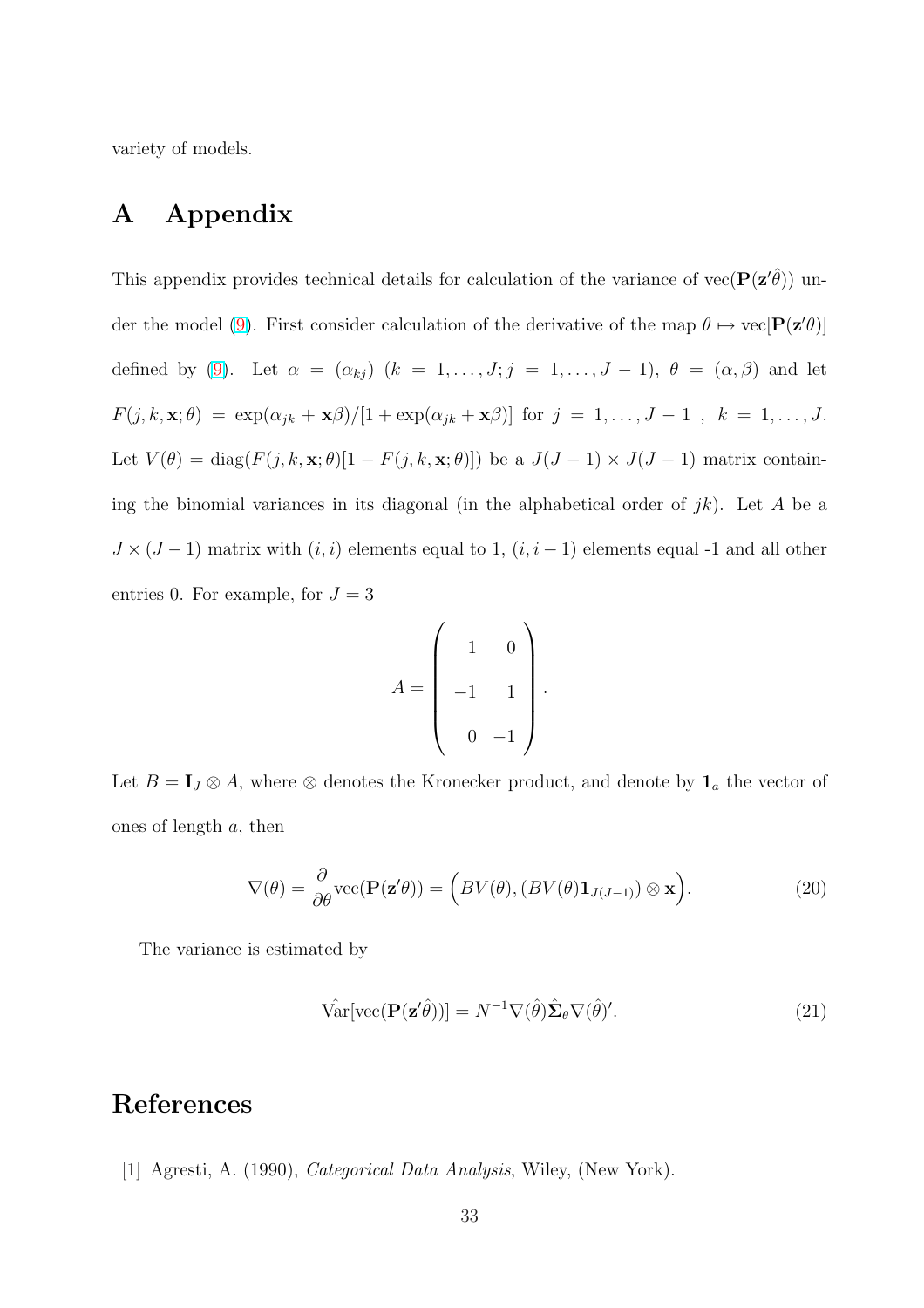- [2] Agresti, A. (1999), "Modelling Ordered Categorical Data: Recent Advances and Future Challenges", Statistics in Medicine, 18, 2191-2207.
- [3] Aitkin, M. and Alfò, M. (2003), "Longitudinal Analysis of Repeated Binary Data Using Autoregressive and Random Effect Modelling", Statistical Modelling, 3, 291-303.
- [4] Albert, P. S. (1994), "A Markov Model for Sequences of Ordinal Data from a Relapsing-Remitting Disease", Biometrics, 50, 51-60.
- [5] Albert, P. S. and Follmann, D. A. (2003), "A Random Effects Transition Model for Longitudinal Binary Data with Informative Missingness", Statistica Neerlandica, 57, 100-111.
- [6] Albert, P. S., and Waclawiw, M. A. (1998), "A Two-state Markov Chain for Heterogeneous Transitional Data: A Quasi-Likelihood Approach", Statistics in Medicine, 17, 1481-1493.
- [7] Andersen O., Elovaara I., Farkkila M., Hansen H. J., Mellgren S. I., Myhr K. M., Sandberg-Wollheim M., and Sorensen P.S. (2004), "Multicentre, Randomised, Double Blind, Placebo Controlled, Phase III Study of Weekly, Low Dose, Subcutaneous Interferon Beta-1A in Secondary Progressive Multiple Sclerosis", Journal of Neurology Neurosurgery and Psychiatry, 75, 706-710.
- [8] Andersen, P. K., Borgan, O., Gill, R. D., and Keiding, N. (1993), Statistical Models Based on Counting Processes, Springer-Verlag Inc, (Berlin; New York).
- [9] Anderson, T. W. and Goodman, L. A. (1957). "Statistical Inference About Markov Chains. Annals of Mathematical Statistics, 28, 89-110.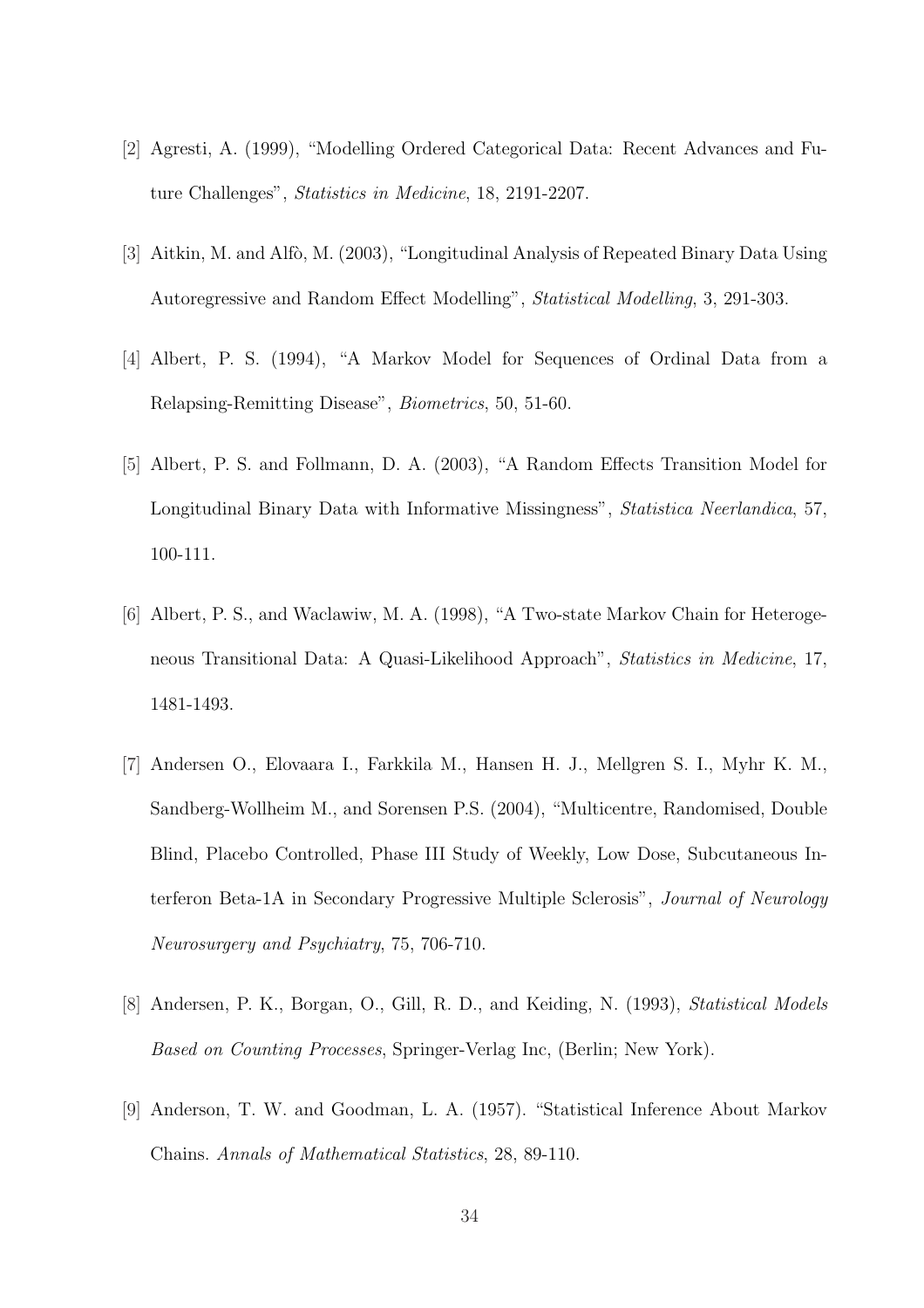- [10] Confavreux, C., Vukusic, S., and Adeleine, P. (2003), "Early Clinical Predictors and Progression of Irreversible Disability in Multiple Sclerosis: An Amnesic Process", Brain, 126, 770-782.
- [11] Confavreux, C., Vukusic, S., Moreau, T. and Adeleine, P. (2000). "Relapses and Progression of Disability in Multiple Sclerosis", New England Journal of Medicine, 343, 1430-1437.
- [12] D'Agostino, R. B., (1998), "Propensity Score Methods for Bias Reduction in the Comparison of a Treatment to a Non-randomized Control Group", Statistics in Medicine, 17, 2265-2281.
- [13] Diggle, P., Liang, K. Y., and Zeger, S. L. (1994) Analysis of longitudinal data, Oxford University Press, (Oxford).
- [14] Fokianos, K., Kedem, B. (1998), "Prediction and Classification of Non-Stationary Categorical Time Series", Journal of Multivariate Analysis, 67, 277-296.
- [15] Fokianos, K., and Kedem, B. (2003), "Regression Theory for Categorical Time Series", Statistical Science, 18, 357-376.
- [16] Gauthier, S. A., Glanz, B. I., Mandel, M., Weiner H. L. (in press), "A Model for the Comprehensive Investigation of a Chronic Autoimmune Disease: The Multiple Sclerosis CLIMB Study", Autoimmunity Reviews.
- [17] Heagerty, P. J. (2002), "Marginalized transition models and likelihood inference for longitudinal categorical data", Biometrics, 58, 342-351.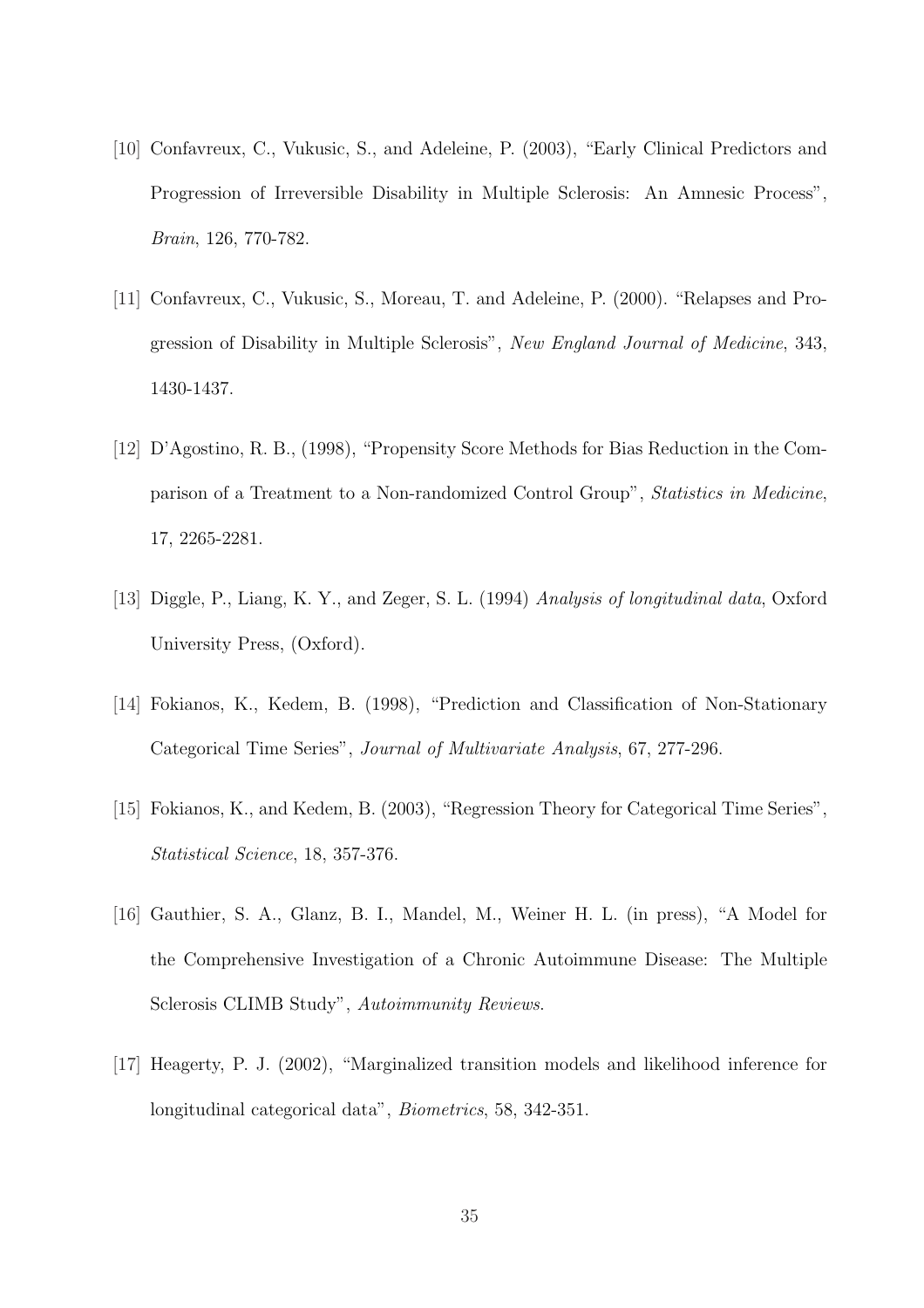- [18] Hougaard, P. (2000), Analysis of multivariate survival data, Springer-Verlag Inc, (Berlin; New York).
- [19] Kalbfleisch, J. D. and Lawless, J. F. (1985), "The Analysis of Panel Data Under a Markov Assumption", Journal of the American Statistical Association, 80, 863-871.
- [20] Kalbfleisch, J. D., and Prentice, R. L. (2002), The Statistical Analysis of Failure Time Data (second edition), Wiley & Sons (New Jersey).
- [21] Kaufmann, H. (1987), "Regression-Models for Nonstationary Categorical Time-Series - Asymptotic Estimation Theory", Annals of Statistics, 15, 79-98.
- [22] Kremenchutzky, M., Cottrell, D., Rice, G., Hader, W., Baskerville, J., Koopman, W., and Ebers, G. C. (1999), "The Natural History of Multiple Sclerosis: A Geographically Based Study 7. Progressive-Relapcing and Relapcing-Progressive Multiple Sclerosis: A Re-evaluation.", Brain, 122, 1941-1949.
- [23] Peterson, B., and Harrell, F. E., JR. (1990) "Partial Proportional Odds Models for Ordinal Response Variables", Applied Statistics, 39, 205-217.
- [24] Pittock, S. J., Weinshenker, B. G., Noseworthy, J. H., Lucchinetti, C. F., Keegan, M., Wingerchuk, D. M., Carter, J., Shuster, E. and Rodriguez, M. (2006), "Not Every Patient With Multiple Sclerosis Should Be Treated at Time of Diagnosis", Archives of Neurology, 61, 611-614.
- [25] Runmarker, B., Andersson, C., Oden, A., Andersen, O., (1994), "Prediction of Outcome in Multiple-Sclerosis Based on Multivariate Models.", Journal of Neurology, 241, 597-604.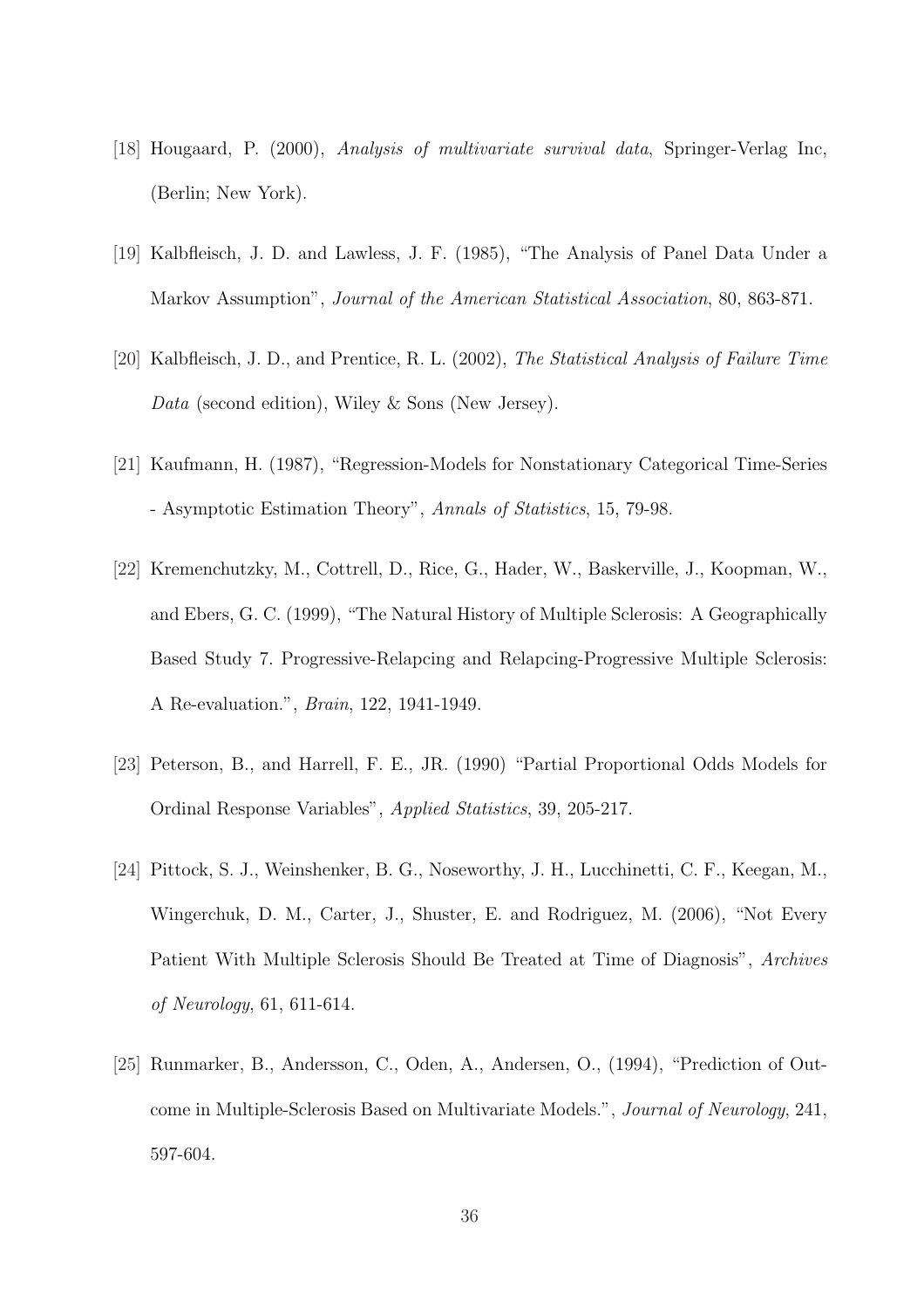- [26] Stokes, M. E., Davis, C. S., and Koch, G. G. (2000), Categorical Data Analysis Using the SAS System, 2nd Edition, SAS Institute, Inc., BBU Press and John Wiley Sons Inc.
- [27] Viennet, G., Ménard, F., and Thomas, G. (1998), "Partial Likelihood Estimation in Categorical Time Series with Stochastic Covariates", Biometrics, 54, 304-311.
- [28] Yang, H.C., and Chao, A. (2005), "Modeling Animals' Behavioral Response by Markov Chain Models for Capture-Recapture Experiments", Biometrics, 61, 1010-1017.
- [29] Weinshenker, B. G., Bass, B., Rice, G. P. A., Noseworthy, J., Carriere, W., Baskerville, J., and Ebers, G. C. (1989), "The Natural History of Multiple Sclerosis: A Geographically Based Study 2. Predictive Value of the Early Clinical Course.", Brain, 112, 1419-1928.
- [30] Yu, F., Morgenstern, H., Hurwitz, E., and Berlin, T. R. (2003), "Use of a Markov Transition Model to Analyse Longitudinal Data", Statistical Methods in Medical Research, 12, 321-331.
- [31] Zeghnoun, A., Czernichow, P., and Declercq, C. (2003) "Assessment of Short-Term Association Between Health Outcomes and Ozone Concentrations Using a Markov Regression Model", Environmetrics, 14, 271-282.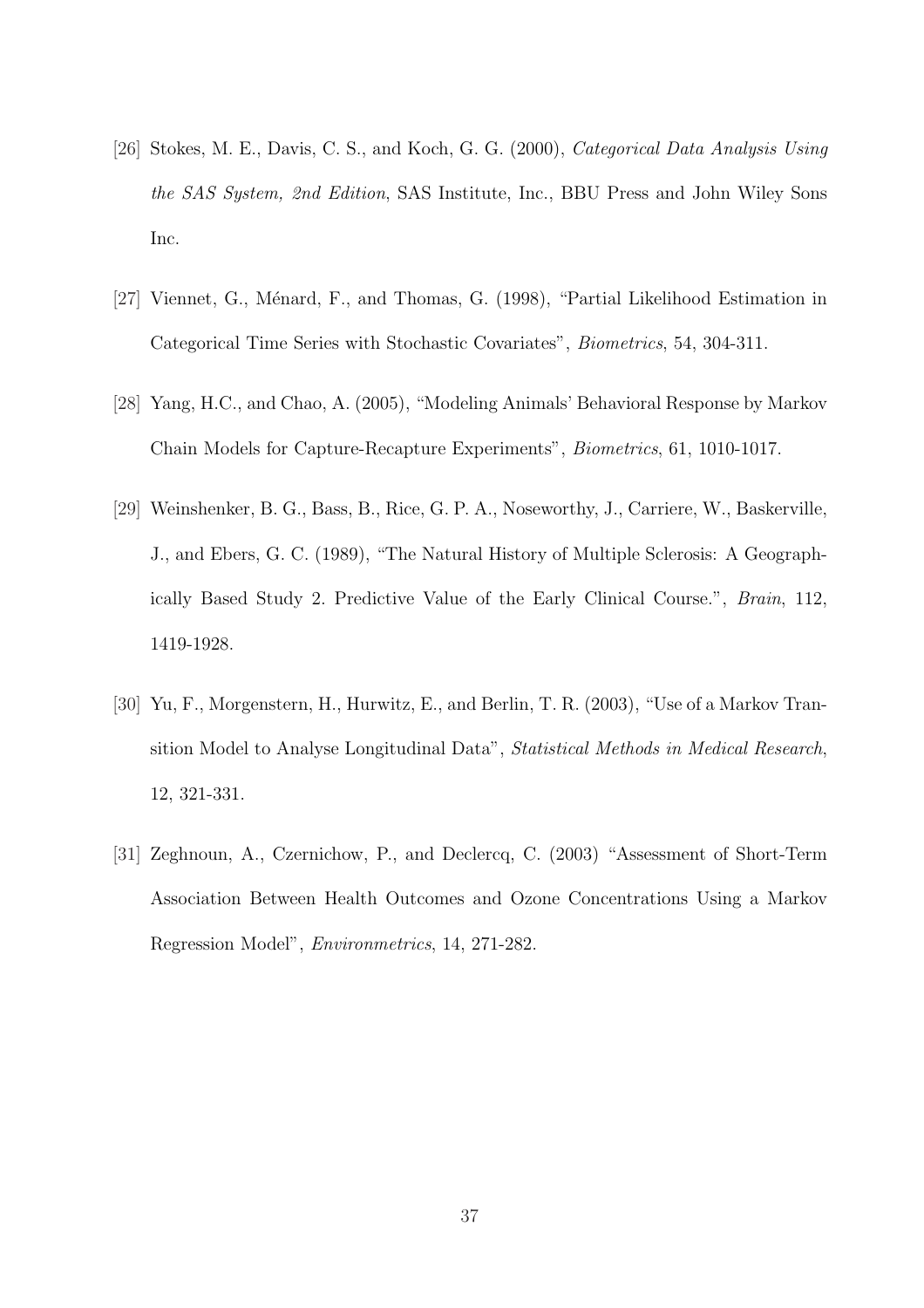|               |                     | EDSS < 1 | $EDSS=2$ $EDSS \geq 3$ |      |
|---------------|---------------------|----------|------------------------|------|
| EDSS < 1      | one-step frequency  | 568      | 68                     |      |
|               | one-step proportion | .878     | .105                   | .017 |
|               | two-step frequency  | 31       |                        |      |
| $EDSS = 2$    | one-step frequency  | 76       | 126                    | 27   |
|               | one-step proportion | .332     | .550                   | .118 |
|               | two-step frequency  | 5        |                        |      |
| $EDSS \geq 3$ | one-step frequency  | 8        | 32                     | 85   |
|               | one-step proportion | .064     | .256                   | .680 |
|               | two-step frequency  |          |                        | 5    |

<span id="page-39-0"></span>Table 1: Observed and row proportions of transitions of MS patients between EDSS scores. One-step for complete data and two-step for missing visits.

Table 2: Results of model (3), covariates were grouped according to their quartiles. Left - odds ratios (OR) and 95% confidence intervals (CI). Right - estimated transition matrix for the 'average person'.

| Variable                                                               | OR.  | 95% CI       |
|------------------------------------------------------------------------|------|--------------|
| sex=female                                                             | 1.26 | (0.84, 1.90) |
| $32 <$ age $\leq 38$                                                   | 1.05 | (0.59, 1.86) |
| $38 <$ age $<$ 46                                                      | 1.08 | (0.59, 1.95) |
| $46$ <age< td=""><td>0.67</td><td>(0.37, 1.19)</td></age<>             | 0.67 | (0.37, 1.19) |
| $3 < MS$ duration $\leq 6$                                             | 0.74 | (0.47, 1.15) |
| $6 < MS$ duration $< 10$                                               | 0.68 | (0.42, 1.11) |
| $10 < MS$ duration                                                     | 0.66 | (0.40, 1.08) |
| <b>BPF&lt;.860</b>                                                     | 0.61 | (0.35, 1.04) |
| 0.860 < BPF < 0.884                                                    | 0.92 | (0.53, 1.58) |
| 0.884 < BPF < 0.912                                                    | 0.96 | (0.57, 1.64) |
| 1.81 <t2lv<2.95< td=""><td>0.61</td><td>(0.37, 1.00)</td></t2lv<2.95<> | 0.61 | (0.37, 1.00) |
| 2.95 <t2lv<5.08< td=""><td>0.62</td><td>(0.38, 1.02)</td></t2lv<5.08<> | 0.62 | (0.38, 1.02) |
| $5.08<$ T2LV                                                           | 0.62 | (0.38, 1.04) |

|                                            |      | $EDSS < 1$ $EDSS = 2$ $EDSS > 3$ |      |  |  |  |
|--------------------------------------------|------|----------------------------------|------|--|--|--|
| EDSS < 1                                   | .861 | .119                             | .019 |  |  |  |
| $EDSS = 2$                                 | .332 | .568                             | .099 |  |  |  |
| EDSS > 3                                   | .066 | .270                             | .664 |  |  |  |
| transitions matrix for the average person: |      |                                  |      |  |  |  |
| sex=female                                 |      |                                  |      |  |  |  |
| $age = 39$ Yrs                             |      |                                  |      |  |  |  |
| MS duration=5 Yrs                          |      |                                  |      |  |  |  |
| $BPF = 0.880$                              |      |                                  |      |  |  |  |
| $T2LV=4.23$                                |      |                                  |      |  |  |  |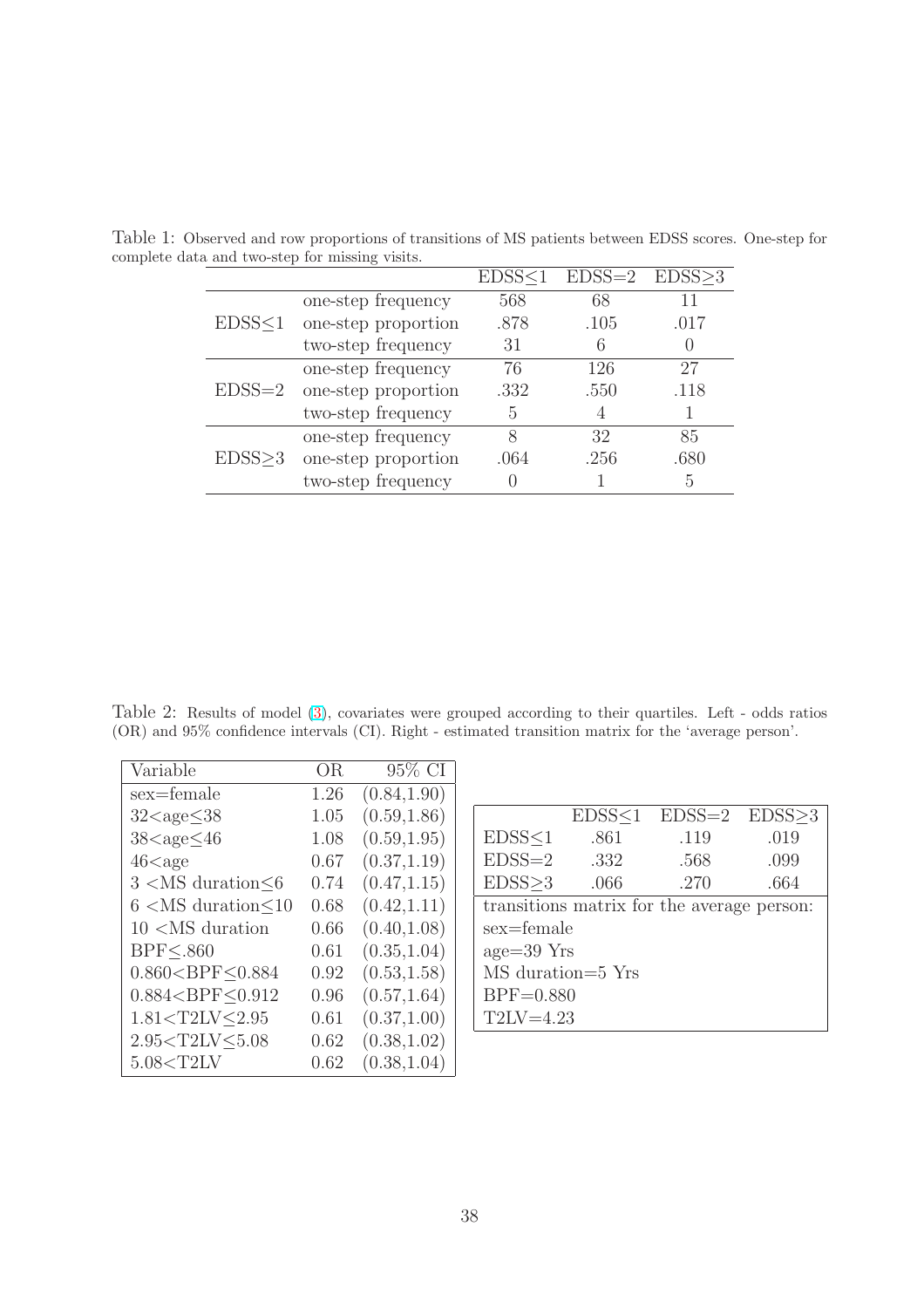<span id="page-40-0"></span>

Figure 1: EDSS profiles of two patients who had at least 8 out of 9 potential visits.



Figure 2: Probability of reaching EDSS level of three or higher in two consecutive visits. Left - starting at EDSS level of one, right- starting at EDSS level of two. The pointwise confidence intervals based on the delta method (solid lines), simulation method (circles) and parametric bootstrap (pluses).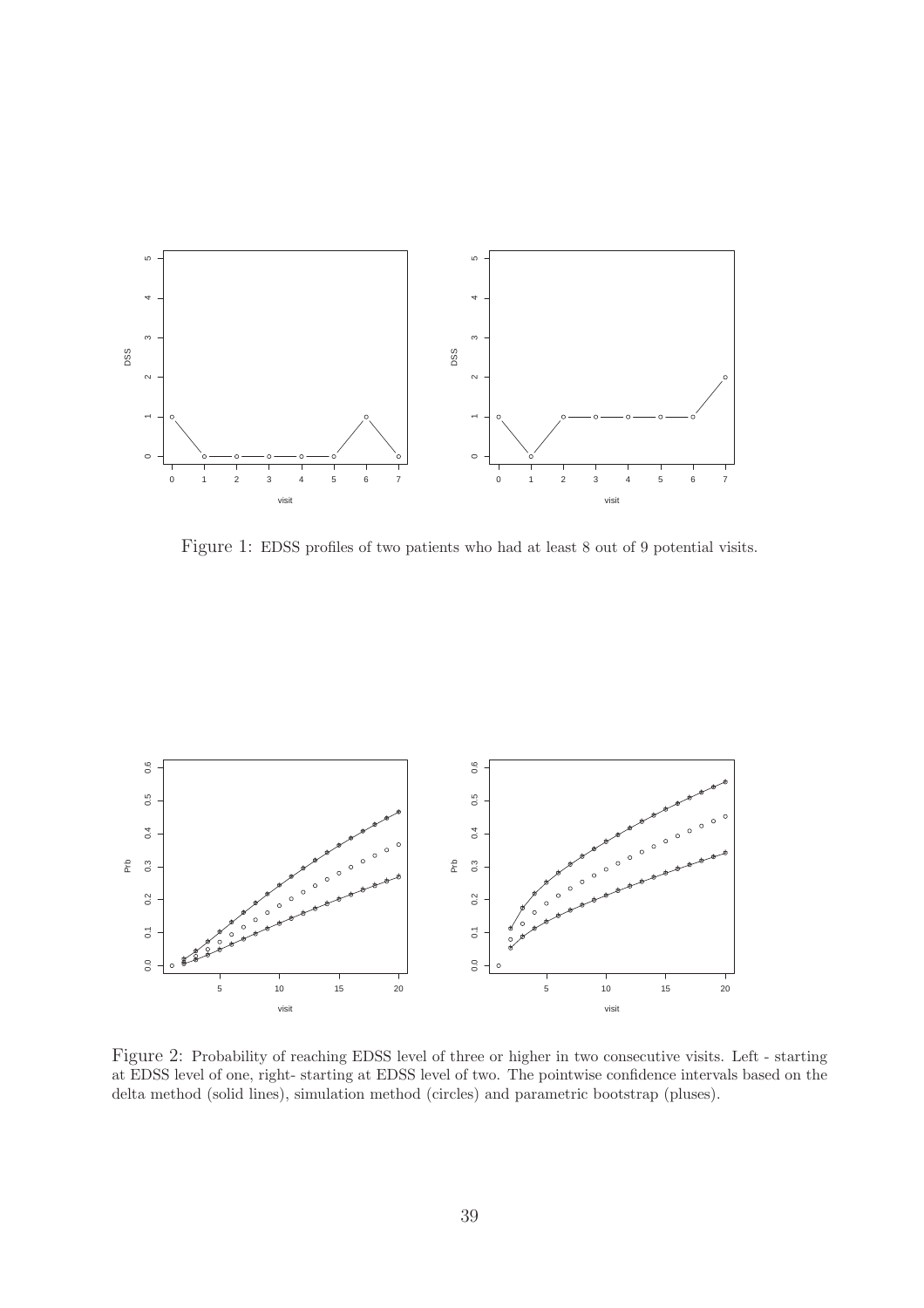<span id="page-41-0"></span>

Figure 3: Probability of reaching EDSS of three or higher in two consecutive visits by BPF group. Left - starting at EDSS of one, right - starting at EDSS of two. ◦ ◦ ◦ probability for the low BPF stratum, • • • probability for the normal-high BPF stratum, · · · 95% pointwise confidence intervals for the low BPF stratum,  $- - - 95\%$  pointwise confidence intervals for the normal-high BPF stratum.



Figure 4: Probability of reaching EDSS of three or higher in two consecutive visits based on model (3), comparing lowest and highest BPF quartile for a female aged 35 and MS duration of one year at enrollment and T2LV of 2. Left - starting at EDSS of one, right - starting at EDSS of two. ◦ ◦ ◦ probability for the lowest BPF quartile,  $\bullet \bullet \bullet$  probability for highest BPF quartile,  $\cdots$  95% pointwise confidence interval for the lowest BPF quartile,  $- - - 95\%$  pointwise confidence interval for the highest BPF quartile.